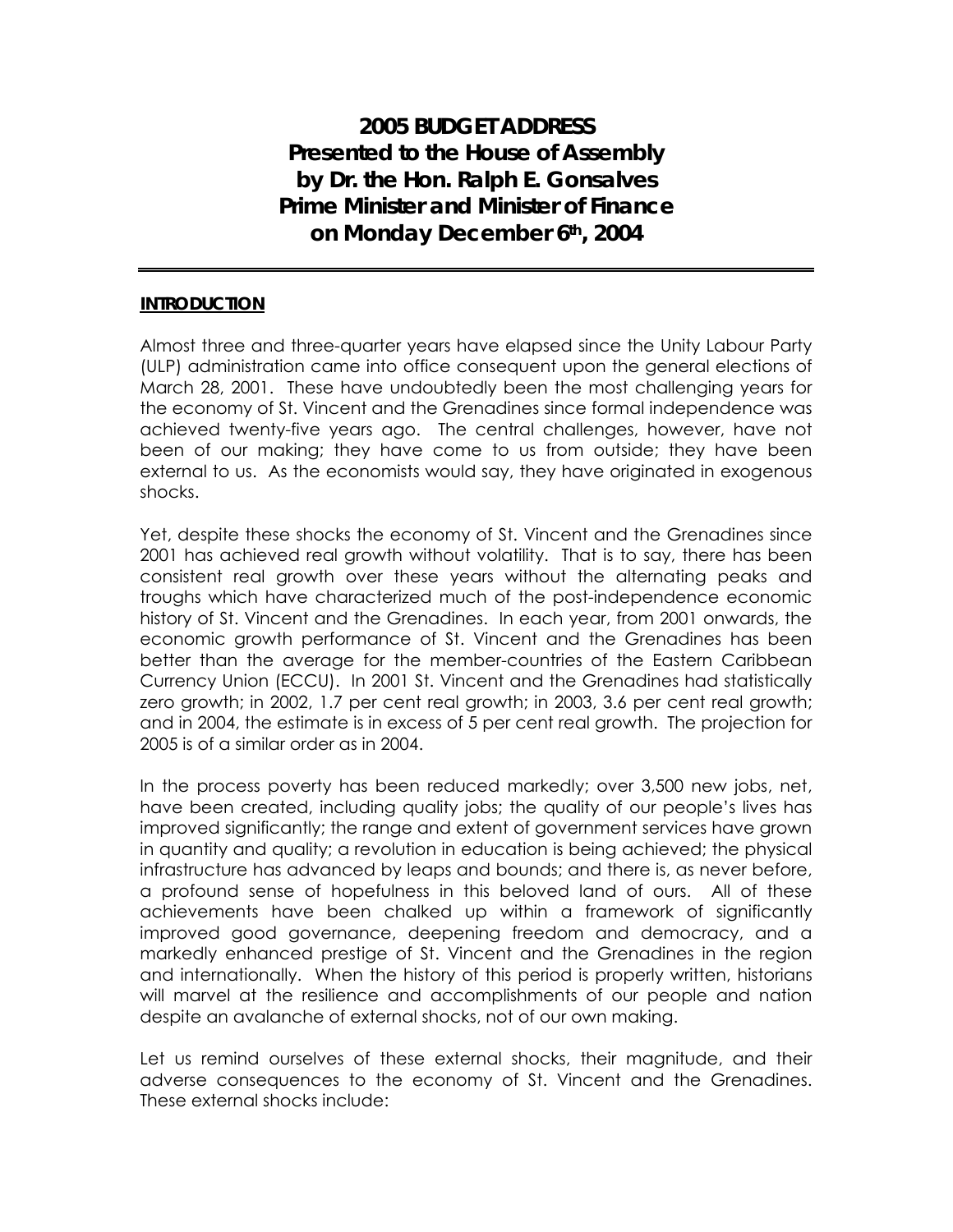- 1. The worst economic condition internationally for over thirty years especially in the major economies of the U.S.A., Europe, and Japan.
- 2. The terrorist attacks on the U.S.A. on September 11, 2001, and their awful consequences.
- 3. The SARS epidemic in 2002 which shook tourism in the Caribbean, and elsewhere, to its very foundations.
- 4. The ill winds, rough seas and landslides of Tropical Storm Lili in September 2002 which took four lives and caused material damage in excess of EC\$50 million or some 5 per cent of the country's Gross Domestic Product.
- 5. The longest and severest drought in living memory from December 2002 to April 2003 which wreaked havoc on agriculture.
- 6. The ravages of Hurricane Ivan which caused economic loss and damage in excess of EC \$110 million or 10 percent of the GDP of St. Vincent and the Grenadines.
- 7. Excessive rains and landslides in November 2004 which resulted in loss and damage in excess of EC \$10 million.
- 8. The sharp increase in fuel prices from December 2003 to November 2004 which witnessed a jump in oil prices on the international market from US \$30 per barrel to US \$55 per barrel.
- 9. The worsening market regime and market condition for Caribbean bananas, including those from St. Vincent and the Grenadines.

These specific external shocks are in addition to the economic challenges for the economy of St. Vincent and the Grenadines which arise from the on-going process externally of modern globalisation, trade liberalisation, and the revolution in information technology.

## **PHILOSOPHY, VISION, ECONOMIC APPROACH AND FISCAL STANCE**

As a nation we have been able to accommodate these massive external shocks and meet with much success the array of challenges because of the following, among other things:

- 1. The good sense, determination, adaptability, and the hard work of the vast majority of Vincentians.
- 2. The fashioning of a consensus in the nation around a core philosophy of social democracy applied practically within the context of our Caribbean civilisation and its Vincentian component.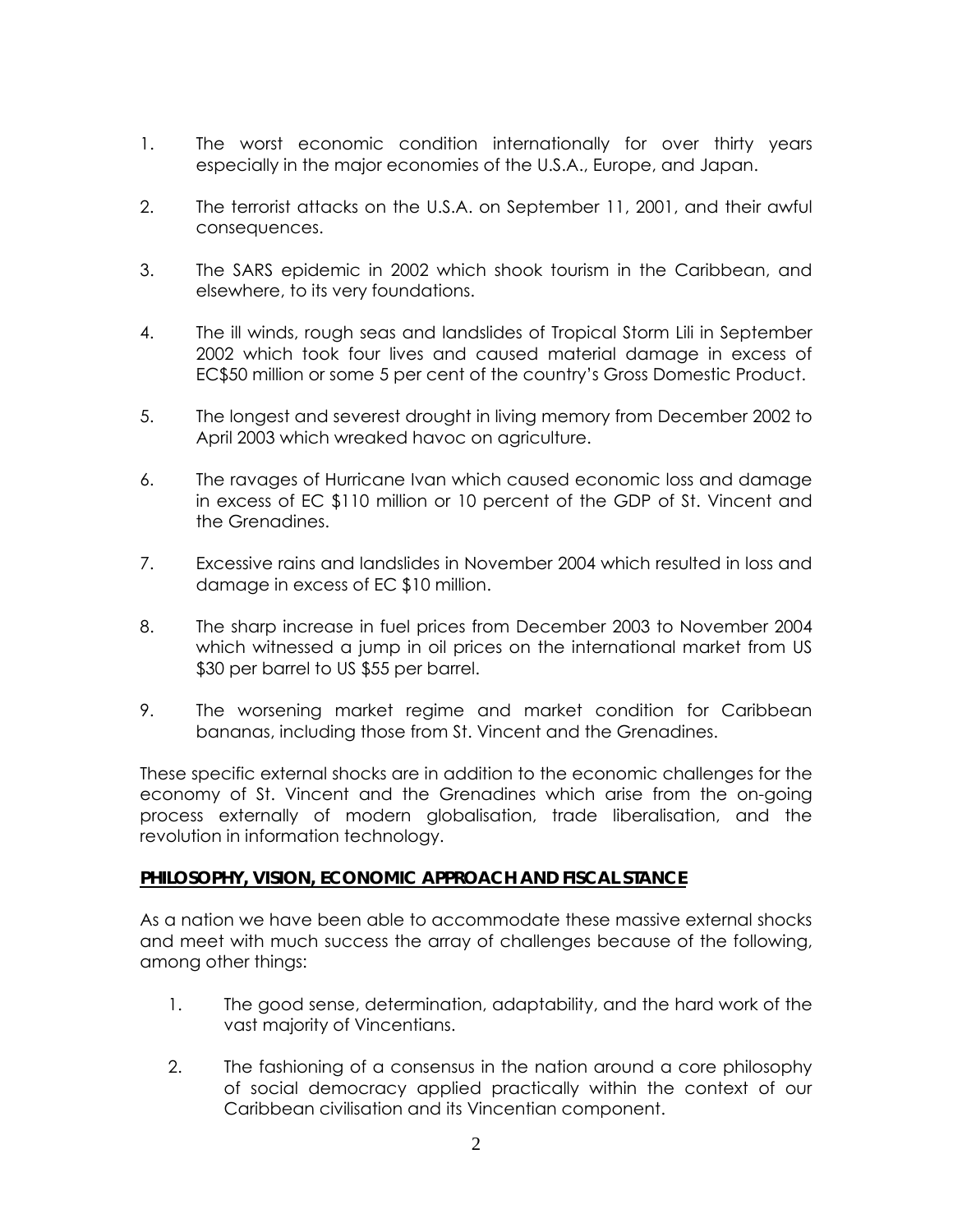- 3. A sound political and economic management of the nation's affairs by the ULP administration.
- 4. The building of appropriate links and alliances with our regional and international partners, and the enhanced bonding with our Vincentian Diaspora.
- 5. The elaboration and implementation of a relevant and focused economic approach and fiscal stance.

In my Budget Address last year, I sketched the economic approach and fiscal stance which the ULP administration has been pursuing; so there is no need to repeat them here. They are well known.

The continuing pursuance of this economic approach and fiscal stance is the on-going focus for the fiscal year 2005. Within the general application of this focussed economic approach and fiscal stance there will be an emphasis on:

- 1. Sustainable growth without the volatility of peaks and troughs across the economy as a whole and in all the lead economic sectors.
- 2. A nuanced rebalancing of the State-market relationship or partnership in such a way that the private sector assumes a more pivotal role as the international economy rebounds and the counter-cyclical fiscal policy begins to taper off in a measured way by 2007 and beyond, save and except for the preparation, design and construction of the international airport — the largest capital project ever to be undertaken in St. Vincent and the Grenadines.
- 3. Elaborating, and consolidating, the central elements agreed upon in NESDEC for the Social Contract, including the reduction of poverty, the consolidation of the revolution in education and the deepening of democracy, and the conclusion of the allied Fiscal Covenant in a period of "Sustainable Growth Amidst Exogenous Uncertainties of Nature and the International Political Economy".
- 4. The consummation of the "single market" elements of the Caribbean Single Market and Economy (CSME) and the laying of the basis for the "single economy".
- 5. Elaborating and implementing a package of policies to stimulate further the development of the private sector, and more particularly Small and Micro-Enterprises (SMEs ).
- 6. Developing further, and implementing, an appropriate National Energy Policy as a central cornerstone of economic development.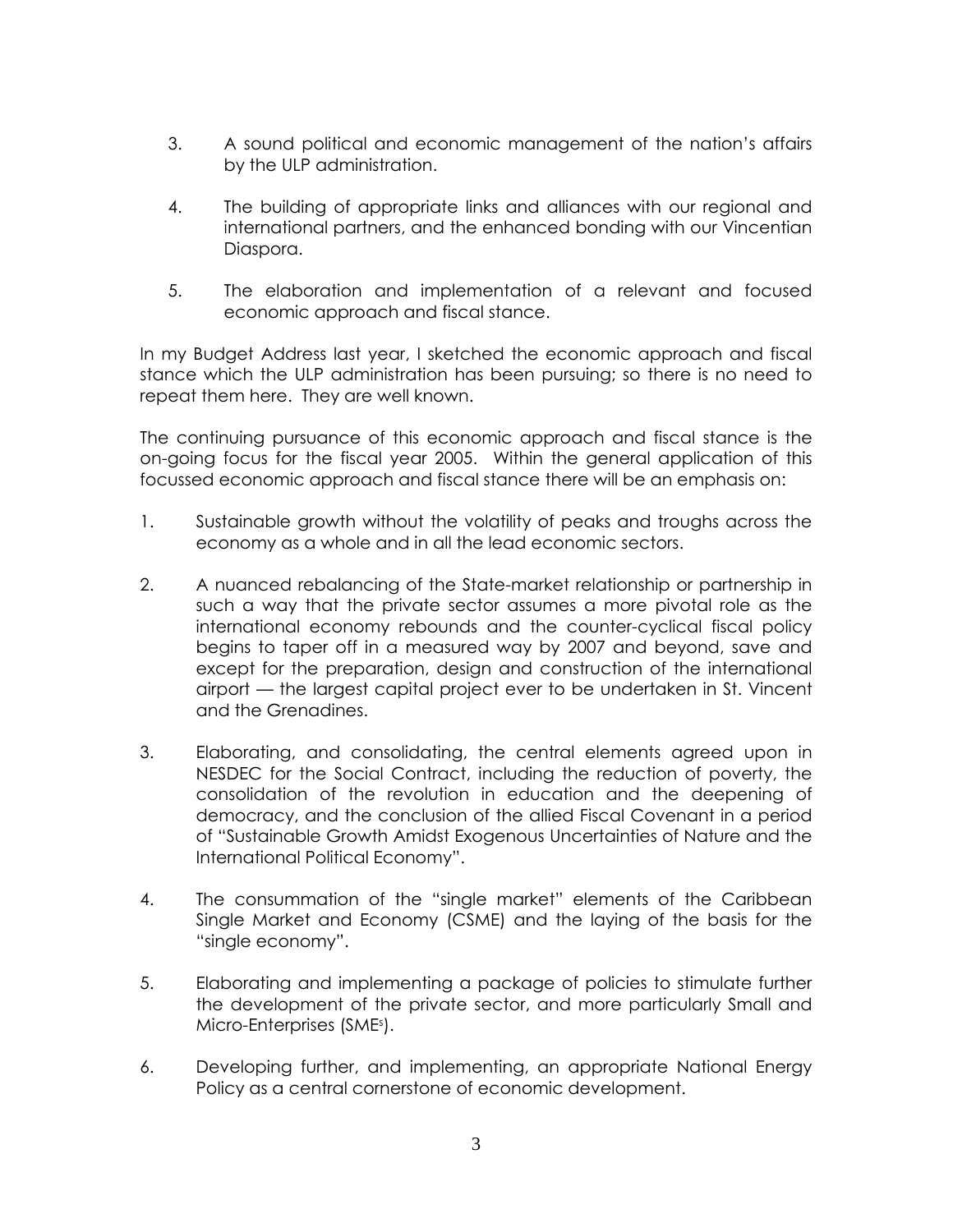7. Being more fiscally prudent than ever within the context of the quest for sustainable economic growth and social justice in this period of external shocks.

### **PRIVATE SECTOR DEVELOPMENT AND POVERTY REDUCTION**

A focus in the Budget on further private sector development and entrepreneurship relates not only to sustainable wealth creation and employment but also to poverty reduction. Indeed, sustainable, and sustained, economic growth is the only way in the long run to improve living standards.

It is central to the economic responsibility of the government to engender a good investment climate which fuels economic growth by stimulating investment and higher productivity. A good investment climate, too, is vital in the fight against poverty. In this regard, we accept the World Bank's definition of "good investment climate" "as the set of location-specific factors shaping the opportunities and incentives for firms to invest productively, create jobs and expand. Government policies and behaviour exert a strong influence on the investment climate through their impact on costs, risks, and barriers to competition".

Investment in St. Vincent and the Grenadines comes through the mechanisms of the State and its agencies, the private sector, and the cooperative sector. Private sector investment comes from three sources: Domestic, from Caricommember countries, and internationally in the form of foreign direct investment. Each is vital to St. Vincent and the Grenadines.

As a government, as a nation, we must deliver the basics of a good investment climate; and then more. This we label "the Basics Plus Campaign for a Good Investment Climate."

In this regard, the eight Basics revolve around the following:

- (i) Stability and Security;
- (ii) Sensible and practical, but non-overbearing Regulations;
- (iii) A fair, balanced and facilitating regime of Taxation;
- (iv) A well-functioning, accommodating Financial and Banking System;
- (v) A sound infrastructure of Communications (including telecommunications), Water, Electricity, Education, Health and other Social Services, at competitive prices;
- (vi) A democratic system of Good Governance, including a sound judicial system;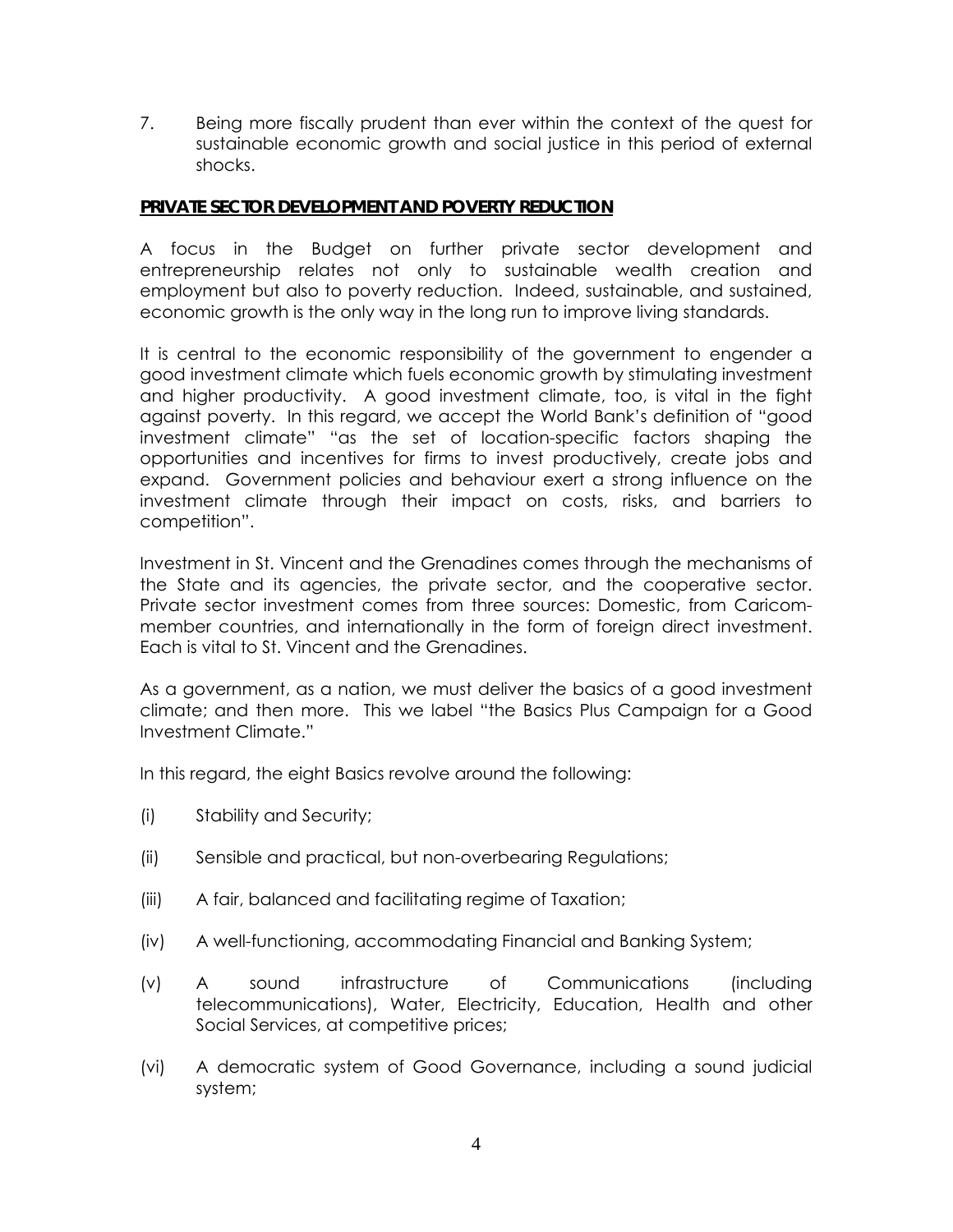- (vii) A trained, and trainable, workforce and a flexible Labour Market; and
- (viii) The maintenance of the sound macro-economic fundamentals of a stable currency, low inflation, fiscal prudence, enhanced competitiveness, increased productivity.

Each of these Basics commands the attention of this Government and sound policies regarding them are continuing, and are more than ever reflective in this Budget and in the functioning of the relevant apparatuses of the State.

It is however necessary and desirable to go beyond these Basics to foster a good investment climate and enhance private sector investment. Selective and Strategic Interventions are required. Accordingly, fiscal and other measures in this Budget will address concretely "the Basics Plus Campaign."

Within the context of the overall thrust to enhance private sector development and entrepreneurship, an especial emphasis will be placed on Micro-and Small Enterprises (MSEs ) which have shown internationally, regionally, and in St. Vincent and the Grenadines to be viable instruments in the war against poverty. To be sure, MSEs are not a panacea that swiftly solves the problems of unemployment, underemployment and poverty. Still, though, they have a crucial role in development, wealth creation, and poverty reduction. At least seven issues are of critical consideration for MSE<sup>s</sup> and which this Budget and public policy generally address, namely:

- (i) Specific small enterprises promotion policies;
- (ii) The fashioning of appropriate business laws and regulations;
- (iii) The tailoring of labour policies to fit MSEs needs without diluting desirable, minimum labour standards;
- (iv) The delivery of appropriate training to MSEs ;
- (v) The circumscribing of the scope of taxation on MSEs ;
- (vi) The designing of trade policies to assist MSEs ;
- (vii) The provision of finance to facilitate the development of MSEs .

The issue of finance, perhaps the most vital for MSEs , has been given international recognition: On November 18, 2004, the United Nations declared that 2005 will be the "International Year of Micro Credit."

Two well-known micro credit facilities in St. Vincent and the Grenadines are located at the National Development Foundation (NDF) and the Micro Enterprises Loan Programme (MELP) of the state-owned National Commercial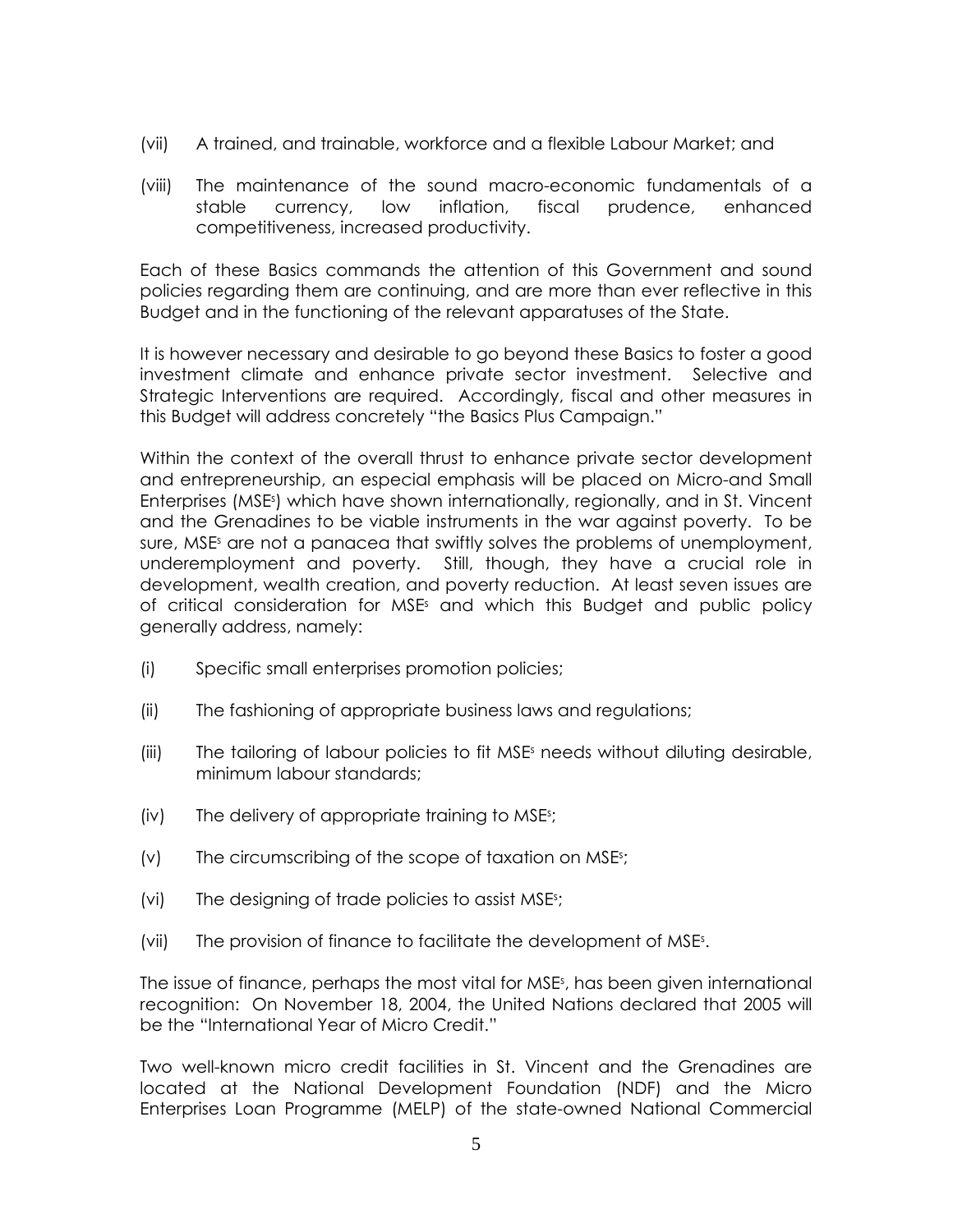Bank (NCB). Since the inception of the MELP at the NCB in October 2001, 727 micro entrepreneurs have been trained, of whom 201 have received credit amounting to \$2.4 million. The principal sum of \$1.02 million has been repaid. This is a rolling programme with a committed portfolio of \$2.5 million. In short, there is more money available through this programme for micro lending; and even more resources will be made accessible, to spur further micro-enterprise development. This MELP at the NCB has so far employed 394 persons in the micro enterprises Sector. It has a success rating of 70 per cent and a delinquent portfolio of 30 per cent which is a better than-average performance for micro credit programmes in developing countries. This is a far better performance than the loans granted by the former Development Corporation to much larger entities.

Each micro entrepreneur under the MELP can borrow up to a maximum of \$15,000 without any security, surety or guarantee but he or she is required to undergo training for 30 hours and develop a relevant business plan as prerequisites for accessing the loan.

The MELP at the NCB covers the whole of St. Vincent and the Grenadines; no geographical area has been left out. The types of business which have benefited include Beauty Salons, Catering, Boutique, Farming, Tailoring, Internet Cafés, Grocery Shops and Bars, Water Taxis, Restaurants, Construction, Blockmaking, agro-processing, garment manufacture, fishing, herbal medicine, art and craft, bakery, furniture repair, landscaping, retail vending, musical entertainment, graphic designing, and lumber production (chainsaw and milling).

The government will advance the MELP, and other programmes, micro credit and otherwise, for MSEs in 2005 in tandem with the Small Enterprise Development Unit (SEDU) which has been doing commendable development work for small enterprises in training, monitoring, practical guidance, and consultancy generally.

In the Capital Estimates for 2005 there is a total allocation of \$2.295 million for small business development to be administered by the Ministry of Telecommunications, Science, Technology and Industry. There is a further \$300,000 in that Ministry to establish a laboratory in the Bureau of Standards to facilitate product development in the private sector, including the MSE.

The government's commitment to the development of the Micro-and Small Enterprises is manifested, too, in the construction of the beautifully-designed George Mc Intosh Community Market at Paul's Avenue; the reconstruction of the small shops on Bay Street opposite Heritage Square; and the building of shops for micro business operators at Campden Pak by the state-owned National Properties. In the rural areas, this commitment by the government to MSEs is shown also in the building and operation of the Chicken Hatchery at Dumbarton; the construction (nearing completion) of the Root Crop Vacuum Packaging Plant at Lauders; the Coconut Water Bottling Facility — in conjunction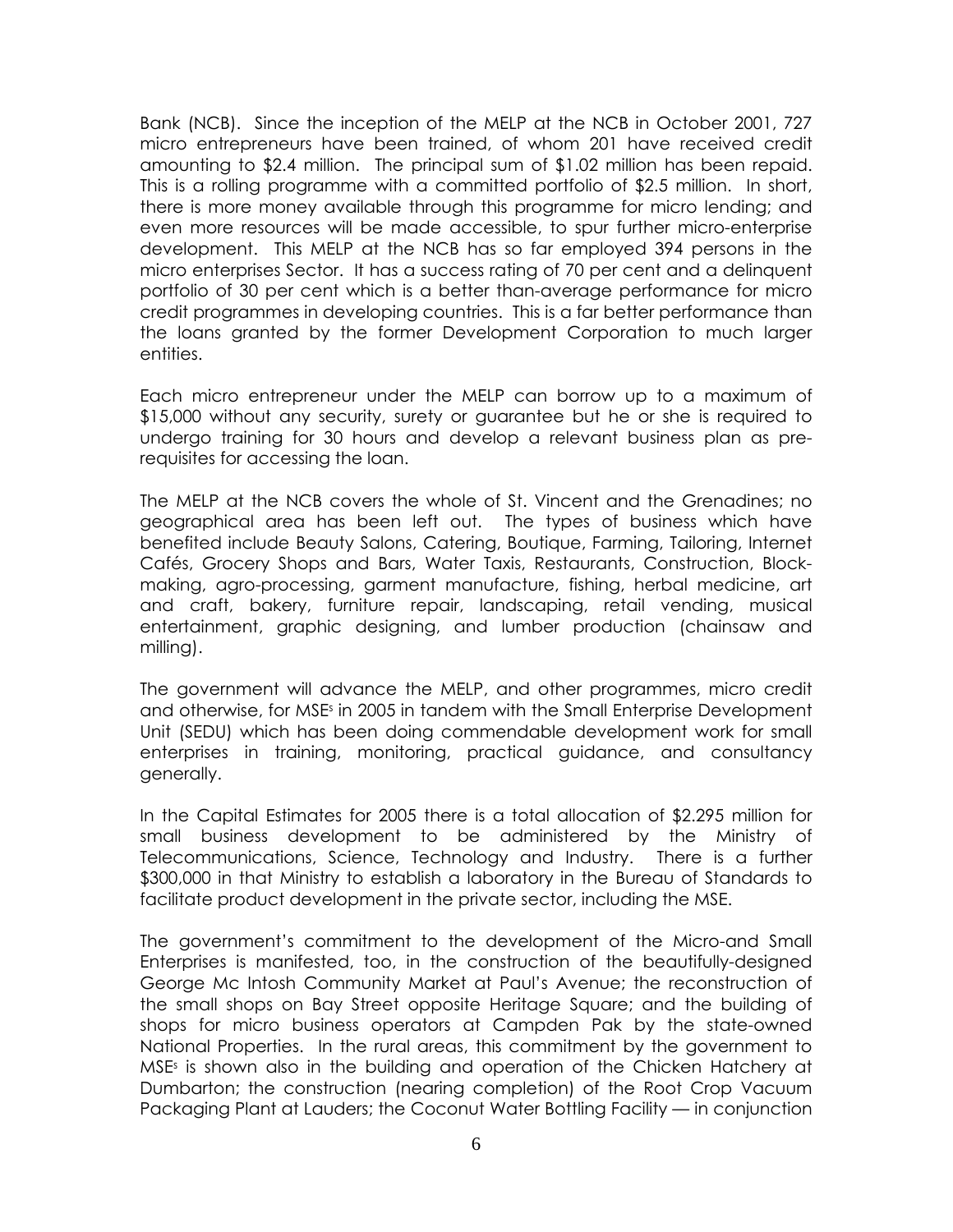with the private sector — at Congo Valley; the Cassava Factory at Orange Hill; the Farmers' Market at Diamond; and the export efforts in agriculture by National Properties.

In the 2005 Estimates there is a capital provision of \$500,000 to commence the construction of a multi-million dollar Rural Development Facility at Georgetown which will include in addition to the Revenue Office, a commercial and production centre with shops/micro factories, and a meat and vegetable market. This project, in its first phase, has an estimated cost of \$1.75 million.

Further, in 2005, through the Ministry of Agriculture, Forestry and Fisheries the following will assist the micro-and small business operators:

- (i) The opening, with a restructured management, of the Modern Kingstown Fish Market which is being rehabilitated at a cost of US \$6 million and the opening of the refurbished Fish Centre at Bequia;
- (ii) The targeted increase of 15 percent in the production of small ruminants and a 15 percent increase in the production of cattle;
- (iii) The construction of two banana reception and palletisation centers at La Croix and Belle Vue;
- (iv) The continued self-sufficiency in pig production;
- (v) The designing and building of the irrigation scheme at Rose Hall and Richmond to assist small farmers, covering an aggregate area of 600 acres of land;
- (vi) The Rural Agricultural Development Coordination and Irrigation Consolidation Programme (RADCICP) amounting to \$2.2 million in the capital estimates;
- (vii) The Agricultural Diversification Programme for which \$1.9 million has been budgeted in the 2005 Capital Estimates and which is intended to benefit small farmers;
- (viii) The Hurricane Ivan Agricultural Rehabilitation Programme of \$1 million which is intended to provide relief to farmers affected by the hurricane;
- (ix) The planned establishment of the Agricultural Training Institute to develop capacity in the agricultural sector;
- (x) A range of other interventions in the field of agriculture designed to assist small farmers;
- (xi) The rehabilitation of the arrowroot industry, which has moved from a production of 100 acres in 2001 to 400 acres in 2003, and is poised for a further increase in acreage, consisting mainly of small farmers;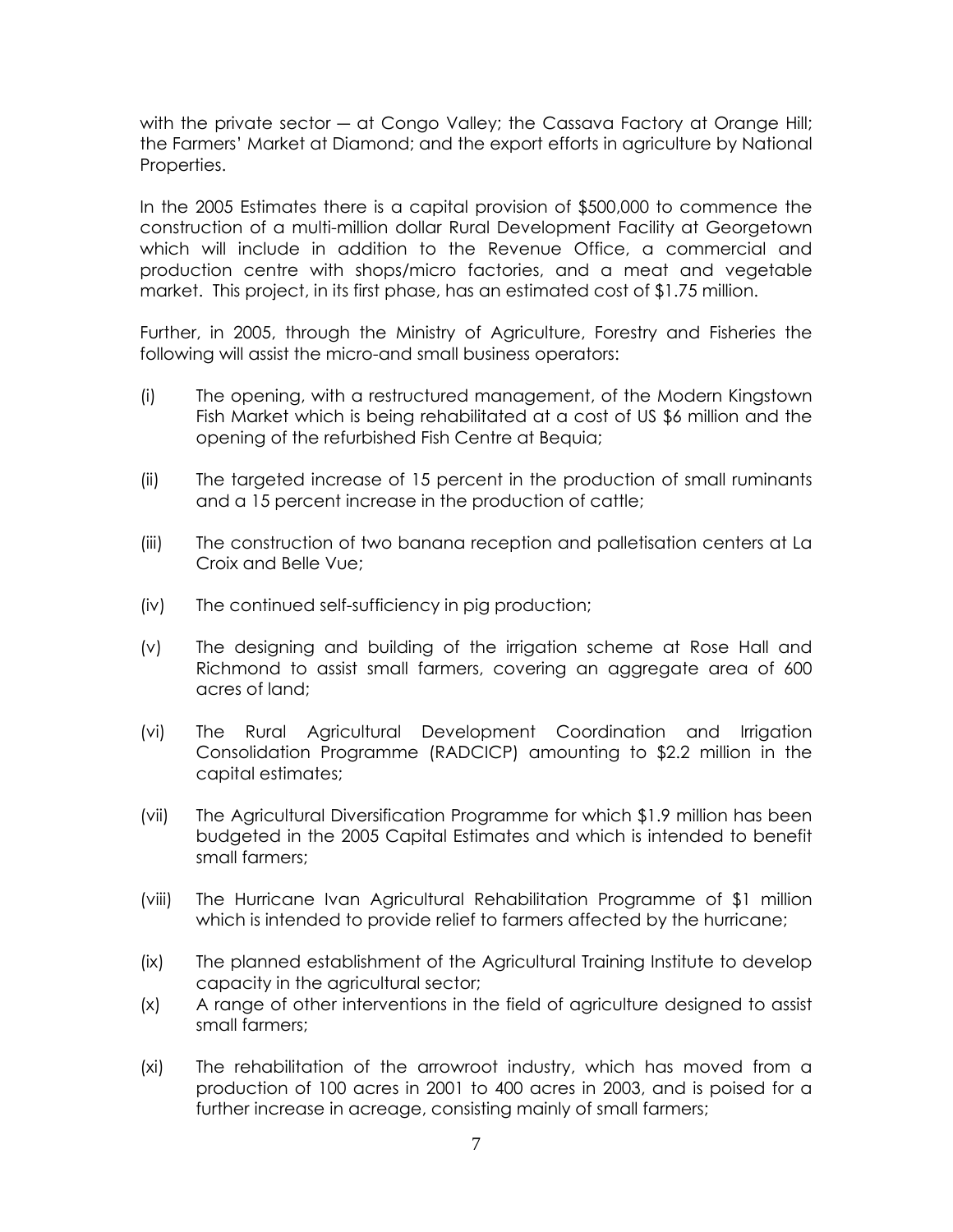(xii) The continuing efforts to rehabilitate the banana industry of nearly 3,000 small farmers.

In 2005, the government will increase the subsidy to banana farmers from \$500,000 annually to in excess of \$1.5 million for Fersan and Kermira fertilizers, urea, and blue diothene, largely because of the price increases demanded by suppliers from January 2005.

Meanwhile, the government has been assisting micro, small and medium-sized businesses with duty-free concessions especially in the fields of construction, fishing, tourism, industry and information technology.

In each of these sectors, small and medium-sized enterprises have been blooming. Further, institutional arrangements have been established to facilitate private sector investment, locally and from overseas, and to enhance public sector investment. Two such institutions are the National Investment Promotions Incorporated (NIPI), which was established last year and formally launched earlier this year, and National Properties Limited (NPL) which was set up last year.

The NIPI's mandate is to promote investment in St. Vincent and the Grenadines and to guide, assist, and facilitate the investors in a variety of practical ways. NIPI and the private sector mounted earlier this year missions to Taiwan and London to promote trade and investment in St. Vincent and the Grenadines. A Taiwan-SVG Trade and Investment Promotion Association was launched in Taiwan in October 2004.

NIPI has been at the centre of negotiations with investors to build hotels in excess of 100 rooms at Buccament and Mt. Wynne-Peters Hope. Indeed, in the 2005 Capital Estimates the sum of \$2.5 million is allocated to purchase the land at Buccament as a pre-requisite to the closing of negotiations. The going-concern on that property has already been purchased. Both NIPI and National Properties are far advanced in the negotiations for the hotel construction with the group of investors who are interested in the Mt. Wynne-Peter's Hope location. The land there was earlier conveyed to the state-owned National Properties by the government.

National Properties Limited is charged with the responsibility to develop stateowned properties, secure investment in relation to these properties, manage the Campden Park Industrial Estate and other properties transferred to it by the government, and to perform other relevant tasks assigned to it by the Government. National Properties has established the Farmers' Market at Diamond; it has set up an agricultural warehouse in Barbados, in partnership with a businessman in that country, to facilitate the export of agricultural commodities to Barbados; and it has a series of new business initiatives planned for 2005, including investment in a tourism facility at Orange Hill.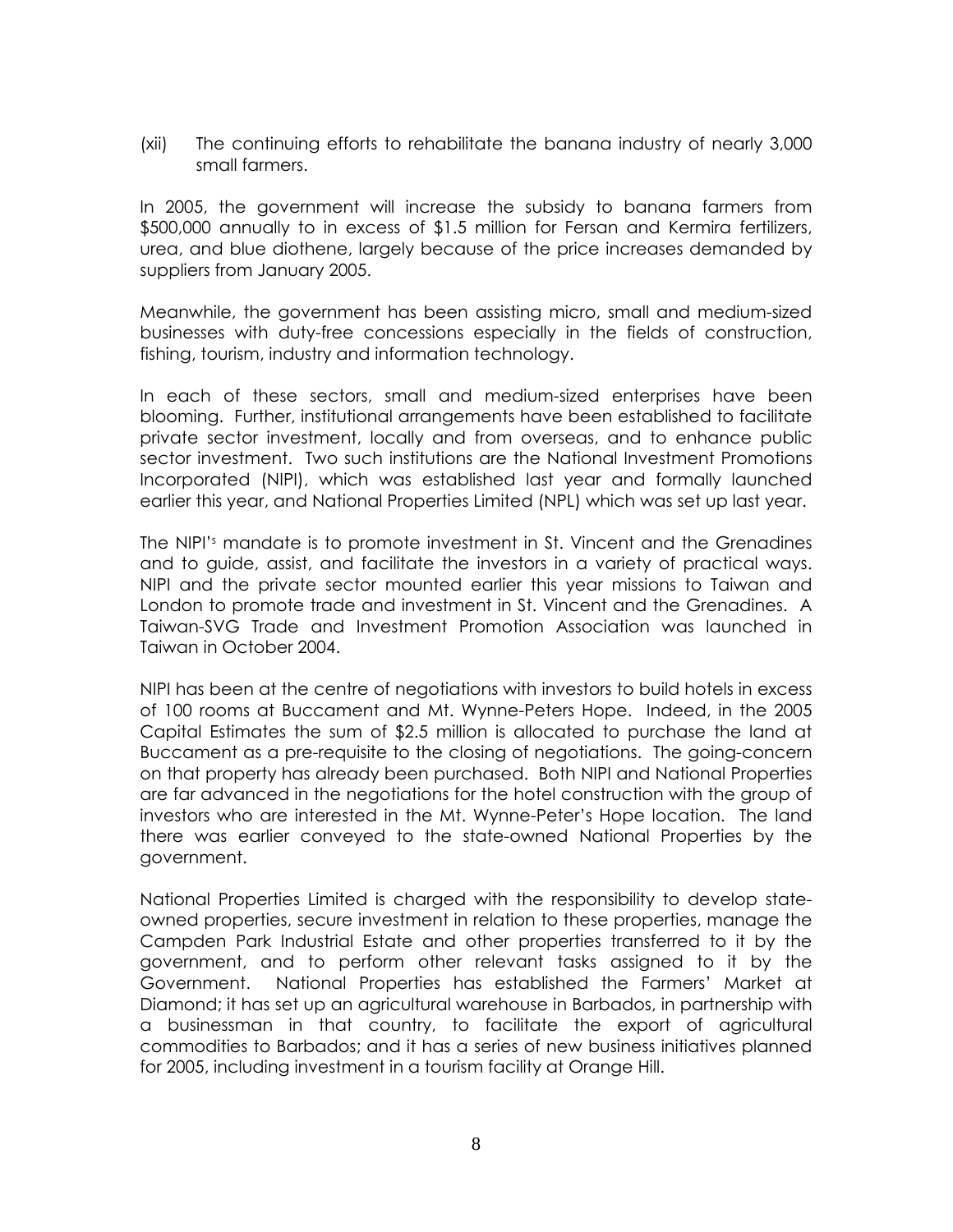Public sector investment is being effected, too, through the Central Government and other public enterprises. In 2005, the budgeted Capital Estimates of \$207.8 million are the highest ever, by far, in St. Vincent and the Grenadines. Large public sector investments are also being embarked upon by public enterprises: VINLEC has commenced the process towards the construction of a modern power plant at Lowmans Leeward which is estimated to cost just approximately \$100 million. CWSA is currently building a high quality water supply system from Jennings Valley for the entire Windward side of mainland St. Vincent at a cost of \$23 million.

Since April 2001, the government has made remarkable advances in enhancing efficiency in the State economic sector, in effecting desirable organisation change in the State administration, and in marshalling those efficiency and strategic organisational changes to facilitate economic progress in both the public and private sectors.

The "efficiency" organisational changes have caused the evolution of certain departments or units of government into incorporated public enterprises, namely, the National Lotteries Authority, the Agricultural Inputs Warehouse Company, the Carnival Development Corporation, the St. Vincent and the Grenadines Postal Corporation, and the SVG Banana Growers' Association.

Beyond the "efficiency" organisational changes, there have been strategic organisational changes to facilitate the achievement of well-defined strategic objectives. All this is evident in the establishment of the National Investment Promotions Incorporated, the National Properties Limited, the transformation of the Offshore Finance Authority into the International Finance Services Authority (IFSA), the Financial Intelligence Unit (FIU), the Commerce and Intellectual Property Office, the External Trade Unit, National Holdings Limited, the Recovery Company Limited (RC Limited), the Supervisory Department for Non-Bank Financial Institutions, the Canouan Development Committee, the International Airport Development Supervisory Committee, the National Economic and Social Development Council (NESDEC), the Tripartite Committee on the Economy (TCE), the Monitoring Committee on Public Enterprises (MCPE), and the Cabinet Committee on the Economy (CCE).

The institutional/organisational changes of both the "efficiency" and "strategic" kinds are designed to meet efficiency and strategic objectives and challenges. They are buttressed by appropriate legislative and/or administrative actions. All of this is done within the overall philosophy, vision, policies, and programmes of the ULP administration and a focused political and administrative leadership at the centre which links with the people. With this modern, scientific approach lodged within a participatory democratic framework of good governance, it is not surprising that the administration gets so much excellent work done for the people of St. Vincent and the Grenadines.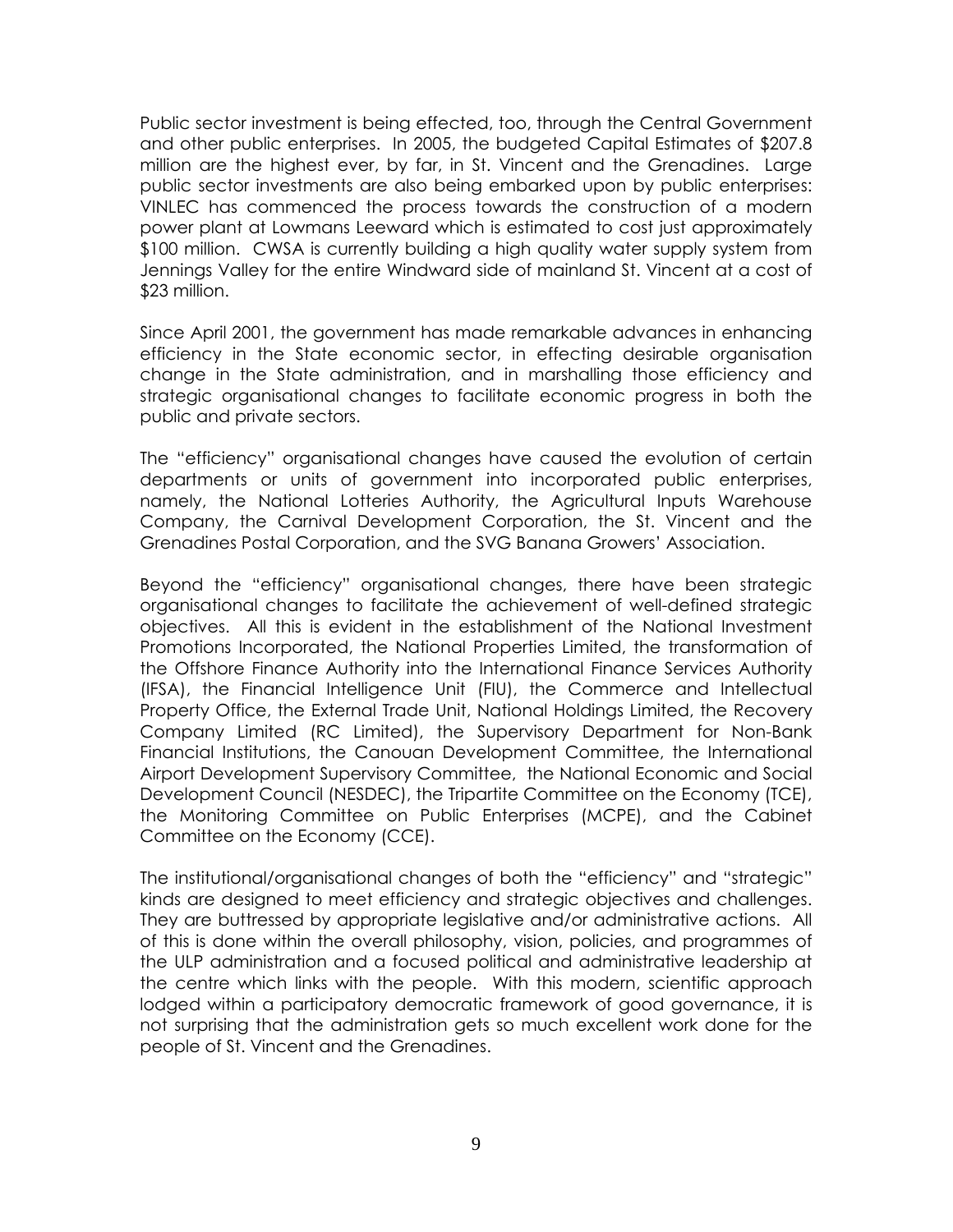### **INTERNATIONAL AND REGIONAL ECONOMY**

Despite rising oil prices and residual uncertainties, global recovery has been strong. According to the International Monetary Fund (IMF), global economic growth averaged 5% between mid-2003 and mid-2004. This figure is 1 percentage point above its historical annual trend. Industrialised countries registered strong growth while emerging markets such as China, experienced rapid expansion. World output is projected to grow in 2005 by 4.3%, with advanced economies growing by 2.9% and emerging market and developing economies growing by 5.9%.

With regard to the international trade in goods and services, global trade volume is expected to increase by 7.2% in 2005. Advanced economies are expected to increase imports by 5.6% while emerging markets and developing economies are expected to increase imports by 11.9%. Concerning exports, advanced economies are expected to increase their volume by 6.3% while other emerging markets and developing countries are expected to increase by 10.6%.

Focussing on Latin America and the Caribbean, the Economic Commission for Latin America and the Caribbean (ECLAC) pointed out in its preliminary overview of the economies of member-states that most countries were emerging with sound fiscal and monetary policies, accompanied by competitive foreign exchange rates. Even countries such as Argentina and Mexico which were previously plagued by severe economic crises have already exhibited signs of improvement.

### **DOMESTIC ECONOMY**

Following fairly moderate growth of 1.7 per cent in 2002, the St. Vincent and the Grenadines' economy rebounded to register improved performance with real Gross Domestic Product increasing by 3.6 per cent in 2003. This performance is impressive given the prevailing world economic climate, the natural disasters and the negative influences associated with the war in Iraq and rising oil prices. The main impetus for the growth in 2003 was expansion in the Construction Sector, Wholesale and Retail Trade, Mining & Quarrying and Electricity and Water. Although their performance was not as strong, there was also positive growth in Communications, Banking & Insurance, Manufacturing and Government Services.

Specifically with regard to the Construction Sector, the 9.4 percent increase followed a 2.9 percent contraction in the sector in 2002. This performance must also be taken in the context of a declining banana industry, continuously challenged by a hostile external trading environment. This growth reflected increased activity in both the public and business sectors, and at the household level. The increase in the value-added from this sector was concomitant with the 5 percent increase in real output from the Mining and Quarry Sector as well as the 7.5 percent growth recorded for Electricity and Water.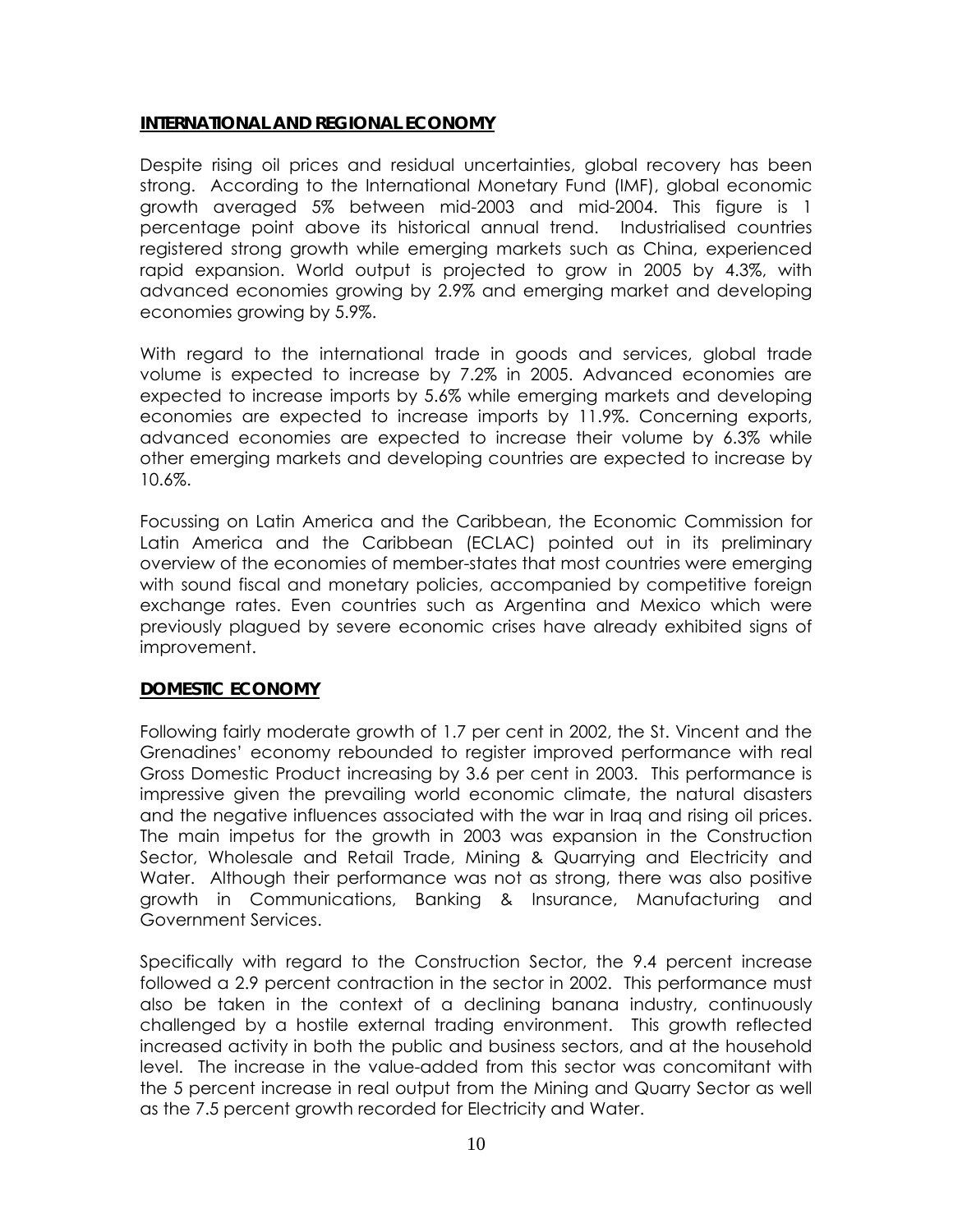Wholesale and Retail Trade recorded a growth rate of 5.7 percent reflecting increased commercial activity. Meanwhile, the Manufacturing Sector recorded a slight increase (0.7 percent) in value-added mainly from increased output from beverage and rice production.

Notwithstanding these increases, the growth rate in several other sectors slowed in 2003. The Transport Sector recorded growth of 5.5 percent, slightly below the 6.2 percent recorded in 2002; the growth rate in the Banking and Insurance Sector slowed from 6.9 percent in 2002 to 1.5 percent in 2003; and growth rate of the Government Services slowed from 3.7 percent in 2002 to 2.3 percent.

This overall growth in real GDP was achieved despite contractions in the Agriculture and Tourism Sectors. In 2003, value added in Agriculture declined by 2.2 percent and this movement reflects the effects of the many challenges facing the banana industry. The increases in value-added from the other agricultural sub sectors, were insufficient to offset the decline in the banana industry and as a result the value added from the Agriculture Sector as a whole fell. The value-added from Other Crops increased by 7.9 percent, Livestock by 1.8 percent, fishing by 26 percent, and forestry by 1.1 percent reflecting some early gains from our agriculture diversification thrust.

Real output in the tourism sector, as measured by the hotels and restaurants subsector also recorded a decline relative to 2002. This even though there was a 6% increase in the numbers of stay over visitors to the country. A close examination of the data indicates a decline in the number of visitors using the traditional paid accommodation. Further, the contribution of cruise tourism, yachting and other tourism related activities are captured elsewhere in the national accounts and not treated as tourism. This limitation needs to be addressed.

Available data show that the rate of inflation for 2003 was 2.7 percent compared with negative 0.1 percent in 2002. The rate for 2003 was as a result of 4.5 percent increase in the groups "Food" and 'Household Furniture & Supplies."

For 2004, the rate of inflation so far is 3.2 percent and reflects the high international oil prices, which are impacting on electricity and other areas. The external current account for 2004 widened as merchandise exports declined and imports increased reflecting a decline in banana exports and increases in wholesale and retail trade, and construction activity.

Despite the many challenges facing our economy, an analysis of selected economic indicators reveals that the level of economic activity increased during the first nine months of 2004. Banana exports, for example, increased by over 25 percent, while visitor arrivals increased by 15 percent. There continues to be significant levels of activity in the Construction Sector and this is expected to intensify as many more of the projects and programmes of this administration enter their construction phases. It is also anticipated that the level of economic activity would increase in 2005 as these three sectors continue to expand. The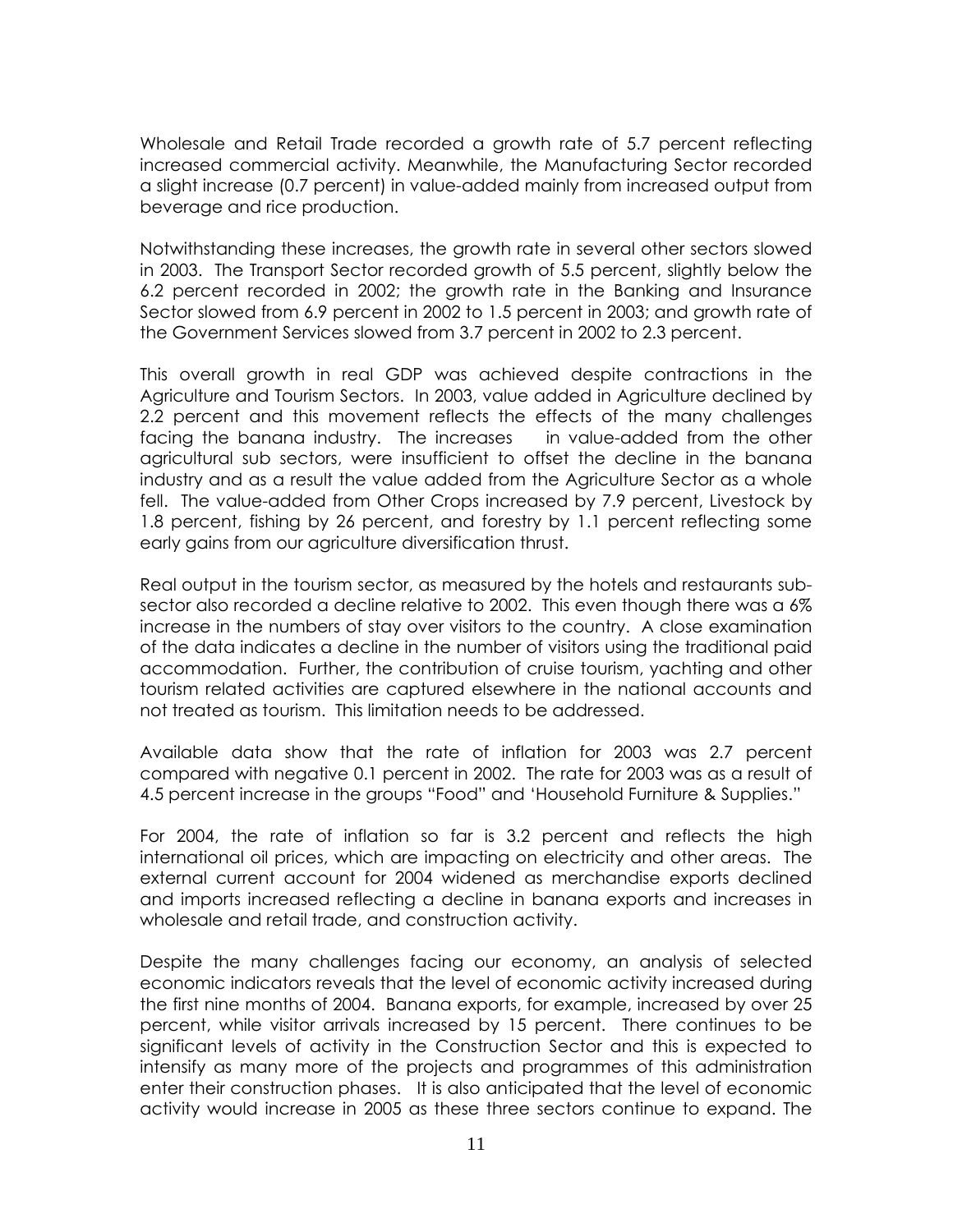capital investment programme would continue to accelerate, and would in turn stimulate growth in the transport, mining & quarry, and electricity & water sectors.

### **AGRICULTURE, FORESTRY AND FISHERIES**

There have been many positive developments in the Agricultural Sector over the last year or so. This is testimony to the fact that our agricultural diversification drive has begun to bear fruit as reflected in the several projects which have been recently implemented. These include the coconut water bottling plant; the cassava plant; the hatchery project; and the arrowroot rehabilitation programme.

### **Bananas**

Following the decline in banana output in 2003, the combination of corrective measures and more favourable weather conditions facilitated improvements in production. As a result, for the first nine months of 2004, banana production and exports increased by 25.4% with output of 20,949 tonnes compared with 16,707 for the corresponding period of 2003. At the same time, export earnings from bananas at EC\$26.2 million, registered a 26.7% increase. This compares with a 32.9% decline for the corresponding period in 2003.

Unfortunately, the industry was yet again to suffer as a consequence of natural disasters. When Hurricane Ivan hit St. Vincent and the Grenadines in September, there was a 25 percent damage to the industry which affected over 1100 farmers. As a result, the projected target for 2004 would not be achieved; and production for the year will now be approximately 26,250 tonnes, with a projected revenue of \$30 million.

The Government continues to advocate for the changes necessary to make the industry internationally competitive. To date, 653 farmers have been certified under the Eurep Gap Certification Programme and an additional 200 farmers are expected to be certified before the end of this year.

The question of the introduction of a tariff-only regime for bananas by 2006 continues to be a major issue. All of the Windward Islands Governments have been putting much effort towards a solution on this issue. In February of this year a delegation of Windward Islands Prime Ministers visited the U.K. and Brussels, and an International Conference on Bananas was held in St. Vincent to forge an acceptable way forward for the Windward Islands on the negotiation of the tariff-only system. The European Union has recently announced its plans to impose a duty of 230 Euros (290 US dollars) per tonne on bananas. This level is neither acceptable to Latin America nor the ACP States. It does appear that the realistic practical path forward for Windward Islands' bananas is to build the alliances for the maintenance of the status quo of tariffs and quotas, at least until 2008. I assure the nation, especially banana farmers, that this government is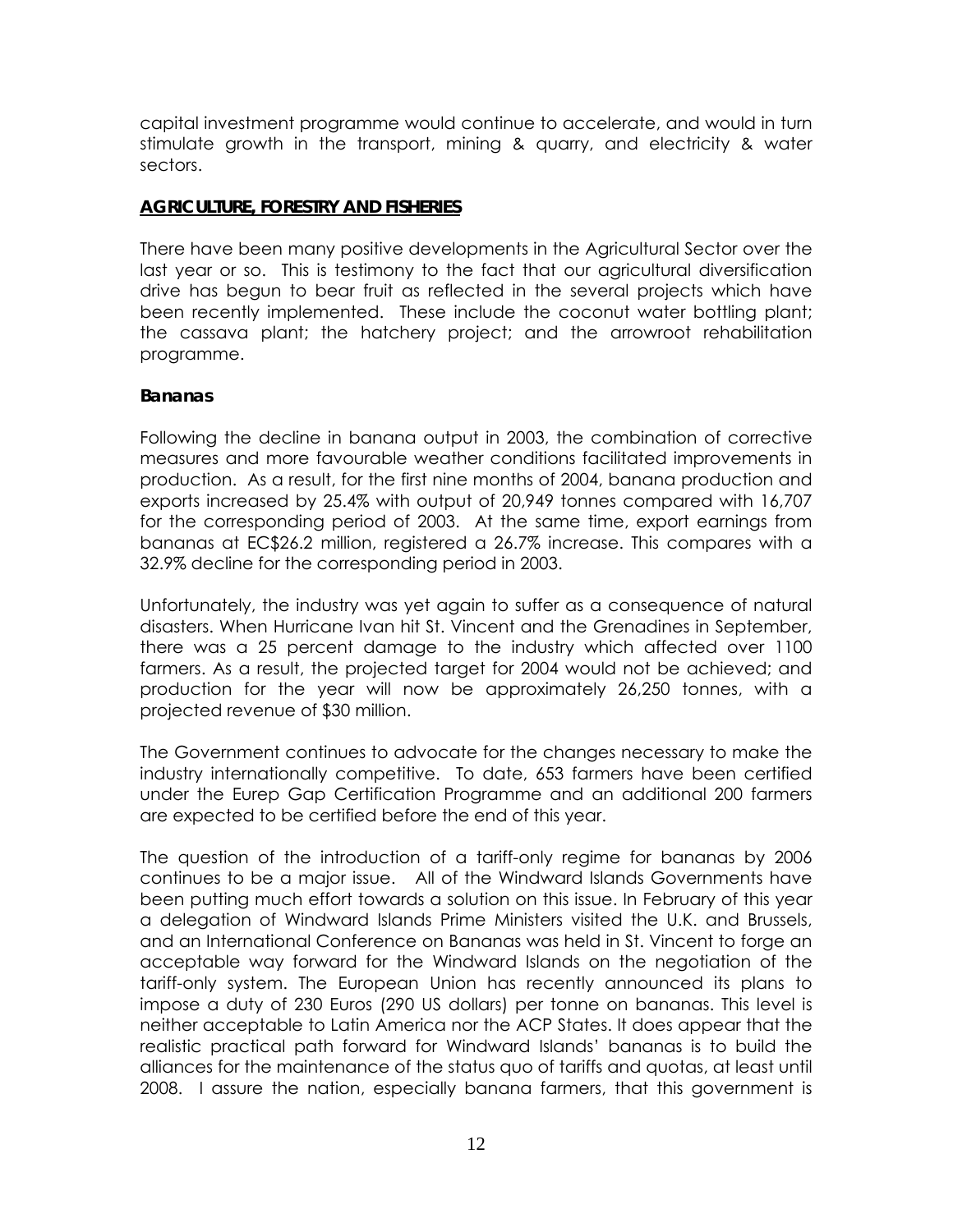focussing a great effort on securing the best possible market regime for our bananas.

Another challenge which has been posed to the industry is the rapid increase in international prices for agricultural inputs. In an effort to assist the farmers in maintaining their competitiveness, the Government has decided to maintain the prices for fertilizer and diothene at the existing levels for the next twelve months, at least. This means that Government will have to increase the subsidy on fertilizer from the existing \$6 per sack to \$17 per sack for physically blended fertilizer and to \$21 per sack for chemically blended fertilizer. The total cost of this subsidy is in excess of \$1.75 million including the cost of maintaining the price of diothene at \$135 per roll.

The purpose of this subsidy is to give farmers sufficient time to adjust to the international situation by making the necessary improvements to their farms and farming techniques. In order to assist the Agricultural Input Warehouse Inc in meeting the cost of this subsidy, Cabinet has decided to transfer the sugar operations of the Marketing Corporation to the Agricultural Input Warehouse with effect from January 2005. The profits from the sugar operation will be used partially, to offset any loss from the trade in agricultural inputs.

Regarding the future of the arrowroot industry, Government in 2001 adopted a Strategic Action Plan as the blue-print for resuscitating the Arrowroot Industry. The Strategic Action Plan covered a range of actions in areas of marketing and sales, factory improvement and expansion, field operations improvement, quality assurance, environmental enhancement, governance and management, and education and training. Implementation of the Plan commenced in April 2002 under the Arrowroot Industry Improvement Project which was estimated to cost EC\$15 million over a five year period.

The project has had several achievements. Among these are: substantially increased acreage; the Owia Factory has been upgraded and refurbished to produce better quality starch; the Milling and Pulverizing Plant has been renovated and improved; and the Head Office of the industry has been relocated to the main farming area. Further expansion of the arrowroot industry is on the cards in both field and factory operations.

### **Fisheries**

This ULP administration recognizes that with a growing population, and in the face of declining land availability for agricultural use, full utilization of the marine resources in a sustainable manner is essential. Accordingly, our overall policy for this sub-sector continues to be the sustainable use of the country's marine resources and the development of a commercially viable sub-sector. The intention is to contribute to the enhancement of our national food supply, reduction of unemployment, poverty alleviation and increased foreign exchange earnings.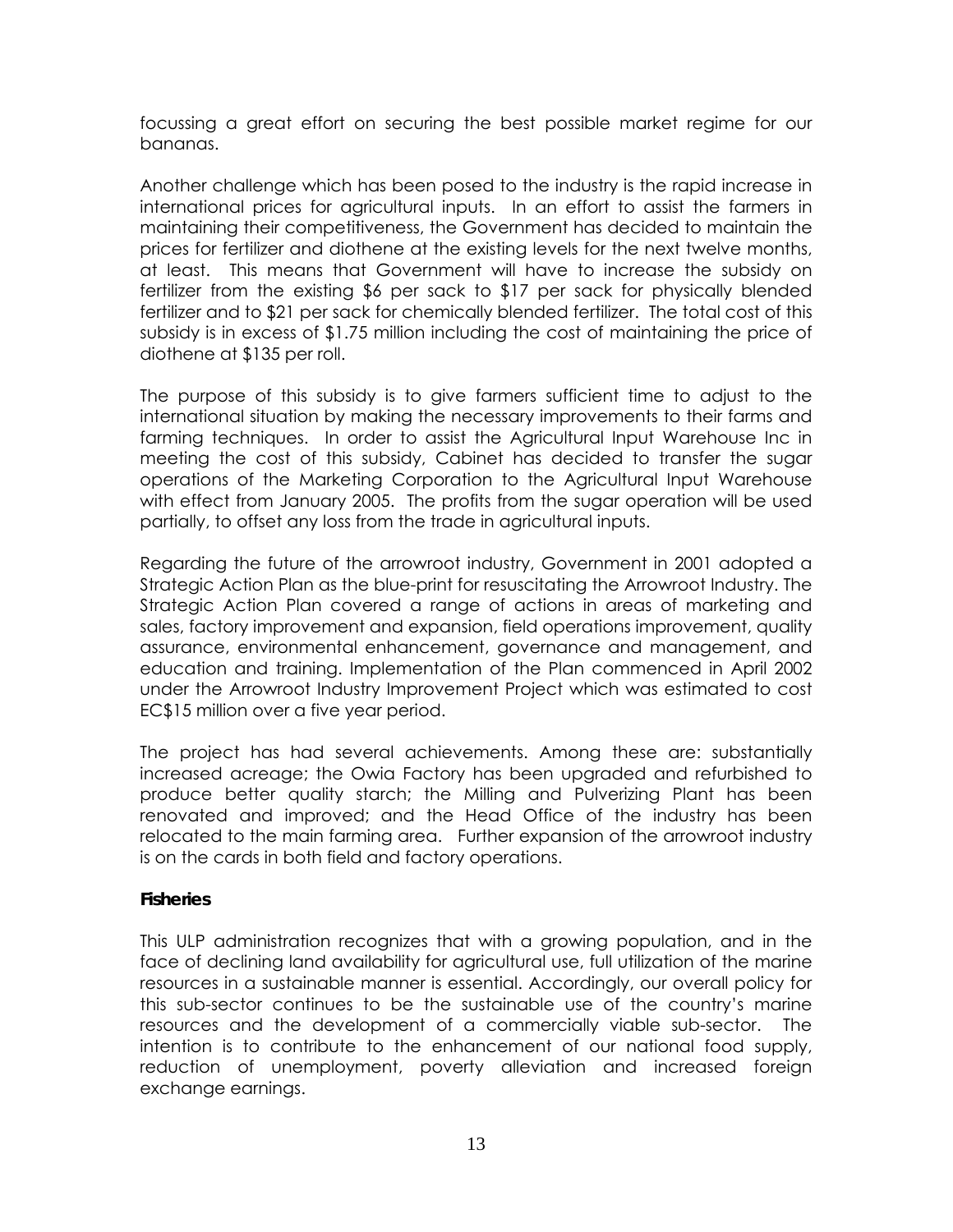To this end, we have signed a Letter of Intent with the Government of the Republic of China (Taiwan), which would give new impetus to the development of the Fisheries sub-sector, in general. The aim is to enhance cooperation in marine capture fisheries, aquaculture, post harvest handling and processing and marketing. Specifically, this cooperation will serve to strengthen the commercial aspects of the industry through joint ventures, enhancement of industrial capacity through various training opportunities for public and private sector enterprises and collaboration on scientific research on all aspects of the industry.

At the same time, we are continuing our efforts to improve the conditions for the sale of fish. During this year, the enhancement of marketing infrastructure to meet international standards for fish quality continued. The construction phase of the project for the remodeling of the Kingstown Fish Market commenced in February 2004 and is on target to be completed by February 2005. In addition, the project for the upgrade of the Bequia Fisheries Centre will be completed before the end of this year.

While we have taken much care to improve the physical surroundings for our fishing industry, we have simultaneously been putting much emphasis on organizations and capacity. To this end, a state-owned company has been established for the supervisory management of the Kingstown Fish Market and proposals are being solicited from the private sector for the day-to-day management of the modern Kingstown Fish Market and the upgraded Bequia Fisheries Centre. Further, new regulations and administrative procedures have been developed to ensure that appropriate measures are in place within the fishing industry, to facilitate compliance with international fish quality standards.

In addition, we are making arrangements to strengthen fisher folk organizations. Two cooperatives, the North Leeward Fisheries Development Co-operative Society and the Calliaqua Fisher Folk Co-operative Society were registered this year, while the Barrouallie Fisheries Development Co-operative Society Ltd was registered in 2003. Cabinet has already given approval for these three organizations to take over the operations of the Fisheries Centres located in Chateaubelair, Barrouallie and Calliaqua, respectively.

A habitat enhancement Project funded by the Japanese Government was launched in August of this year. Under this project, two artificial reefs have been deployed in Bequia and Mustique. The project is expected to increase the populations of lobsters and fish in the waters around these islands. These populations of fish and lobsters will be monitored over the next five-year period.

### **TOURISM**

The increasing challenges presented by the global economic environment, fuelled by the fast-paced changes in information and communications technology, require St. Vincent and the Grenadines, like other Small Island Developing States, to have an economic base which is diversified. Government has identified as one of the pillars of its development strategy, the goal of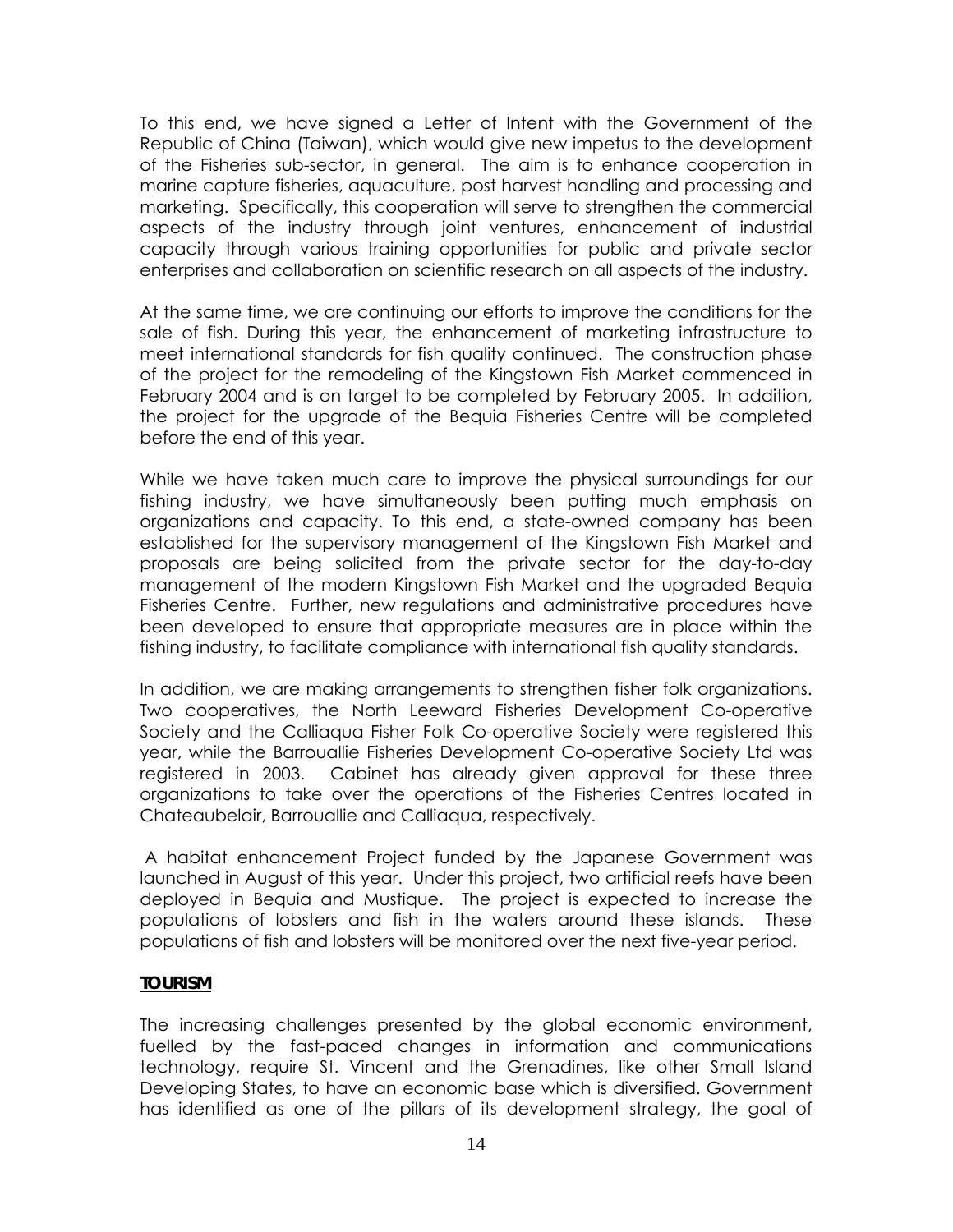economic diversification, with the Tourism Sector playing a leading role in this process.

Government has determined therefore that the development of the sector must proceed in a planned and coordinated manner, so as to ensure that maximum benefits accrue to the people of the country, while at the same time ensuring that any potentially adverse impacts on the physical and social environment and on the general quality of life of the population are minimized.

We have had many challenges in tourism since coming to office, but we have remained undaunted. We have put our plans and policies in place and maintained our focus. As a result, we have begun to see the rewards by way of increased visitor arrivals.

For the first 9 months of 2004, total visitors to this country increased by 14.5% to 186,885. All categories except the yacht category witnessed encouraging increases. Cruise ship passengers increased by more than 50% to 58,125. Stay over visitors increased by 10.7% to 63,081. The decline in the yacht category is attributed to a mix of factors both internal and external, inclusive of the harassment factor, marketing constraints and most recently, the implications of the Caribbean Hurricane season.

In 2005, the Ministry of Tourism & Culture will continue to focus its attention on the development of the tourism sector by placing emphasis on the legislative and regulatory framework to facilitate the process, expansion of the marketing campaign, major work on the development of sites and attractions, and the public education and training programmes.

The major initiatives planned for 2005 are as follows:

- Development of the legislative requirements for the establishment of the National Tourism Authority;
- The establishment of the National Parks Authority and the implementation of a tourism site development master plan;
- The implementation of a licensing and inspection system for tourism service providers in keeping with the proposed Tourism Standards Bill.
- **Intensification of marketing programmes regionally and internationally.**

The Government is cognizant of the importance of tourism development and more so foreign direct investment. In 2004, we witnessed the re-opening of the Raffles Resort formerly the Carenage Bay Resort in Canouan. Raffles Resorts Canouan currently employs over 450 persons directly. Many more are indirectly employed, in agriculture, fisheries, furniture-making and other areas. Much more development is planned for Canouan including the huge real estate development in conjunction with the Trump organisation and a top class marina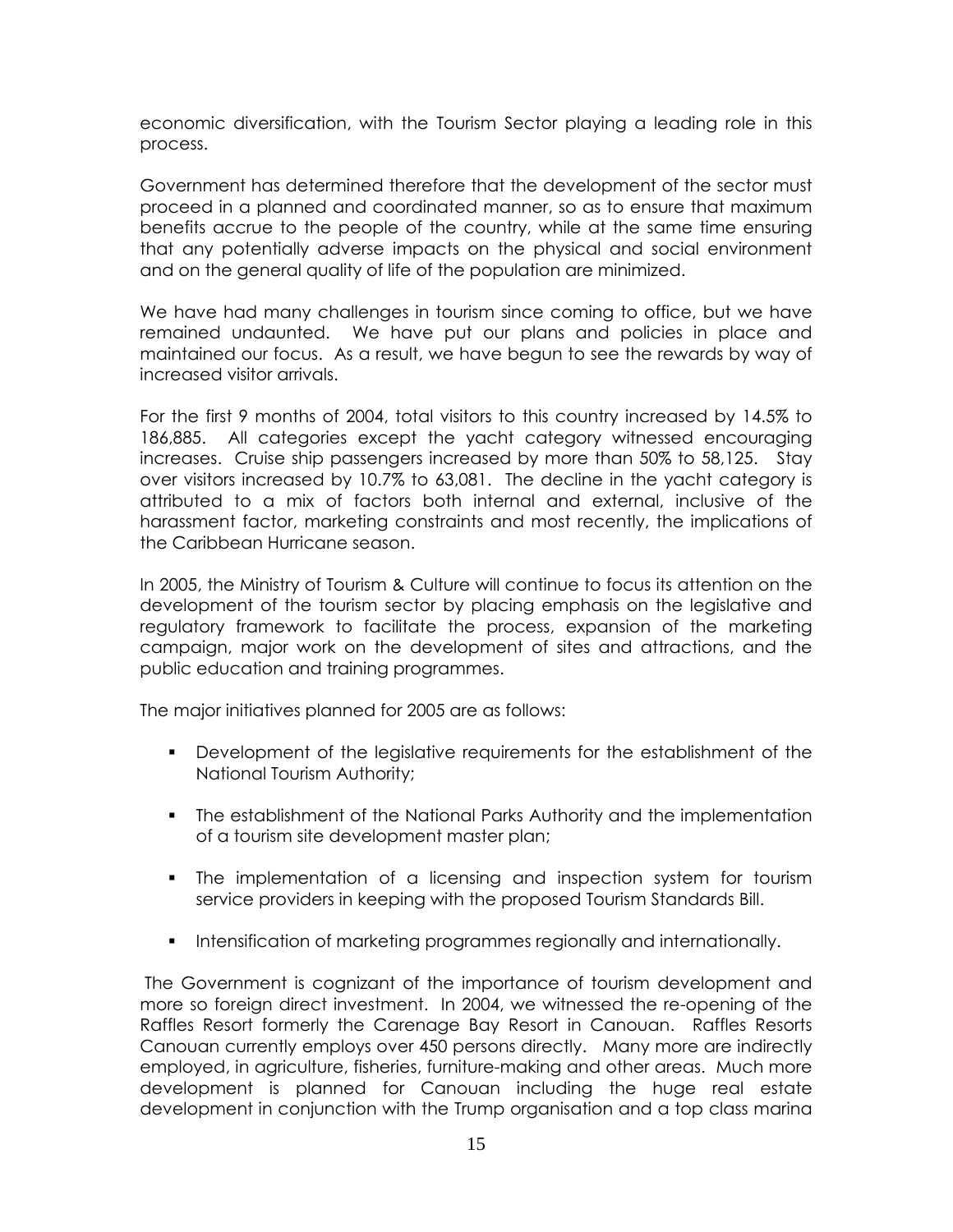to be built in a partnership between the government, the Developers and Moorings.

Efforts are continuing for the upgrade of the Canouan airport to a jetport. The final report of the Technical and Environmental Feasibility Study and Risk Analysis has already been submitted and the financing secured. We are currently awaiting the necessary approvals from the Directorate of Civil Aviation (DCA) to proceed to the detailed design stage and construction.

Government is also continuing with its plans for the upgrading of the main village in Canouan in line with the development plan developed by EDSA and sanctioned by the people of Canouan. These include the construction of a new police station and a new administrative complex, the upgrade of the existing roads and drainage network and the beautification of the village.

While much emphasis is placed on Canouan, the Government has not neglected the other Grenadine islands, and is continuing its efforts to further develop and enhance the social services and tourism facilities on these islands. To this end, Government has appointed a manager to the Tobago Cays Marine Park and to revamp the Board of the Tobago Cays. In 2005, the park will become fully operational with moorings and a fee paying system for visitors utilizing this invaluable resource.

Moorings will also be placed in neighbouring Union Island and Mayreau. The total cost of installing these moorings in the Southern Grenadines is \$0.35 million which has been budgeted for the fiscal year 2005.

The 2005 Capital Estimates contain several capital infrastructure projects for Bequia, Union Island and Mayreau. The Parliamentary Secretary for Grenadines Affairs will detail them later in the Budget debate.

### **AIR TRANSPORT**

The position of this Government on its three pronged approach towards the development and sustainability of air access and airport development have been enunciated on numerous occasions. Our policy mix involves continued support for LIAT and a nexus with BWIA, the upgrade of the Canouan airport to a jet port and the construction of an international airport on mainland St. Vincent. In the transitional period before the international airport is constructed, the E.T. Joshua airport will be improved in that context.

In terms of our progress in the area of air-transport, we continue to provide leadership in the rationalization of Air Services in the region given its importance to the CSME. In addition, our commitment to the restructuring efforts of LIAT has been steadfast. During the past year, a team of consultants was engaged to review the extent of the in-house restructuring undertaken by LIAT and to recommend the necessary steps to prepare the airline for the nexus with BWIA in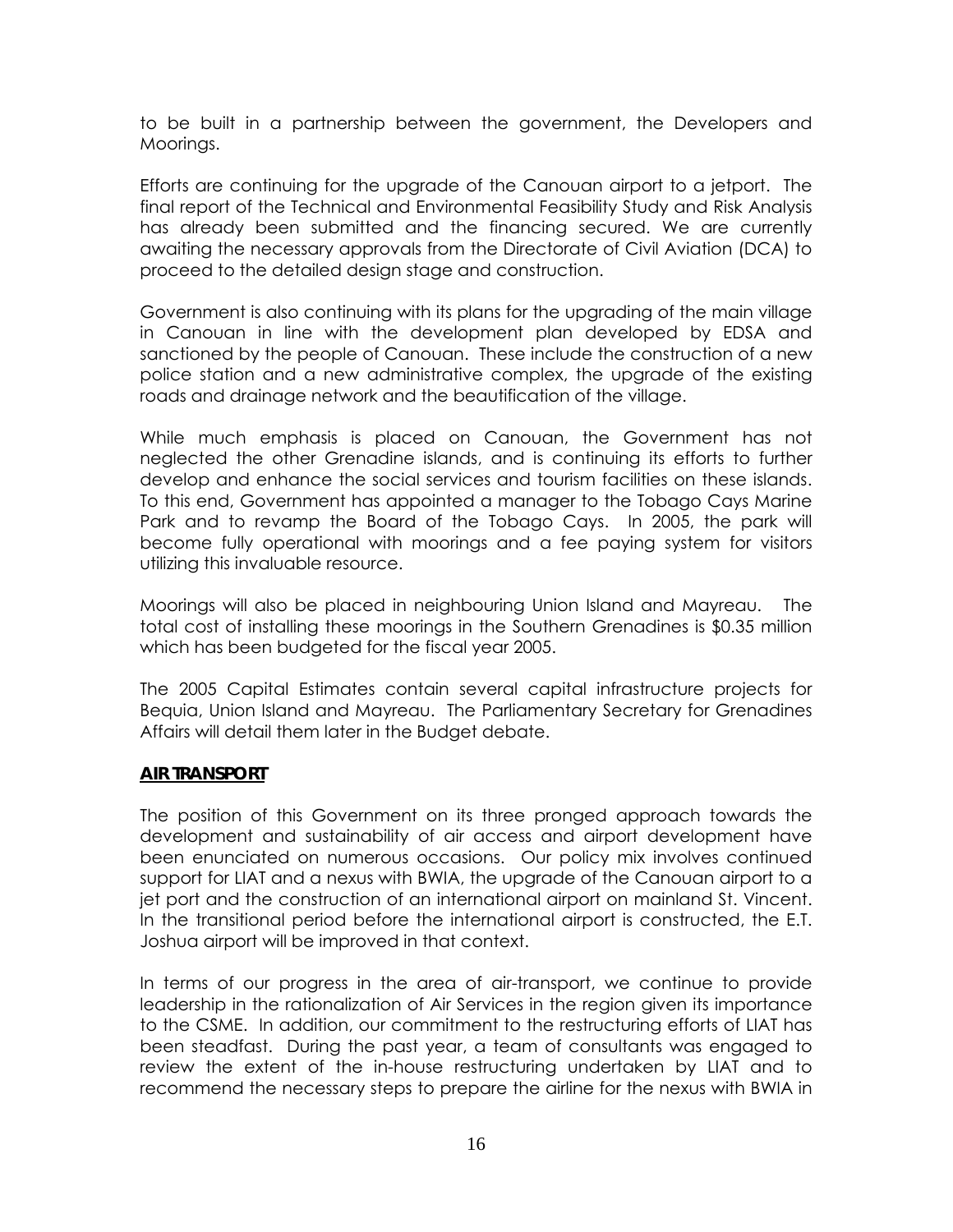the short to medium term and to attract private investment in the longer term. The Consultants have advised the shareholders of four (4) options:

- (i) liquidation;
- (ii) status quo with full recapitalisation;
- (iii) status quo with partial recapitalisation; or
- (iv) formal restructuring

The Consultants were satisfied that LIAT had done all it possibly could under the prevailing circumstances to bring its operation within the realm of acceptable efficiency and that the range of options now facing the airline were circumscribed by those outlined above.

The Consultants concluded that LIAT can be viable in the short to medium term, but that this required three related ingredients to converge:

- (i) a significant debt write-off;
- (ii) a refocused business model, devoid of past operating practices and strategies; and
- (iii) a recapitalisation plan.

The Shareholders in August 2004, accepted option 4, which is the formal restructuring option, having made a full assessment of all options.

The restructuring plan involves the injection of \$45 million in funding in 2 tranches; the development of a new business model and debt write off. In this respect, the Government of St. Vincent and the Grenadines has committed and contributed EC\$5.7 m towards the first tranche of EC\$22.8m. This amount was made available by the Government of Trinidad & Tobago in the form of a loan of zero percent interest. Discussions are currently taking place among the shareholder Governments regarding the distribution of the second tranche of EC\$22.2 m. Once again, the Government of Trinidad & Tobago has committed itself to providing the funding on the same terms as the previous loan facilities. There have been some delays in the timely remittance of the funds pledged towards the restructuring plan and as a consequence, it is now estimated that the funding requirements have increased to approximately EC\$56 m.

The company has since submitted a draft business model which aims to position the airline as a high productivity, low cost carrier while at the same time provide a solution to a fundamental regional problem; position the airline to meet the air transportation needs of the CSME and the 2007 cricket World Cup and to preserve as many jobs as possible in the region included in St. Vincent and the Grenadines.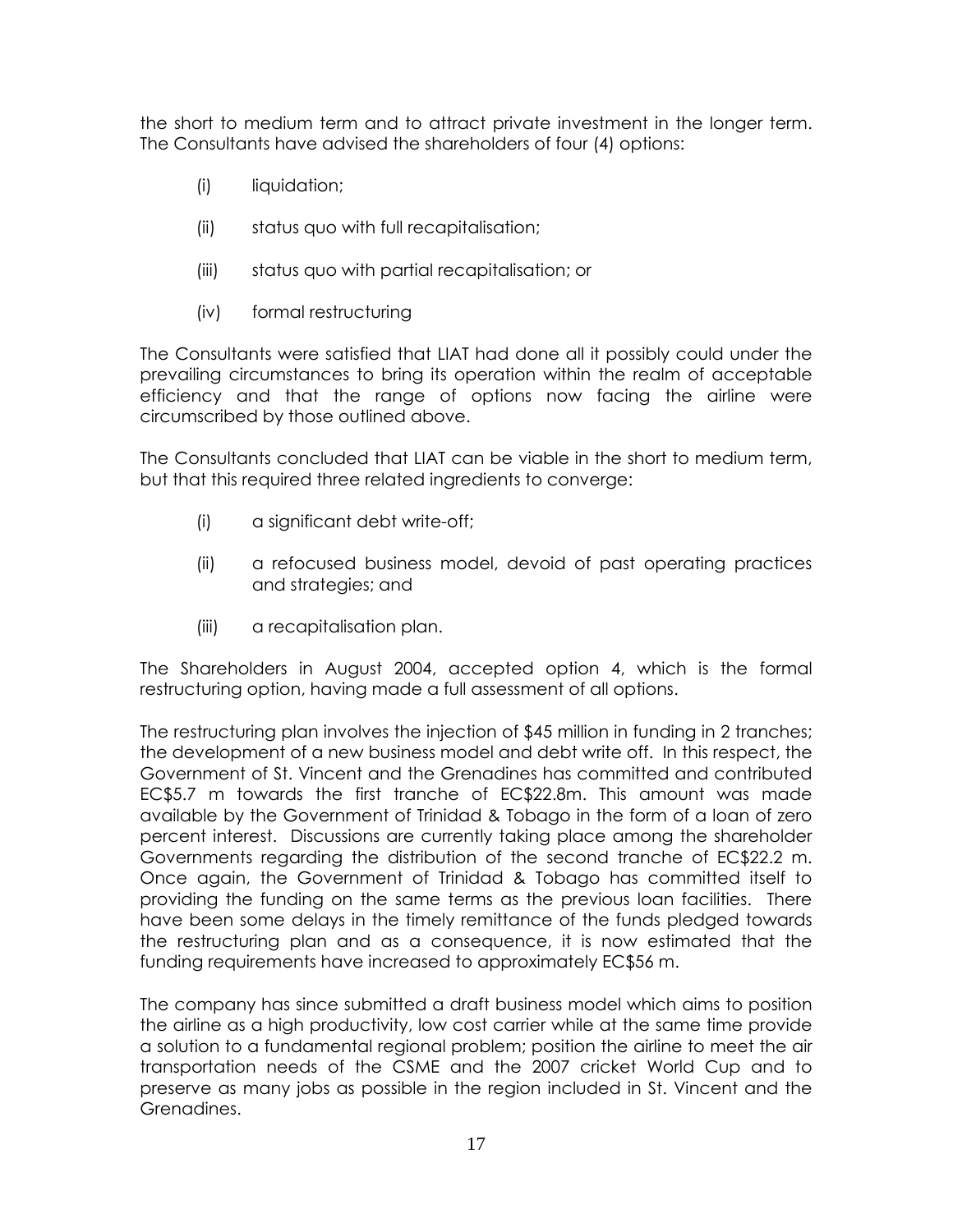On account of the injections of capital by the Governments of Antigua and Barbuda, Barbados and St. Vincent and the Grenadines, the Shareholding of the company has changed. As a result, St. Vincent and the Grenadines now has two directors on the Board while Barbados has assumed the chairmanship.

#### **TELECOMMUNICATIONS**

Our progress and efforts in the Telecommunication Sector continue to be fashioned by our understanding of, and our commitment to, the value of collective action among the countries of the OECS; and the fundamental principles enshrined in the Treaty establishing the Eastern Caribbean Telecommunications Authority.

The current phase of the liberalization programme has been focused on consolidating the gains realized earlier and our advancement towards a model regulatory regime and a highly developed and vibrant market. The changes we have witnessed in the telecommunications landscape since the introduction of competition in mobile services in 2003 are phenomenal.

At the end of 2002, the customer base for mobile phones was 20,000 and 26,000 for fixed line phones. As of the end of September 2004, the mobile market having reached a peak of 61,000 handsets has stabilized at 58,000 active subscribers. The fixed line customer base has however shown a reduction to 18,000. A significant percentage of the reduction in fixed lines can be attributed to changes in consumer preference.

In addition to the growth in customer base, we have also benefited from lower rates on domestic mobile calls; lower rates on international calls; increase in the country's tele-density, which is much better than many developed countries in the world. In other words, there is now increased access to all strata of society; increase in customs imposts and licence fees are direct benefits to the Consolidated Fund. The entry of the two (2) new mobile providers as well as technological upgrades by the incumbent has also contributed to an increase in direct investment. There is also a net increase in employment opportunities not only among the major service providers but also as a result of the establishment of businesses providing customer premises equipment and services and international simple voice resale (calling cards).

The print and electronic media as well as community organizations, charities and other civic groups are also beneficiaries of a fiercely competitive market structure. At the regional level, there were significant achievements in key areas of operation, namely, Spectrum Management, Legal & Regulatory, Tariffs, and Public Awareness.

With respect to Spectrum Management, equipment valuing approximately EC\$8 million has been acquired to monitor the electro-magnetic spectrum.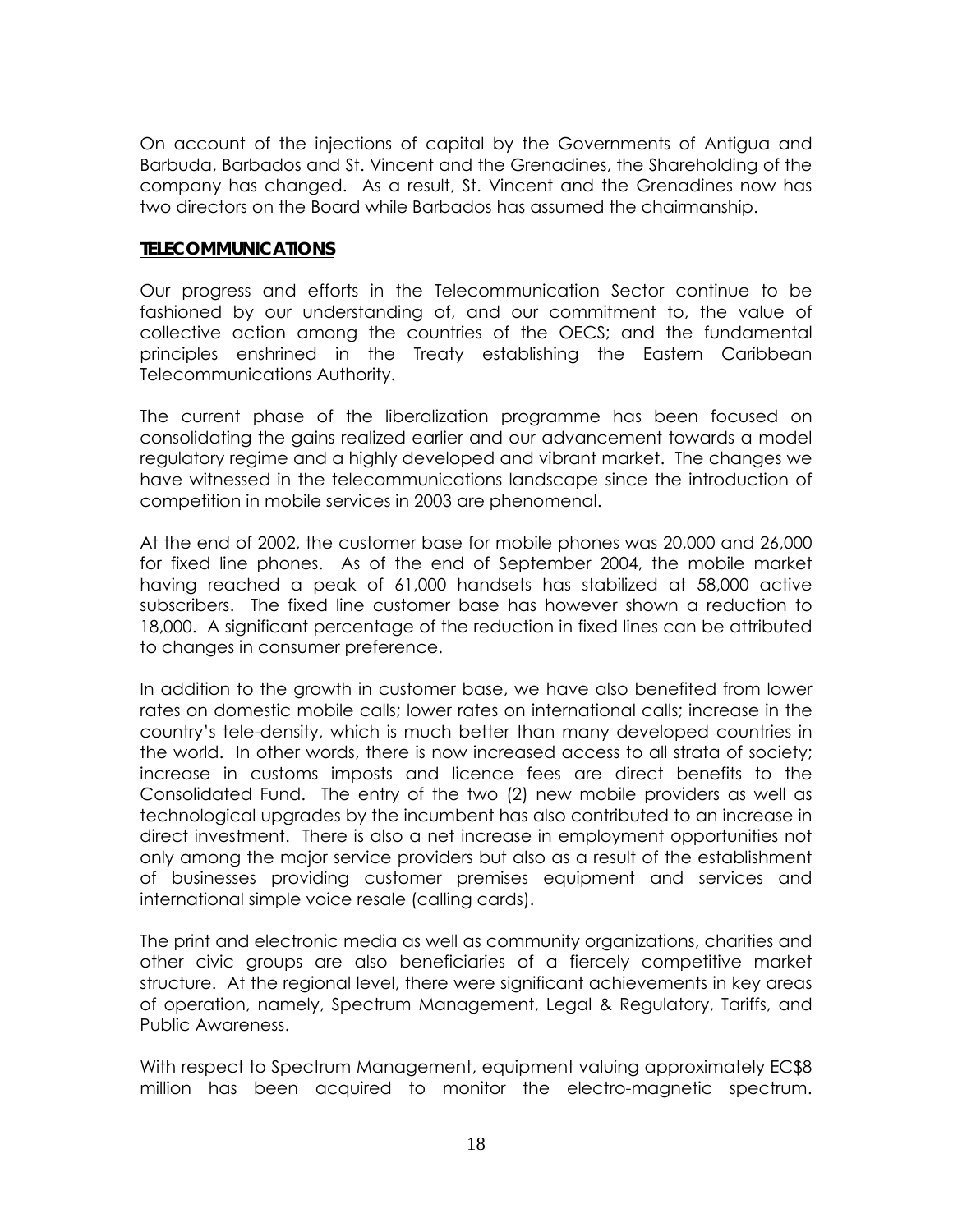Components of this equipment have already been deployed and commissioned in the five (5) ECTEL participating states.

During the 2003/2004 year, work continued on the Price Regulatory Regime and Telecommunications (Retail Tariff) Regulations; Dispute Resolution Regulations, Interconnection Fees Regulations; Broadcast Licence (Telecommunications Act) and other licencing issues.

A noteworthy achievement was the conclusion of the Price Cap discussions/negotiations with Cable & Wireless for a Price Regulation Regime. The development of the regime proved to be most challenging and time consuming.

Consequent upon the finalisation of the Price Cap Plan, the following going-in rates have been established:

|              | Current      | Proposed     |
|--------------|--------------|--------------|
|              | ¢ Per Minute | ¢ Per Minute |
| Day          | 0.09         | 0.07         |
| <b>Night</b> | 0.08         | 0.04         |
| Weekend      | 0.06         | 0.04         |

## **FIXED TO FIXED LINES**

### **FIXED TO MOBILE**

|              | Current      | Proposed     |
|--------------|--------------|--------------|
|              | ¢ Per Minute | ¢ Per Minute |
| Day          | 0.81         | 0.76         |
| <b>Night</b> | 0.80         | 0.75         |
| Weekend      | 0.78         | 0.75         |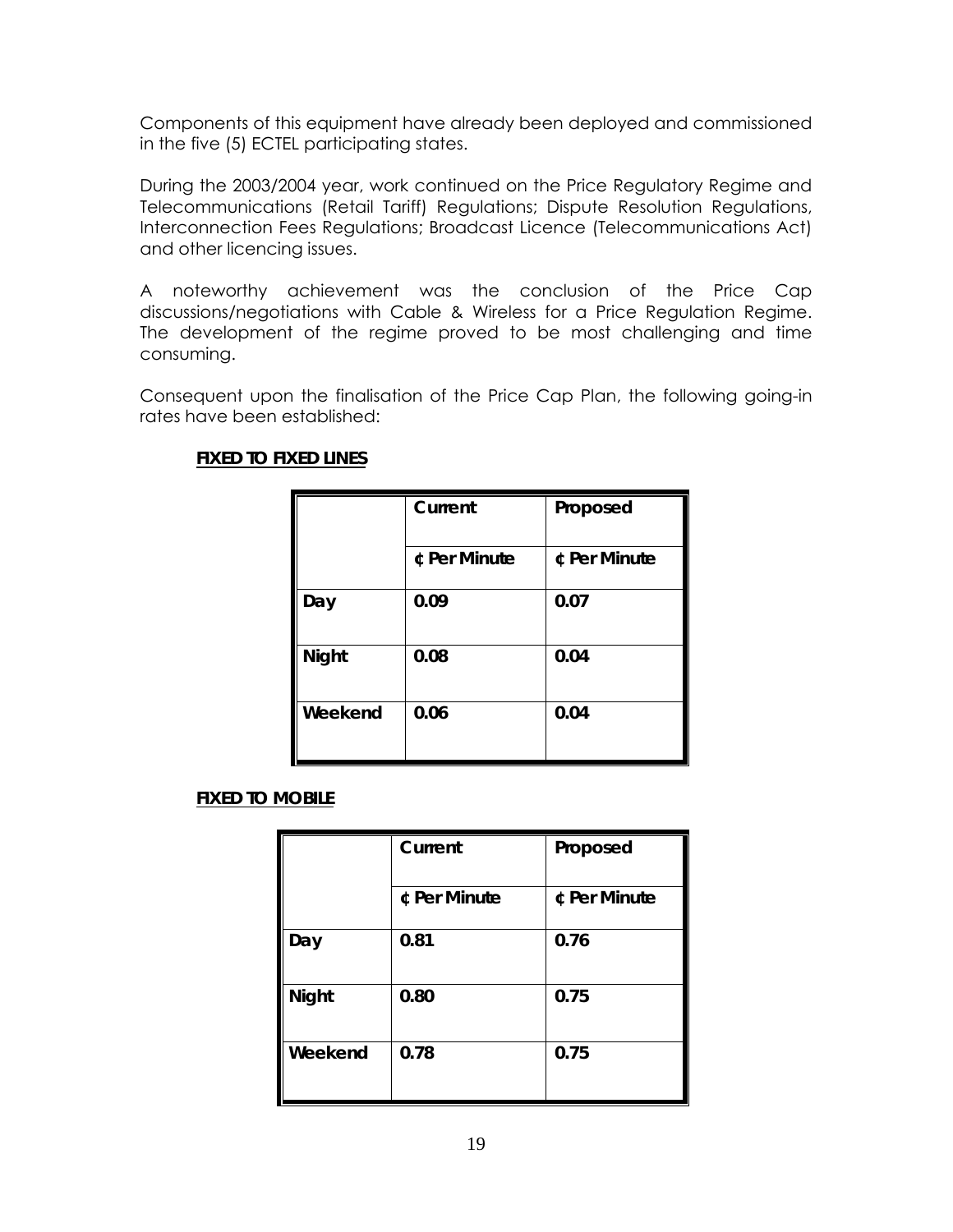In addition to these reductions, a minimum of 60 minutes of free Fixed-to-Fixed calling on night and weekend calling periods will be provided to each residential access line. The negotiated rates will take effect from January 1, 2005 and will be in place for one year. Thereafter a regime of further reductions will be in operation.

In the area of Public awareness, the regulators have developed a comprehensive set of programmes designed for Television, Radio and the print media. All of these programmes are currently being implemented and cover various aspects of regulatory regime including the rights of consumers.

In spite of the successes achieved so far, St. Vincent and the Grenadines and indeed, the OECS sub-region still suffer from relatively high connectivity costs. As a consequence, our competitiveness is still being restrained by high Internet costs and broadband access. This situation forces most of the new service providers to utilize satellite links as their means of international telecommunication access. It is well known that Submarine Cable provides the greatest telecommunications bandwidth at the least cost and it is the preferred mode of access in terms of cost and quality. However the incumbent still exercises monopoly control over this aspect of the infrastructure. Efforts to introduce other providers of this service did not materialize during the past year on account of the licensee's failure to mobilize the necessary resources.

Given the importance of this issue in the transformation of our economies, the matter will be treated with great urgency and priority in the ensuing year. In addition, work will continue on the drafting of new regulations, including the Dispute Resolution Regulations which will address consumer concerns and complaints; Universal access and a comprehensive review of the Telecommunications Act to provide the Regulatory System with greater enforcement capabilities.

## **ENERGY**

Work on the first phase of the new power plant at Lowmans Bay is progressing satisfactorily. Tenders for supply of the plant and construction of the civil works were received in June this year and after evaluation a decision was taken to award the contract to a Canadian firm, MAN B&W, in the amount of approximately US\$22.5 million or EC\$61 million. The final contract price is to be determined after negotiations. Work on this project is expected to commence early in the New Year and to be completed in early 2006. This figure does not include the transmission and distribution component of the project. In all, the Lowmans Bay Power Plant Project amounts to approximately US \$37 million or EC \$100 million.

In addition to the 8.6-megawatt plant, the project includes construction of substations at Lowmans Bay, Cane Hall and Lowmans Windward, expansion of the transmission network and construction of sea defences at Lowmans Bay.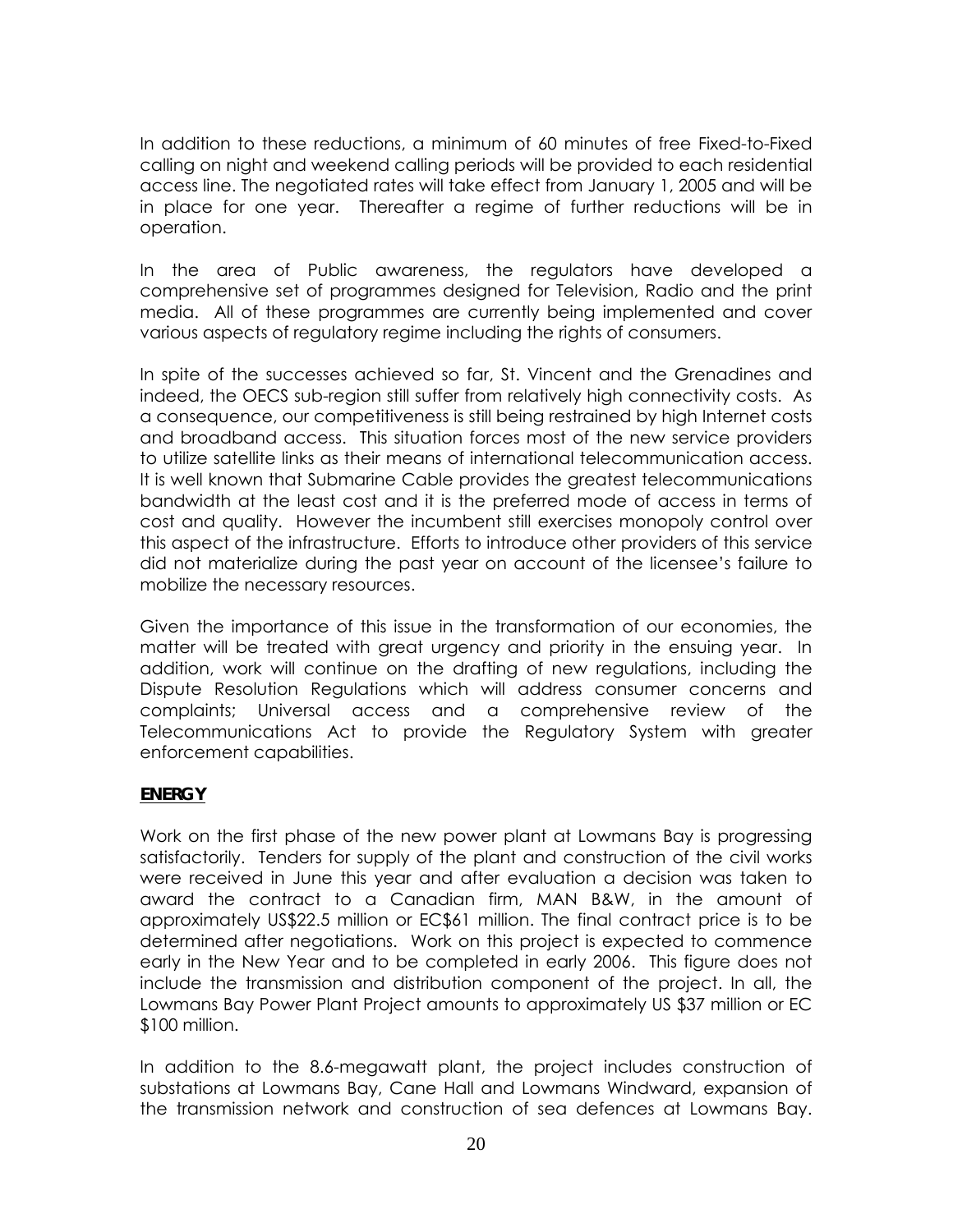When this first phase is completed, the power plant would generate approximately forty percent (40%) of the electrical energy in the State. As new units are installed at Lowmans Bay, the older units at Cane Hall will be decommissioned. In approximately fifteen to twenty years the Cane Hall plant will be decommissioned as a generating plant.

The Caribbean Development Bank and the European Investment Bank are providing loans of US\$18.3 million and US\$10 million respectively to finance this first phase of the project. The balance of the funds will be provided from Vinlec's own internally generated resources.

Further, Vinlec is acquiring the Canouan Power plant which until now has been owned by the Central Government and operated by Vinlec through an informal management arrangement. Vinlec will purchase the Canouan operation free of all liabilities and encumbrances for a consideration of \$8.1 million. The Company will then be in a position to make the necessary investment for expansion of the power supply on Canouan in partnership with the Canouan developers.

Government is mindful of the significant capital outlays, which Vinlec is expected to incur on these and other necessary developments over the short to medium term. Our analysis shows that there is no immediate need for any increase in the basic electricity rates to support these investments. Financial projections prepared by Vinlec show that the company will be able to generate the required counterpart funds for the planned investments, and to meet its debt service obligations as they became due. As at December 31, 2003 the Company had cash resources amounting to \$19.81 million and total equity of \$119 million, which are more than adequate to support the investment and borrowing plans.

Notwithstanding the stability in the basic electricity rates, consumers have in recent times been required to pay significantly more for their electricity consumption as a result of the large increase in the fuel surcharge. This situation is a direct result of international developments whereby prices of oil on the international commodity markets have sky-rocketed during 2004, moving from approximately US \$30.00 per barrel in November 2003 to \$US55 per barrel in October this year. Although the prices have since declined somewhat, oil prices are still at historically record high levels.

The increasing oil prices have had a direct impact not only on electricity charges but also on production and consumption nationwide, and most importantly on Government's revenue. In August 2004, Government took the decision to increase the prices for petroleum products on the domestic market by \$0.75 per gallon. Even so, the prices paid by the consumers are less than the cost and Government continues to subsidise gasoline, diesel and Kerosene at approximately \$1.20 \$0.70 and \$2.60 respectively per gallon respectively. The total cost of these subsidies for the first ten months of this year is in excess of \$2 million.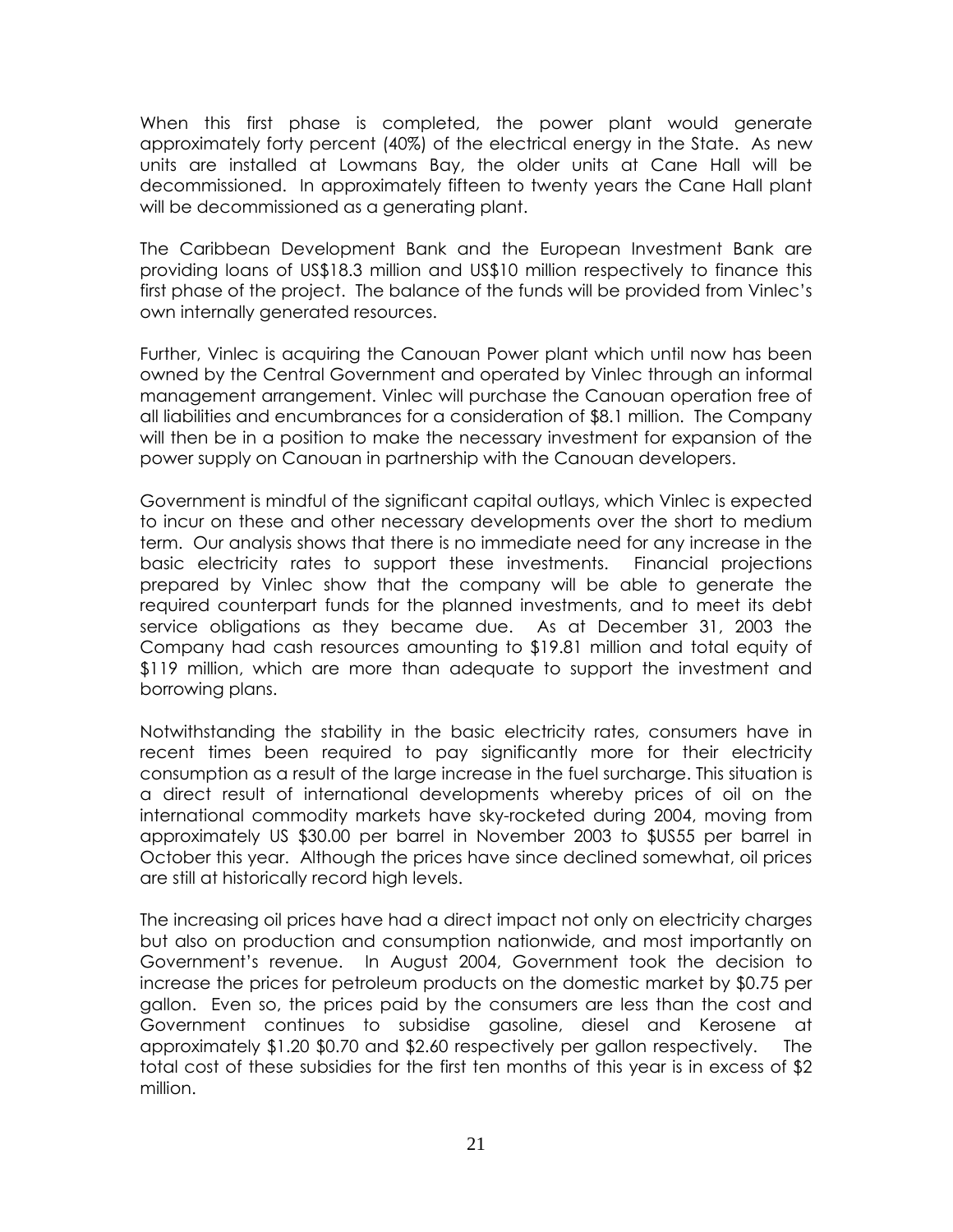# **TRADE**

Government's trade policy emphasises the need to work with our OECS and Caricom partners to help combat the challenges posed by globalisation and trade liberalization. A strong and forward-looking regional economic integration is seen as critical to achieving many of our economic goals. St. Vincent and the Grenadines is therefore amending and reforming its laws to ensure full compliance with the implementation of the Caribbean Single Market and Economy. During this year, several important pieces of CSME related legislations were passed. The Competition Policy Act has been drafted and is now being discussed.

An analysis done by the Caricom Secretariat in November this year shows that St. Vincent and the Grenadines still has a few minor outstanding matters to bring it into full compliance with the requirements for establishment of the Caricom Single Market and Economy. One such matter is the Bottle Deposit Levy, which the Caricom Secretariat has determined is discriminatory in that OECS producers are exempted from the charge. Accordingly, in the upcoming year the Government will be reviewing this matter in order to remove this discrimination.

We will also be reviewing the import licences applied on various goods of community origin which the Caricom Secretariat has determined to be unauthorized. Further, implementation of the revised structure of the CET based on the 2002 Harmonized System is scheduled for January 2005. This new HS system would allow St. Vincent and the Grenadines to update its tariff classification to meet international standards and this would result in minor changes in the tariff on a few commodities.

While initiatives are taken at the public sector level to address issues relating to our preparedness for a single economic space by January 01, 2006, further efforts must be exerted to ensure that the private sector is prepared to exploit the opportunities and face the challenges of a single market and economy. It must be recognized that this integration process covers a broader and ever widening sphere that goes beyond border measures such as import tariff and non-tariff measures on goods. It embraces trade in services, environment, electronic commerce, trade facilitation, movement of capital, and rights of establishment. Decisions in these areas call for a constant assessment of the adequacy of the Trade Policy Framework to deal with these issues.

During this year, the Trade Policy Review Committee was established to monitor and give policy guidance on all trade and trade-related issues. This Committee is complemented at the technical level by the Inter-ministerial Committee which co-ordinates the implementation of trade issues at the level of the ministries and acts as a nexus for consensus- building and draft policy formulation at the public sector level. To complement these activities, workshops and consultations have been held with the private and public sectors, civil society and community organizations to sensitise the public on issues of trade and the process of regional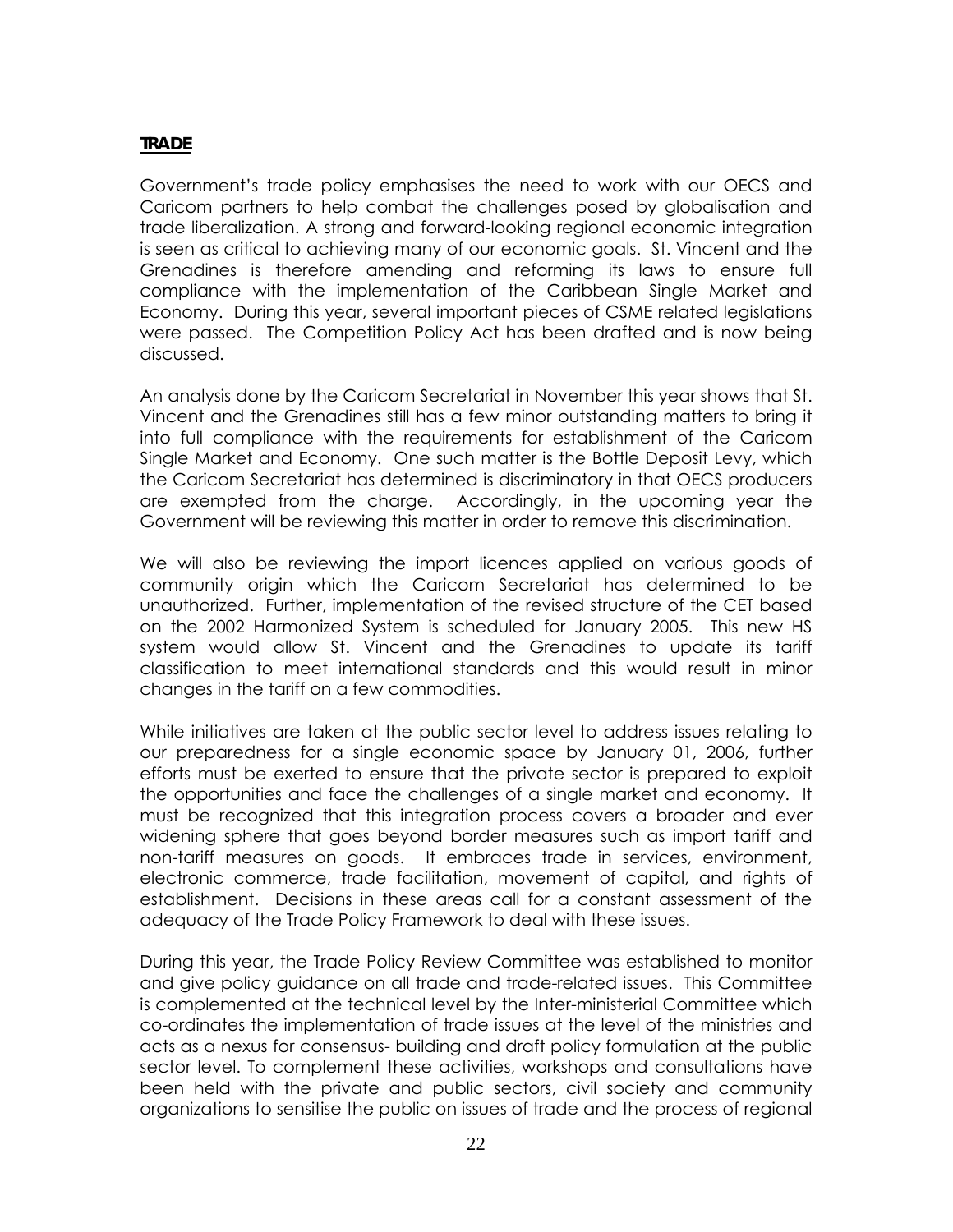integration. These national consultations were followed up with target groups meetings and consultations at the private sector level.

In addition, special attention was paid to restructuring and strengthening the Department of Trade in the Ministry of Foreign Affairs, Commerce and Trade. Earlier this year, the International Trade Department was set up; and a Monitoring, Information and Research Unit would be established in 2005. This Unit will address CSME issues while monitoring the implementation of all trade-related initiatives.

### **MONEY AND CREDIT CONDITIONS**

Money and credit conditions in St. Vincent and the Grenadines during 2003 and 2004 have been characterized by weak loan demand in the private sector, high level of liquidity, declining interest rates and rapid expansion in the money supply.

During 2003, total monetary liabilities (M2) increased by 1.9 percent to \$722.4 million in December 2003 from \$709.26 in December 2002. The growth in M2 reflected a 6.3% increase in narrow money (M1). The growth in quasi--money was subdued partly because of the lower interest rates on deposits which caused a contraction in time deposits during the year.

Domestic Credit during 2003 contracted by 5.4%, mainly on account of a 6.8% decline in credit to the private sector. There was also a significant reduction in net credit to the Government as the Central Government used funds raised on the external markets to repay a portion of its indebtedness to the domestic banking sector.

Reflecting growth in the local economy there was continued growth in the money supply during the first nine months of 2004 as M2 increased by 8.0% during this period. At the same time domestic credit expanded by an impressive 13.9%, driven by a 44.7% increase in net credit to the Central Government. There was a further reduction in credit to businesses which seems to be related to the fact that some of the larger business firms have taken advantage of lower interest rates in overseas markets and have raised funds abroad.

Government is taking action to improve the safety and soundness of financial institutions in the State. In this regard the government has received a draft bill for an updated Banking Act and is now discussing this matter with the Banking Sector. The aim of this proposed new legislation is to strengthen prudential regulations, enhance the enforcement authority of the banking supervisor, bolster infrastructure to effect consolidated supervision, strengthen accounting standards and give more prominence to financial sector governance.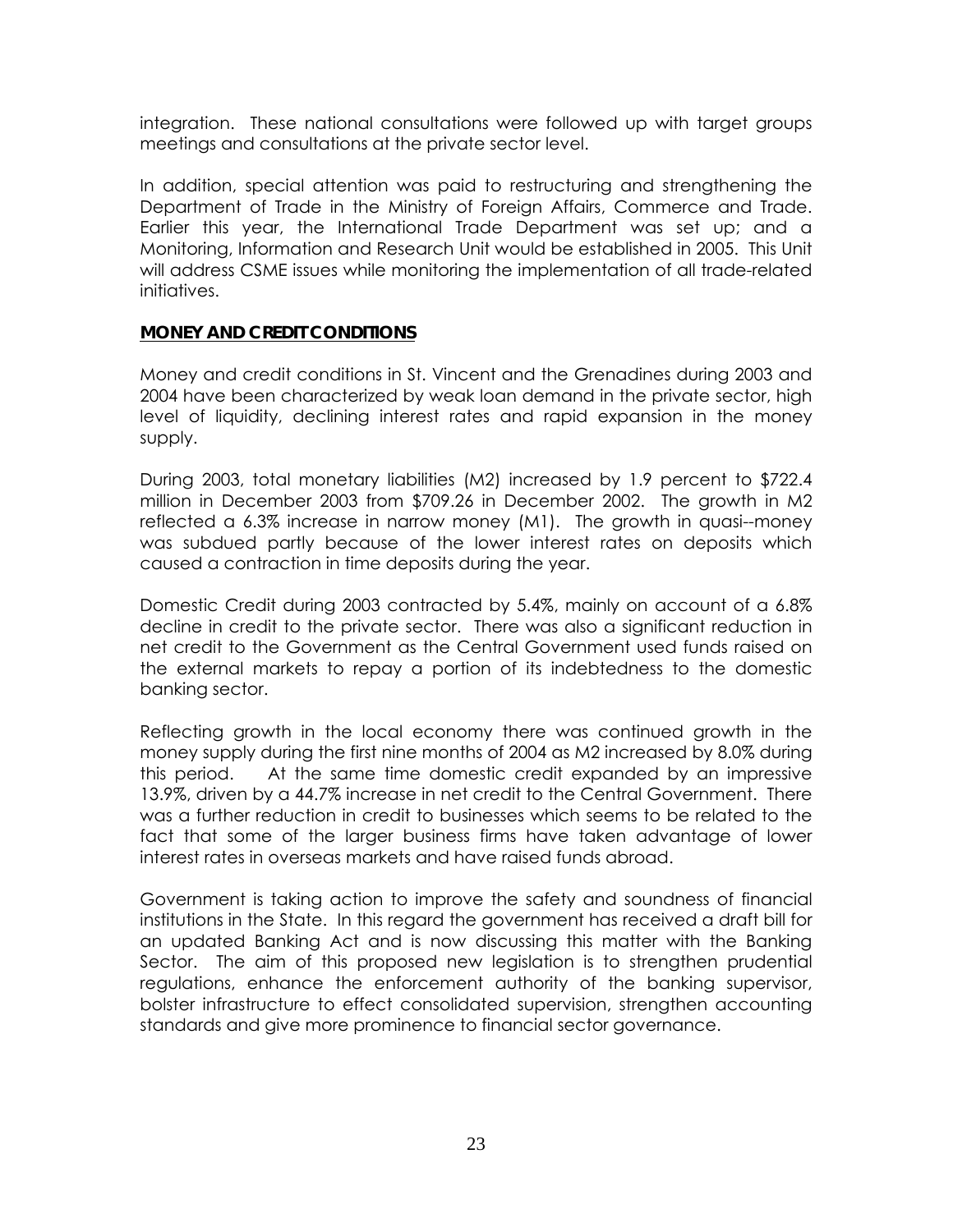### **Money and Capital Markets Development**

The Eastern Caribbean Securities Exchange (ECSE), which was launched in October 2001, has had successes in its first three years of operations. There has been a significant increase in listings on both the Eastern Caribbean Securities Market (ECSM) and the Regional Government Securities Market (RGSM) with seven companies now listed on the ECSM. The ECSE has however not achieved the depth and breadth which we had anticipated in the beginning.

Accordingly, the ECSE in collaboration with the Central Bank has moved to introduce modifications in order to expand across CARICOM and have drafted the necessary amendments to the legislation for consideration by member Governments. In October, the amendments to the Security Act was passed in this Honourable House. Similar amendments have been passed in other member countries which have cleared the way for the further development and expansion of the ECSE.

In terms of the RGSM, Government has since October 2002 been issuing all its Treasury Bills on this market and in the process has achieved significant cost savings. In May of this year we issued our first 10-year Bond on this platform which was fully subscribed at an interest rate of 7% per annum. Of the four Governments which have issued securities on the RGSM, the Government of St. Vincent and the Grenadines is the only one that has regular issues of Treasury Bills which is an indication of our commitment to the RGSM and the whole process of money and capital markets development within the sub-region.

The decision of the Monetary Council of the Eastern Caribbean Central Bank to liberalise exchange controls will give further impetus to the process of money and capital market development. I am therefore pleased to announce that the statutory orders have been issued, which will suspend all exchange control, regardless of the size of the transaction. This means that funds may be freely transferred to and from St. Vincent and the Grenadines without the need for an EC Form from the Ministry of Finance.

During the upcoming year Government will be supporting the efforts of the ECCB to establish an Eastern Caribbean Unit Trust (ECUT) as part of the money and capital market development programme. The ECUT will be a collective investment venture which will allow our Small and Micro Enterprises in particular to acquire an interest in a larger pod of investment funds which they would otherwise find hard to access.

### **National Insurance Services**

The National Insurance Services continues to be a major avenue for the achievement of Government's strategic objective of providing social security to the population. In this regard, the NIS has embarked on several initiatives aimed at expanding its coverage and enhancing its services.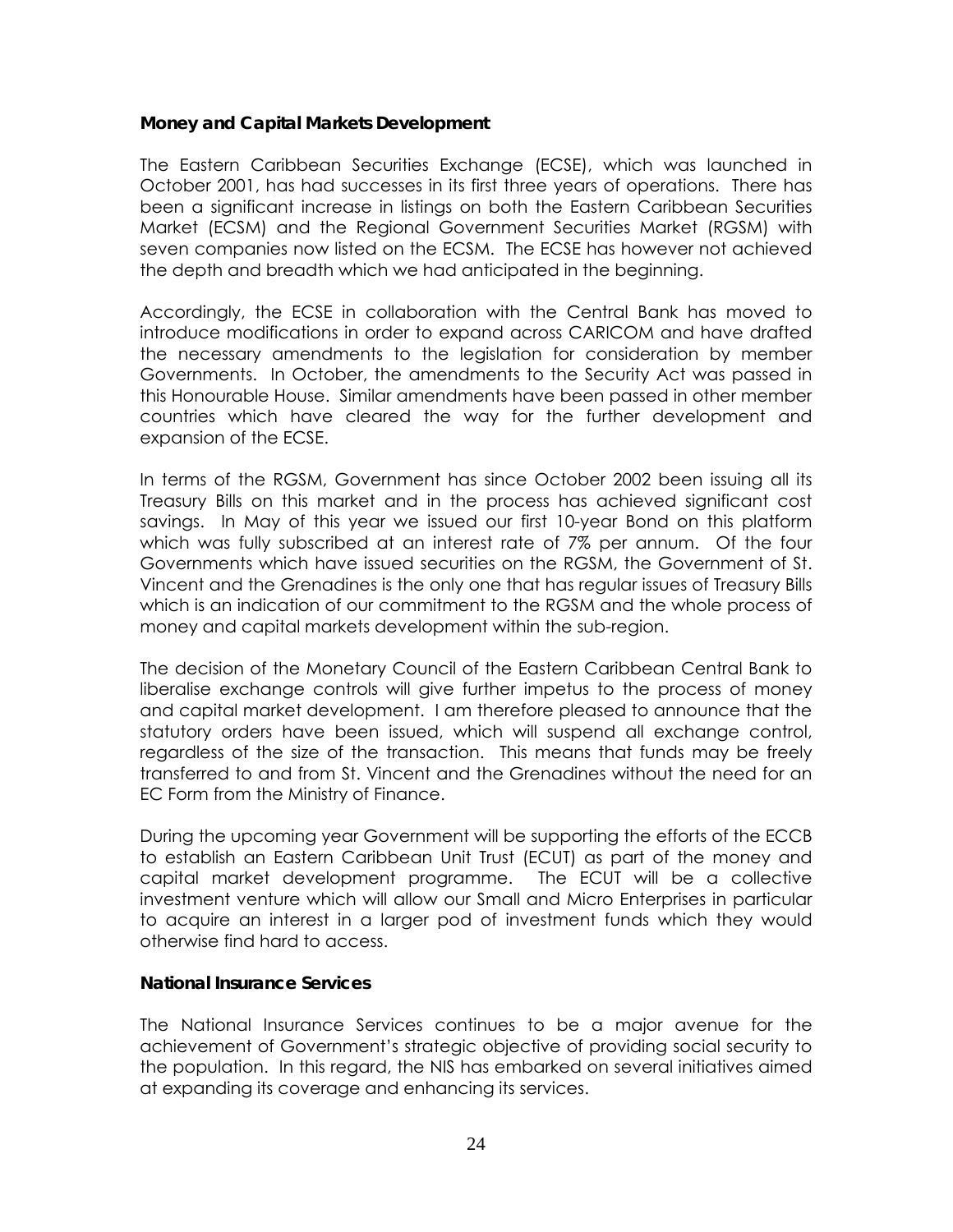The NIS is intensifying its efforts to increase coverage to the self-employed and the informal sector. Specific strategies targeting market vendors, owners, drivers and conductors of omnibuses, fishermen and arrowroot farmers have been instituted. These efforts have already began to bear fruits and as at December 31, 2003, 1,155 persons were registered under the self-employment programs, which represents a twenty-five percent (25%) increase over the December 2002 figure.

One of the most important aspects of the National Insurance Services' programmes is its support for the student loan programme. During this year, the organization contributed an additional \$5 million to the Student Loan Programme for the academic years 2004 to 2006. The Government has agreed to use twenty percent (20%) of this contribution to fund the component for persons who are economically disadvantaged and who have the qualification and desire to pursue studies overseas.

The first of two Golden Years Activity Centres funded by the NIS has been officially opened at Cane Grove. The other Centre at Black Point is now completed and will be officially opened in January 2005. Total expenditure on these Centres is approximately \$750,000 which is a reasonable price to pay for the benefits which we envisage our senior citizens will derive from the facilities. The Centres will be managed by the Activity Centre Trust and both the National Insurance Services and the Central Government have provided funds in their respective budgets to finance the cost of staffing and daily operations.

In order to sustain its social security initiatives, it is important that the NIS obtain a fair rate of return on its investments and that employees pay their contributions on time. Accordingly, the National Insurance Services has developed an Investment Policy which has been designed to optimize the organization's investment returns taking into account the country's vulnerability to tropical storms and other natural disasters. The Investment Policy will assist the National Insurance Services in meeting its objectives of:

- 1. Obtaining a minimum rate of return as stipulated by the actuarial review, which is currently 6% per annum.
- 2. Promoting capital preservation and capital appreciation as the primary investment focus, and income generation as a secondary objective.
- 3. Ensuring that the scheme is solvent at all times and maintaining a fully funded, and preferably, a surplus funded status.
- 4. Ensuring there is a sufficient cash flow to satisfy the
- 5. Obligations as they become due, without principal invasion.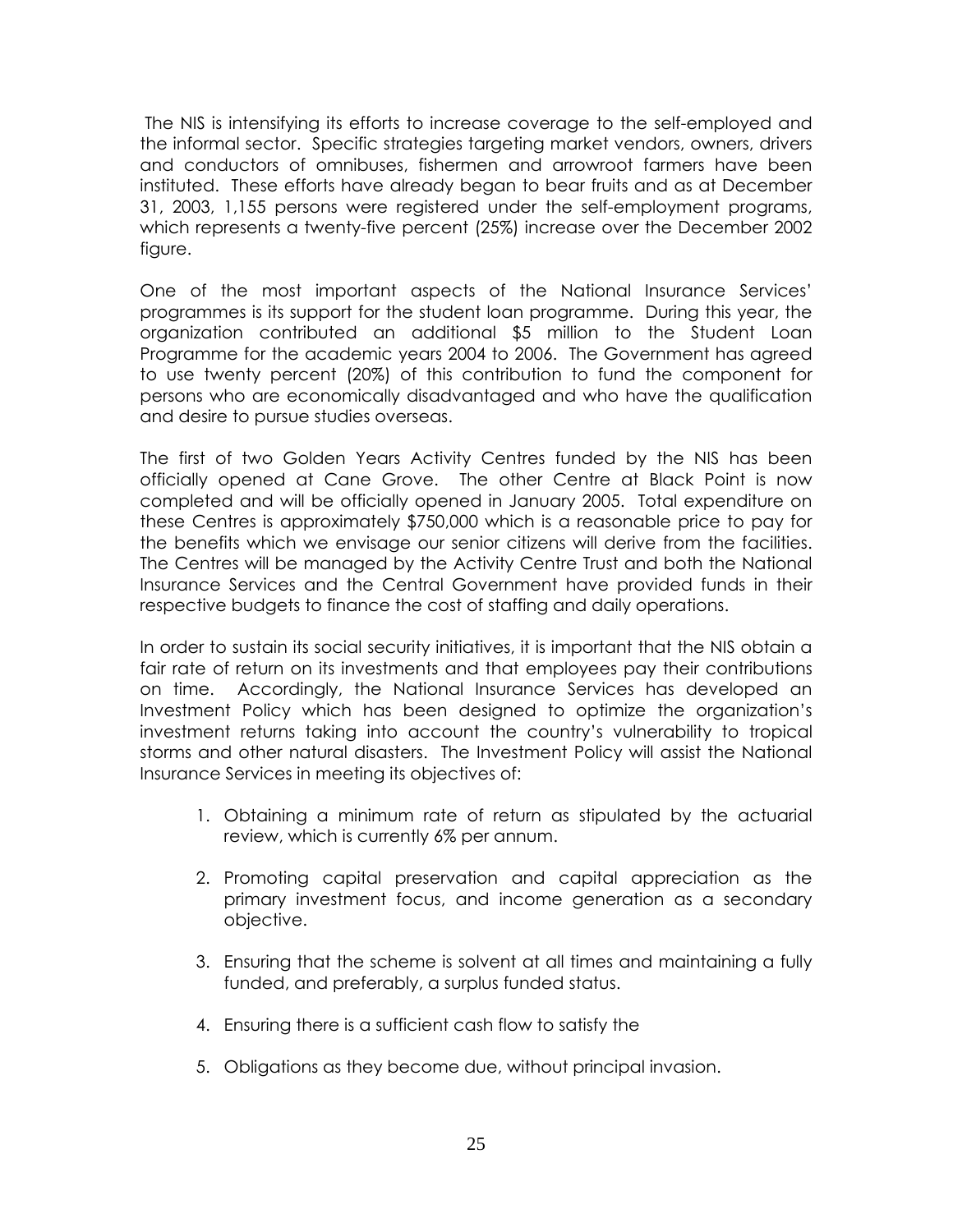### **INTERNATIONAL FINANCIAL SERVICES SECTOR**

The Government's effort towards developing a sound financial system also encompasses the International Financial Services sub-sector. Indeed measures to enhance the image of the International Financial Services sector are proceeding apace in order to ensure that St. Vincent and the Grenadines becomes synonymous with a top quality financial jurisdiction and professionalism.

Since the removal of our name from the FATF blacklist there has been a substantial increase in business written by the International Financial Service Authority (ISFA). For the first nine months of this year, the number of registrations and renewals of IBC<sup>s</sup> amounted to 6,203, which represents an increase of 47.2% on the figure for the corresponding period of 2003. Fees earned by the Central Government during the first nine months of 2004 amounted to \$2.79 million, 45.4% more than for the corresponding period in 2003.

Earlier this year Government carried out an extensive review of the fee structure in collaboration with interested parties. A new fee structure has been developed which we propose to introduce with immediate effect. The objectives of this new fee schedule are to simplify the structure and to ensure that St. Vincent and the Grenadines remains a competitive jurisdiction for international finance businesses. For 2005 we expect fees from the International Financial Services Sector to amount to a record high of \$4.5 million.

### **FINANCIAL INTELLIGENCE UNIT**

The Financial Intelligence Unit, which celebrated its second Anniversary in May of this year, has made significant progress in a number of major areas and now constitutes an essential plank in Government's Anti-money Laundering Programme. Its scope of activity has grown steadily, particularly in the sphere of the suppression of financing of terrorism. Indeed, the Government is currently reviewing the recommendations of the Financial Action Task Force (FATF) to amend the Financial Intelligence Unit Act in order to reflect the organization's function as the agency with responsibility for the collection, analysis and dissemination of all matters relating to the financing of terrorism.

The Financial Intelligence Unit will continue in the upcoming year to collaborate with its stakeholders and strategic partners, both locally and internationally, to ensure greater progress on ongoing investigations and prosecutions. The Financial Intelligence Unit remains steadfastly committed to its goal of putting criminals out of business by draining their resources.

The National Anti-Money Laundering Committee has also been very active in the fight against money laundering and other financial crimes. The Committee is spear-heading a programme to ensure that all financial institutions in the State institute the appropriate systems to identify money laundering and that their staff members are adequately trained to full-fill their roles in this regard.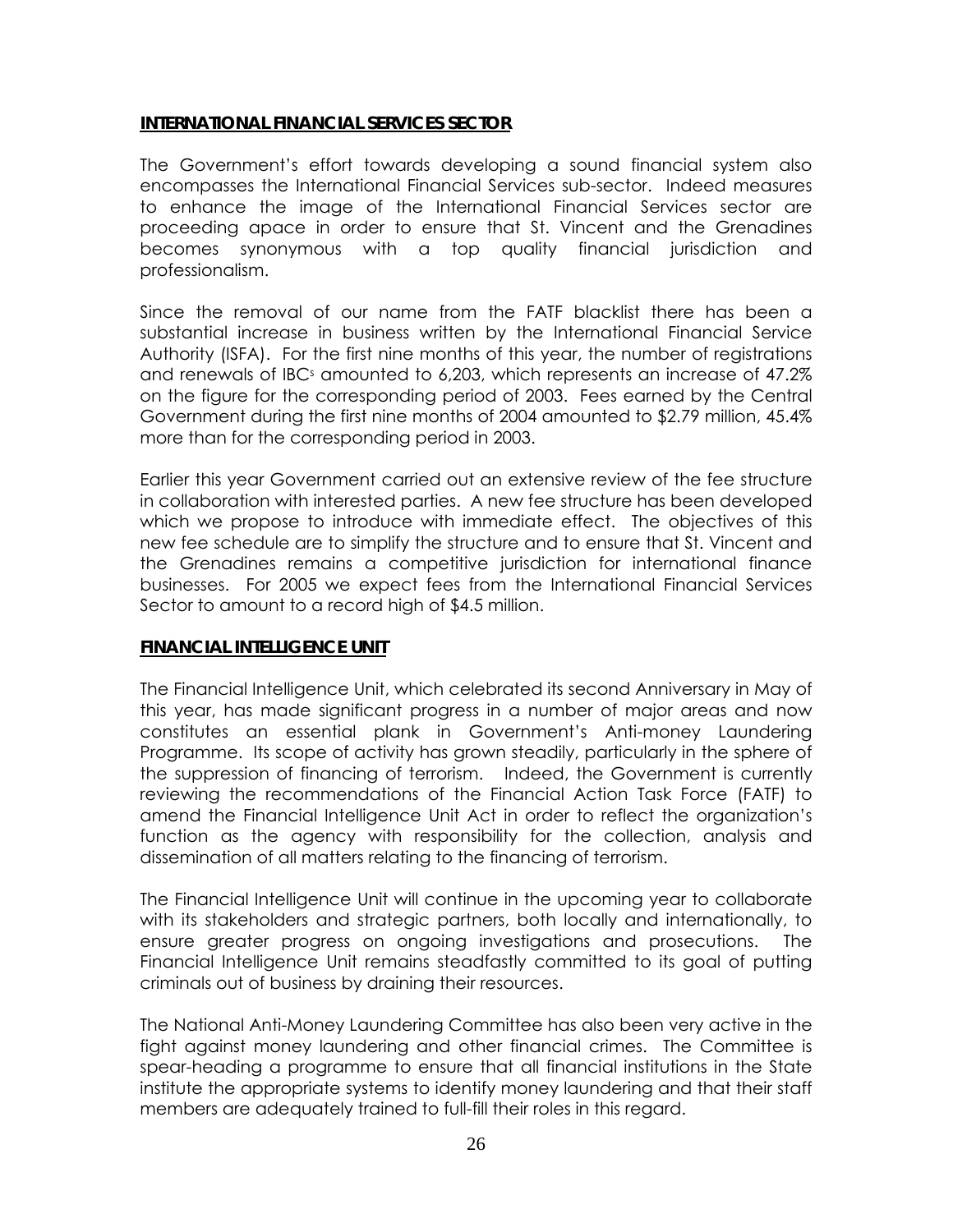### **EDUCATION**

It is well known throughout this country that the strategic objective of this Government is to attain high levels of sustainable growth and development, while at the same time reducing the levels of poverty, raising social consciousness and increasing the level of employment. One of the most important vehicles for achieving this objective is a sound education. That is why we have embarked on a crusade to ensure that all the people of this country, particularly our youths, have opportunities to pursue quality education. By so doing, we aim to equip our people with the values, attitudes, knowledge and skills necessary for creating and maintaining a productive, innovative and harmonious society; in short, education for living and production.

The education revolution has as its central plank, free universal access to primary and secondary education. To achieve this, we will continue to modernize existing school plants and construct new and replacement schools in areas where they are necessary and desirable. While we have a very high enrolment rate at the primary level of almost 100 percent, this administration is taking steps to improve the attendance rate on an on-going basis.

From September 2005, all pupils who would have completed seven years of primary education would be transferred seamlessly, to secondary schools. The Common Entrance Examination will still exist, but it will be used as the assessment mechanism upon which to determine a student's choice for placement at the secondary level.

When we took office in 2001, we promised that we would achieve universal secondary education. In less than five years we would have achieved this: In 2005, every child of secondary school age will be guaranteed a place in a secondary school. We would have done this without one cent in grants or loans from overseas.

To facilitate our goal of universal secondary education, we have embarked on a school expansion programme which ensures that all the physical facilities are in place in the secondary school system. The 2005 Estimates make provision for an additional \$3.4 m to provide even more facilities to make this programme a resounding success. In 2005, ninety additional teaching positions have been established.

Additionally, the government has secured over US\$56 million or EC \$157 million dollars in loans and grants from the CDB, EU, and the World Bank to finance the Education Sector Development Programme. These funds will be used, among other things, to build primary schools at Fairhall, Edinboro, Peruvian Vale (already under construction) and Bequia; and secondary schools at Belair, Barrouallie and Union Island. Thus from next year onwards, we will be consolidating and deepening the education revolution in its quantitative and qualitative aspects. The ULP government is the surest guarantee that this education revolution would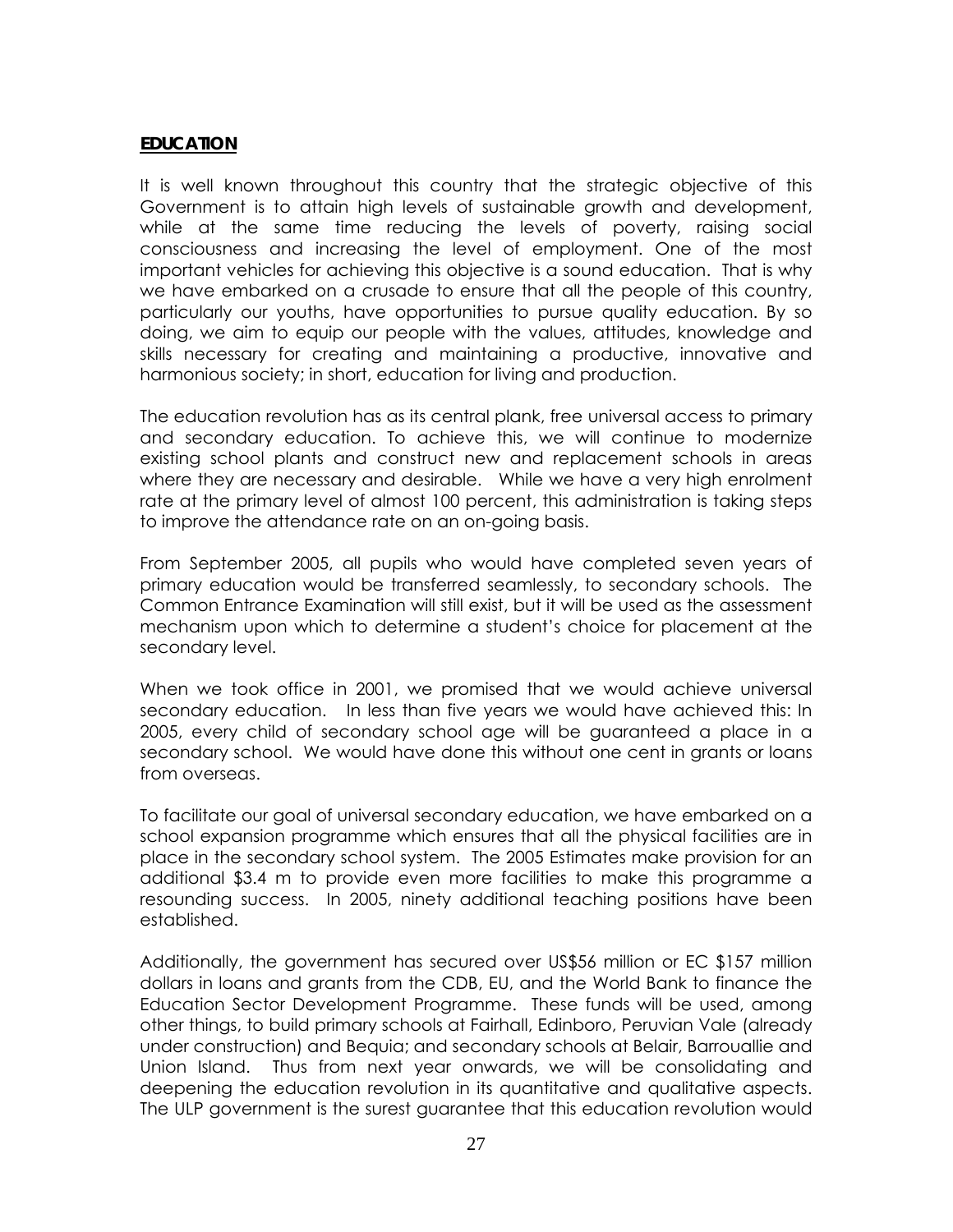not be reversed by those afflicted by a debilitating caution or learned helplessness.

While we have been improving the physical infrastructure we have not neglected the qualitative improvement. Indeed, the pass rate at the General Proficiency level of the CXC Examinations has improved, and for the first time, a Vincentian student, of the St.Vincent Grammar School, was adjudged the most outstanding student overall in the region, in the June 2004 exams.

With respect to post secondary and tertiary education the Government, continues to work towards the establishment of an Integrated Community College, bringing together the School of Nursing, Technical College Teachers College and the 'A' level college. A very distinguished national educator has already been appointed as Director of the Integrated Community College.

Each of the institutions in the Community College continues to increase enrolment. This year the enrolment at the Division of Arts Science and Humanities, known popularly as the 'A" Level College, reached record levels of over 1100 students and the number is expected to increase in 2005, as the government adopts a new policy which seeks to provide access to all persons who qualify for entry to the programme. The Technical College is undergoing reform through the STATVET project financed by the European Union. A new Automotive Centre has been constructed to accommodate a larger number of students and an improved learning environment.

In 2004, hundreds of Vincentian nationals have been pursuing tertiary education through scholarships and grants offered by the Governments of St. Vincent and the Grenadines, the Republic of Cuba, Mexico, the Republic of China on Taiwan and the European Union.

The National Insurance Services provided in 2004, \$5 million in loan financing for the National Student Loan Programme with 20% allocated for Economically Disadvantaged Students. To date, 159 persons have been recommended for loans. The Government also increased the number of National Awards from four to six persons. An additional seven persons received National Scholarships in commemoration of our 25<sup>th</sup> Anniversary of independence.

The implementation of the policy of universal access to secondary schools has a number of implications for continued improvement in the quality of education at all levels. These challenges are being addressed through the establishment of remedial programmes, curriculum reviews and ensuring that the demand for trained teachers is met.

With the assistance of the UK Department for International Development, the Ministry provided training in 2004 in school management/supervision and successfully piloted school development planning and teacher appraisal systems, which will strengthen resource management and accountability at the level of the learning institution. The Government of St. Vincent and the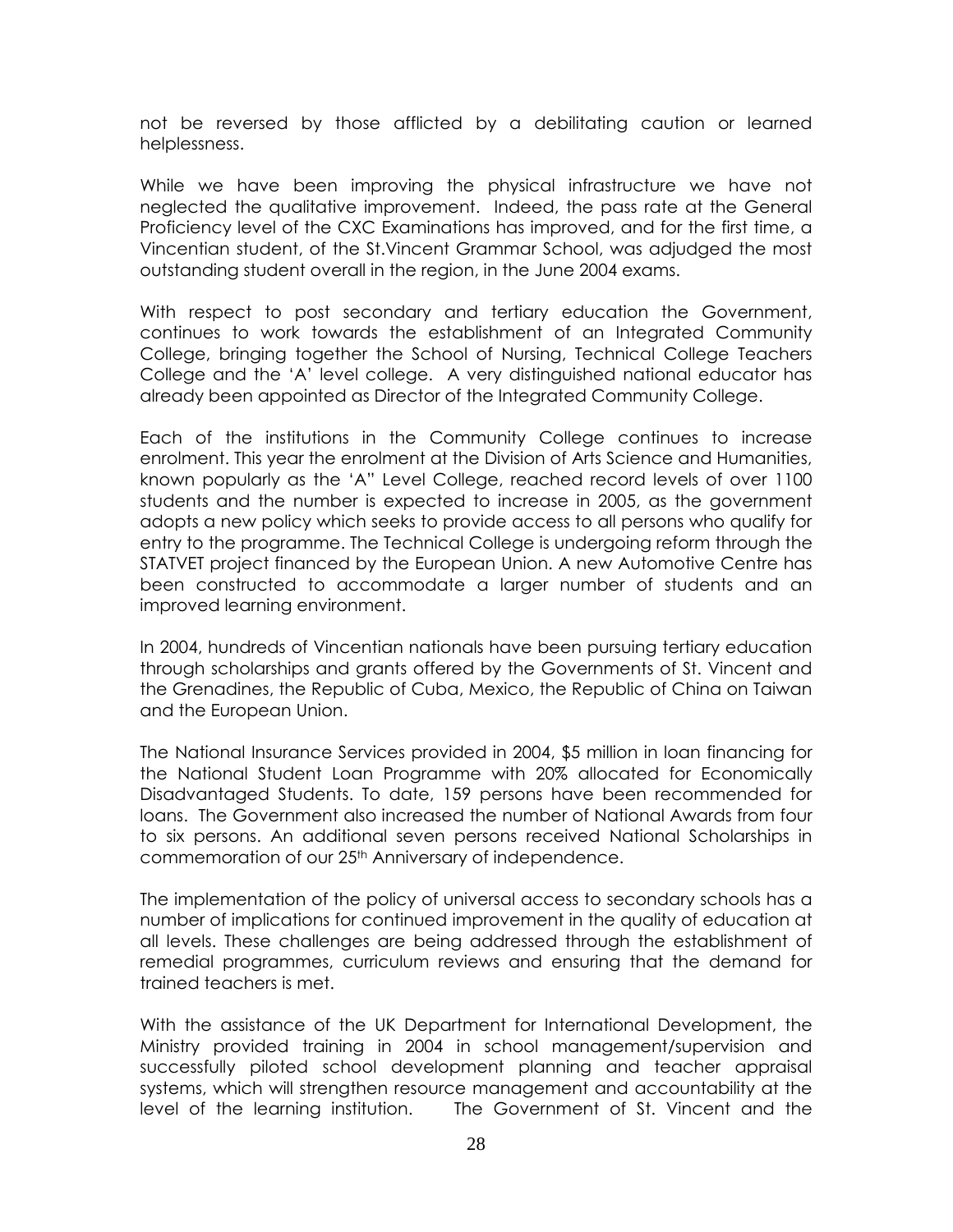Grenadines is far advanced in its plans to offer a programme leading to a Bachelors in Education (Administration) to thirty three (33) principals of primary schools through the Teachers' College in collaboration with the University of the West Indies.

The completion of a state-of-the-art Learning Resource Centre at the Community College and the building of new Learning Resource Centers in every constituency will contribute significantly to learning support services throughout the State for every citizen in the formal and non-formal systems. These developments will be complemented with the soon to be constructed Modern National Public Library and Lecture Theatre at Murray's Road.

At the pre-primary level the government will continue to support those private pre-schools, which are registered with the Ministry of Education and have met the basic standards for operation. These schools currently benefit from a subvention to assist in their operations. Still, approximately three-quarters of preschool-age children, particularly those in the rural areas and from disadvantaged families do not attend early childhood education programmes, for various reasons. It is the aim of the Government to address this problem by establishing pre-school classes in some primary institutions. All new primary schools will have facilities for pre- primary education. Moreover, some of the excess space in primary schools resulting from the decline in the school population and the phasing out of senior primary schools (Grades 7&8) in allaged primary schools will be used to expand access to Early Childhood Education.

### **SPORTS AND CULTURE**

This Government regards sports, culture and arts as vital to individuals and national development. The Government is deeply committed to the advance of sports and sportsmen/women, of culture and cultural activities, of arts and writers on programmes of works of the creative imagination. This Government has had an excellent record, the best of any hitherto, in the areas of sports and culture. In 2005, there will be further significant advances in physical infrastructure and facilities and innovative public policies as are detailed in the Estimates, in the financial allocations and the result indicators.

### **HEALTH**

The vision of the Government is to have "a healthy population living in environmentally sound communities, empowered with a holistic knowledge of health, developmental and environmental issues". The aim of this administration therefore is to provide universal, equitable, sustainable, comprehensive health care services to all – citizens and visitors.

During 2004, the primary health care programme focussed on the provision of Maternal and Child Health care and the immunization programme; School health services were extended to embrace all primary schools, and preventative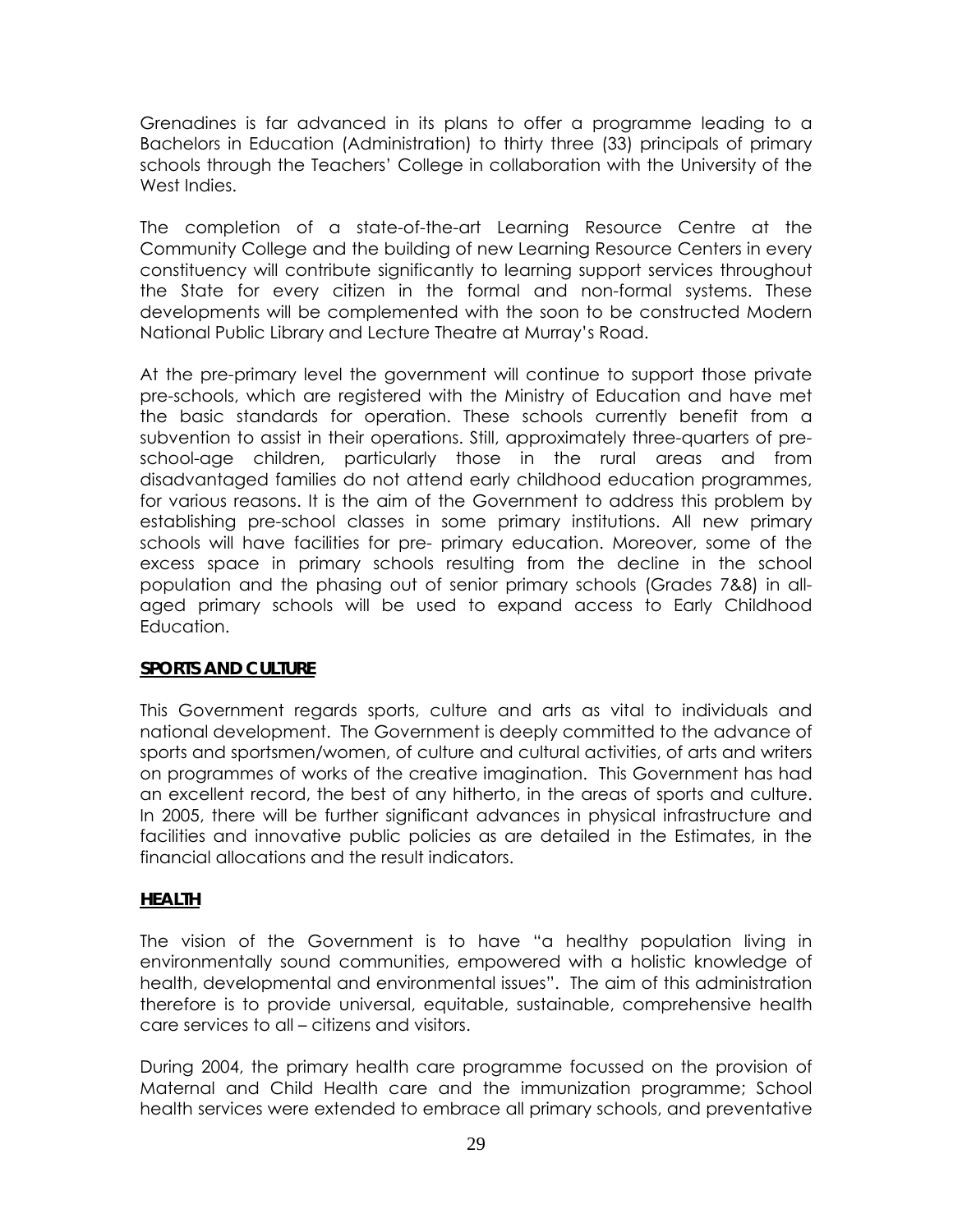dental health services are now offered at Calliaqua and Canouan health centres bringing to nine (9) the available dental health Centres in the State. The refurbishment of twenty one (21) health centres and nurses' quarters and the installation of air-condition units necessary for the storage of drugs in several health districts, have also improved our Primary Health Care infrastructure.

In terms of secondary health care, our efforts were concentrated on the completion of the Milton Cato Memorial Hospital Phase III project; arrangements for the improvement of the Hospital Governance for Milton Cato Memorial Hospital, and enhancement of the equipment at the lab and improvement in pharmaceutical supply to the people.

Twenty-one new posts have been added to the Health sector in the 2005 Estimates. Some of these positions are for staff nurses at the MCMH, five for interns, and another physiotherapist. At long last, the people north of the Dry River will get their own resident Doctor. This is the fulfilment of a campaign promise.

The Nursing Service continues to lose experienced and specialist trained staff through migration and retirement. The Government has sought to address this problem through the recruitment and training of Vincentian nurses. Our student Body now boasts 280 young persons preparing to become Registered Nurses and Nursing Assistants. This year, \$1.66 million was budgeted for the Nursing School; next year, 2005, \$3.66 million is budgeted. Never in our history have so many nurses been trained. When last did the popular press or the public complain about "a nursing crisis" as they did up to and including 2001?

## **HIV/AIDS**

The Government of St. Vincent and the Grenadines is firmly committed to a national programme that aims to prevent and control the spread of HIV/AIDS and to alleviate the socio-economic impact of the diseases on the population. Excellent work has been done by the Ministry of Health so far, but much more remains to be done. During 2005, we will intensify that programme, and with the funding already approved by the World Bank, of some US\$7 million, we will undertake the following activities among others: the development of a health information system; the beefing up of the care and treatment system; a massive programme to educate the population about the dangers of this disease; a programme to encourage behaviour change and modification; and research and surveillance enhancement. We are also taking step to strengthen the institutional capacity, and in this regard we are adding more counsellors to the HIV/AIDS Unit.

We fully expect that private sector organizations, NGO<sup>s</sup> and civil society will work together with the government, to change the course and effects of this disease on Vincentians. It must be remembered that HIV/AIDS is a lifestyle disease.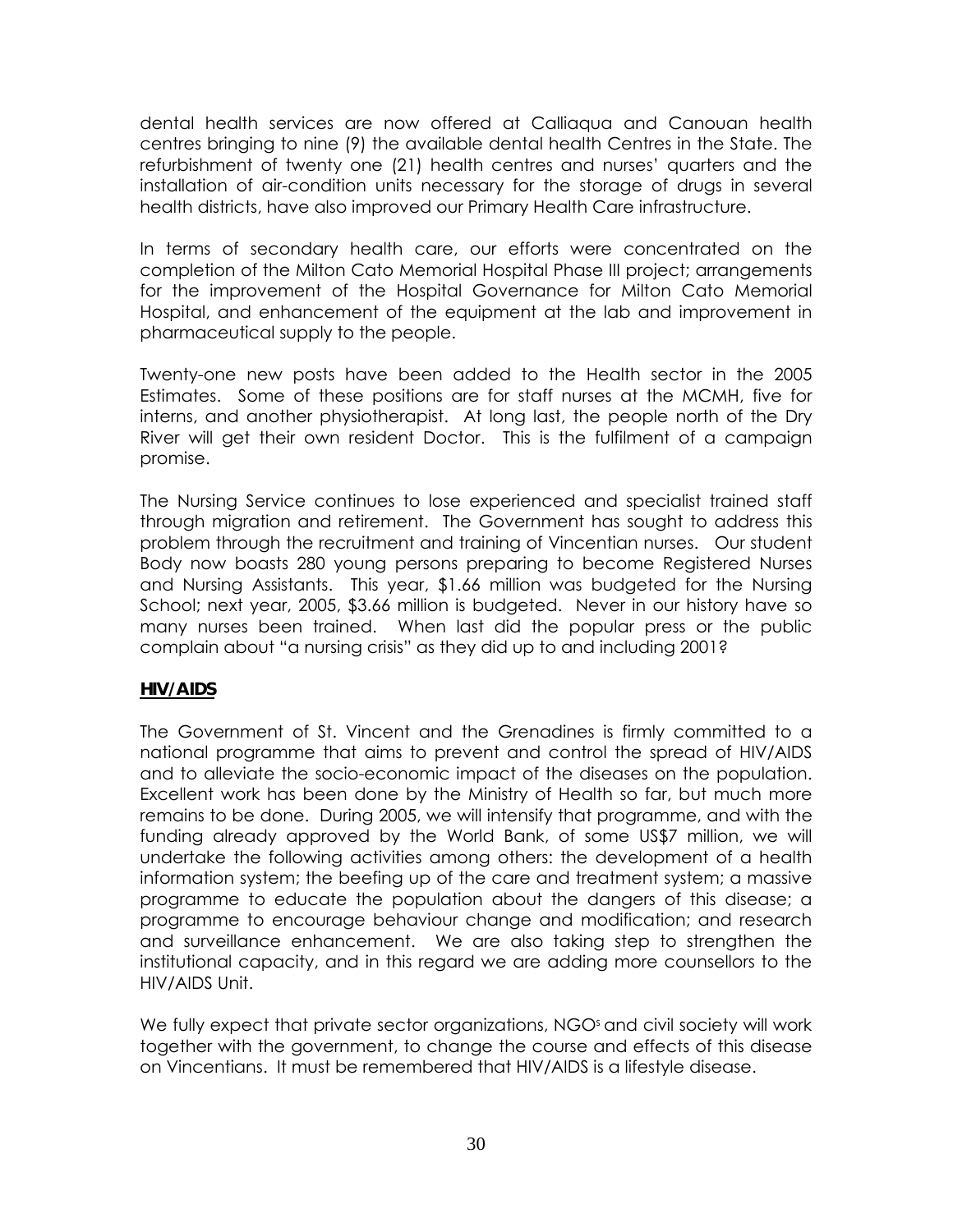### **WATER AND SOLID WASTE**

This administration ensures that the citizens of St. Vincent and the Grenadines continue to receive adequate amount of potable water at reasonable costs. The capacity of the Central Water and Sewerage Authority (CWSA) continues to increase with the present system capacity or total water production now at 2.1 billion gallons annually. Currently, there are 26,000 active customer connections in the island.

To further enhance the quality and reliability of the water supply in St. Vincent and the Grenadines work on the Windward Water Supply Project continued during this year. As I indicated in the 2004 Budget Address, progress on the pipeline installation was quite satisfactory. When it is completed in 2006, the quality and reliability of water would be greatly improved to the Windward Coast and the South Eastern part of St. Vincent from Byera to Diamond.

During the 2005, work will commence on construction on the first phase of a new treatment plant at the Majorca water source. This project will significantly improve the quality of water supplied to the consumers on this system. It is well known that over the past twenty (20) years these consumers have had to endure uneven water delivery in quantity and quality. This new plant will also improve the overall quality of water now being supplied to the areas of Dorsetshire Hill, Queen's Drive, Arnos Vale, Belmont, Fairbaine Pasture, Fountain, Belair and Rockies. It is also designed to cater for demand beyond 2020.

In addition, we will install a Storage Tank at Kelbourney; build a 400ft pipeline at Layou to improve the water supply and continue the meter replacement programme island wide.

Now that the Belle Isle Landfill is operational we will embark on a series of new initiatives aimed at reducing the current load accepted and buried at the landfill while at the same time allowing for some cost recovery.

With respect to solid waste management in the Grenadines, the tender was awarded in November 2004 for the design and consultancy services of the Grenadines Solid Waste Management Project. Implementation of this project, financed by the EU has already commenced, and work will be completed within the second half of 2005.

### **DISASTER MANAGEMENT**

The recent experience with Hurricane Ivan is the latest among the natural hazards that have impacted adversely on the socio-economic lives of our people. Several houses here in St. Vincent and the Grenadines were destroyed, and many more sustained severe damage. Our coastline, particularly on the north eastern shoreline between Argyle and Langley Park was ravaged. This highlights the urgent need for a comprehensive coastal protection and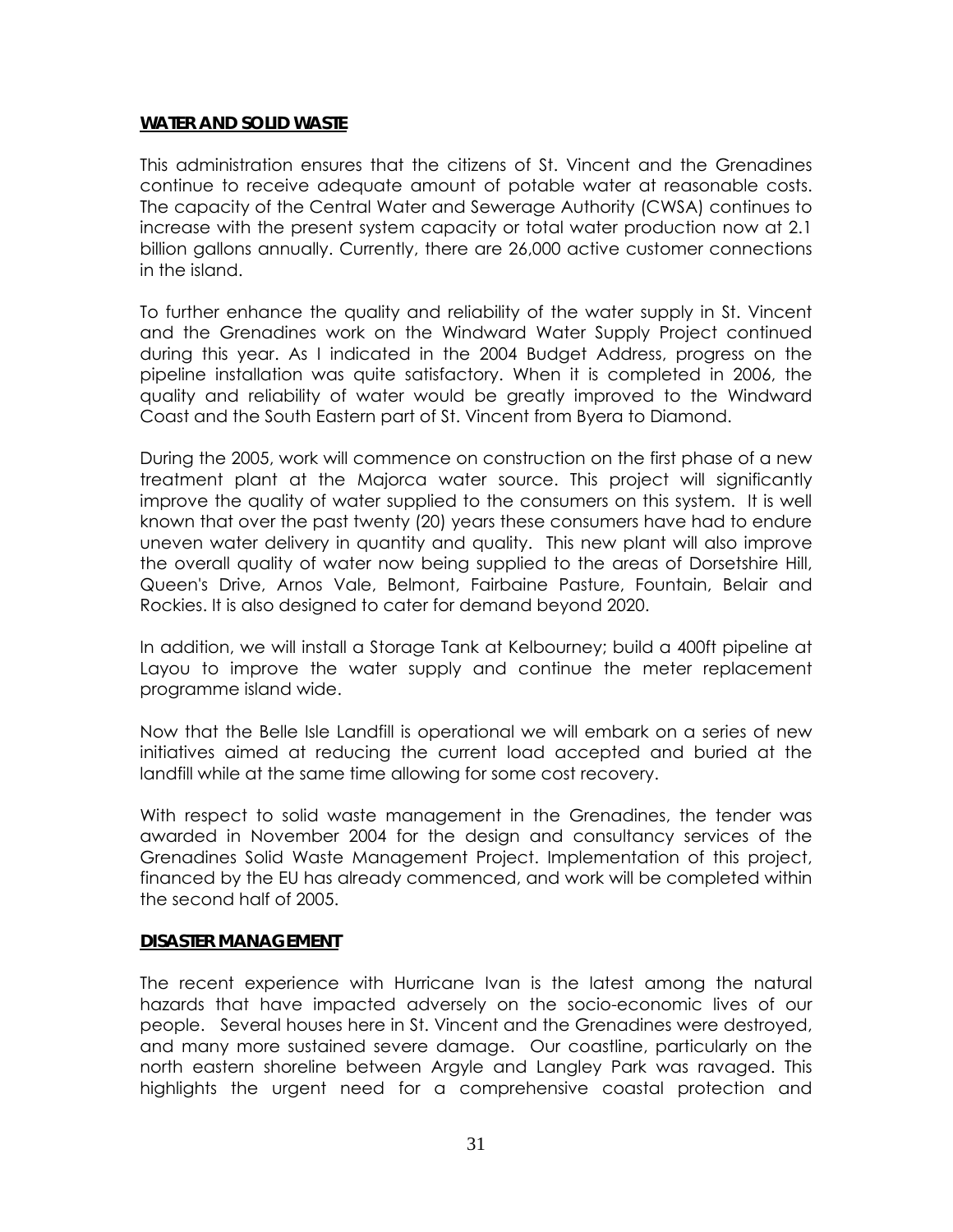management system. Some 200 houses would have to be relocated also. The sum of \$3million is budget for 2005 to assist with this relocation process.

It is clear that given our vulnerability to natural hazards, we must fast track our disaster management efforts and build upon our advances thus far. While we acknowledge that natural disasters cannot be avoided, they need not be disastrous. Lives need not be lost; the loss of property, infrastructure and crops could be minimized and life need not be disrupted for months or years. The strategy therefore mandates proactive management which includes prevention and mitigation of the likely impact of disasters especially hurricanes; preparedness and response before and during the event; and recovery and restoration.

Our strategy places great emphasis on the benefits of investing in disaster mitigation – e.g. Constructing roads, drainage systems, buildings, electrical and water lines in ways that make them as storm resistant as possible, and empowering communities and institutions to manage risks. Undoubtedly, this requires the collaborative efforts of both private and public sectors including all segments of civil society and the general population.

To date a National Emergency Response Plan has been completed with plans for contingencies related not only to hurricanes/storms but importantly also, volcanic eruptions and flooding. Work on the Mitigation plans will soon be completed. Importantly also is the ongoing implementation of the Emergency Recovery and Disaster Management Project. The Emergency Operations Centre (EOC) is nearing completion, while preparatory work on the retrofitting of emergency shelters is well advanced. Under this sub-component, five health centres, sixteen primary schools and four community centres would be retrofitted for use as emergency shelters. The designs have been completed for the health centres and construction is scheduled to begin in January 2005.

It is anticipated that during 2005 work would intensify under the Disaster Management project. The major activities would include:

- Construction of a seawall at Layou designed to provide protection for the people of Layou from wave action and potential damage to life and property;
- Continuation of the retrofitting of emergency shelters;
- The construction of gabion walls at Hopewell, Colonarie and Langley Park rivers;
- An Integrated Coastal Zone Management Study to determine an investment programme for coastal protection works;
- A Flood Risk Assessment to assess risk, develop hazard mapping and identify critical river crossings requiring protection.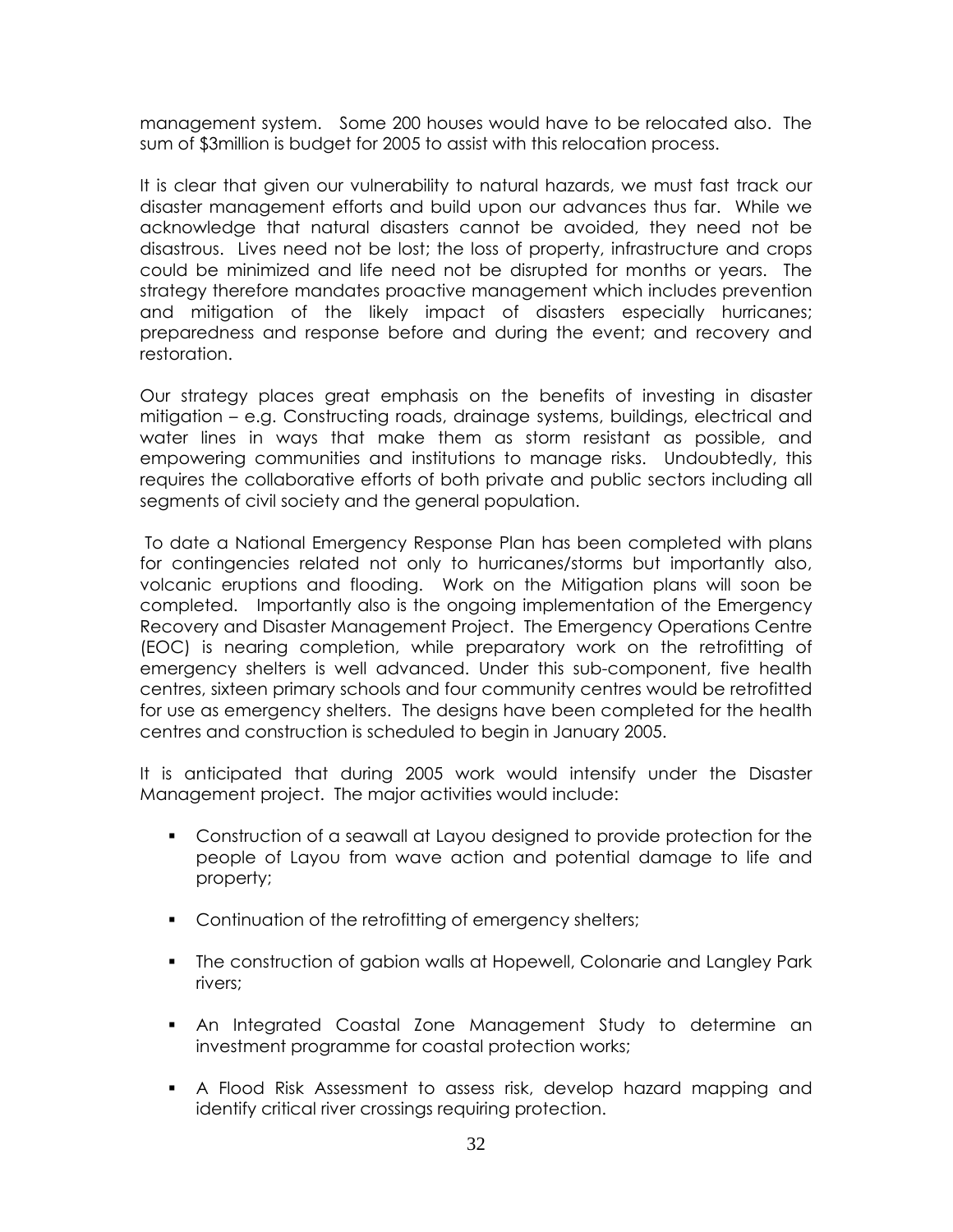To complement all these activities, it is anticipated that AM Broadcasting would be reintroduced by mid 2005 to ensure 100 percent national radio coverage. Importantly also is the drafting of the Disaster Management Act which is expected to be enacted in 2005. The legislation is intended to foster a more comprehensive approach to disaster management.

### **HOUSING**

This Government reaffirms its commitment to facilitating the provision of adequate housing to the people of St. Vincent and the Grenadines. Developments in the housing stock have been achieved mainly as a result of targeted government interventions, and lower interest rates.

Access to adequate shelter is one of the basic human needs, and we recognise that due to their economic circumstances, the poor face the greatest hardship in securing adequate and affordable housing. Accordingly, this Government has moved to assist lower income-earners in acquiring their own homes; and implementing proper land-titling and suitable land-use policies for the further development of the housing sector.

In 2002, we embarked on a Housing Development Project to construct approximately one thousand low-income houses. Construction started in 2003. We are pleased to report that the first phase of this project has been successfully completed. Two hundred and eight houses have been constructed at an estimated cost of EC \$16.1 m (inclusive of infrastructural costs) and in this year, so far, houses have been handed-over to their owners: In Brighton, forty one (41), Ottley Hall (15), Green Hill (56), Peters Hope (57), and Petit Bordel (8).

The next phase of the project has already commenced and will continue in 2005. This phase would provide opportunities for affordable housing to persons earning between \$400 and \$750 per month. To date, site works are ongoing in Colonarie (22), San Souci (28) and Diamond (40). Next year a further 350 houses will be built.

You will recall that part of the housing strategy is also designed to assist landowners in constructing their own home, and a critical prerequisite for the effectiveness of this approach is the issue of land titling. To this end, we have secured funding from the European Union for a land titling and registration project aimed at converting "dead property" into 'live property" and simultaneously provide opportunities for upgrading living conditions within those areas by inserting low income houses on vacant lots, and replacing existing substandard ones with low-income houses in accordance with effective demand. In November 2004, the House of Assembly passed the historic Possessory Titles Act which will revolutionise land titling and secure titles for persons who have been in adverse possession of lands for at least 12 years.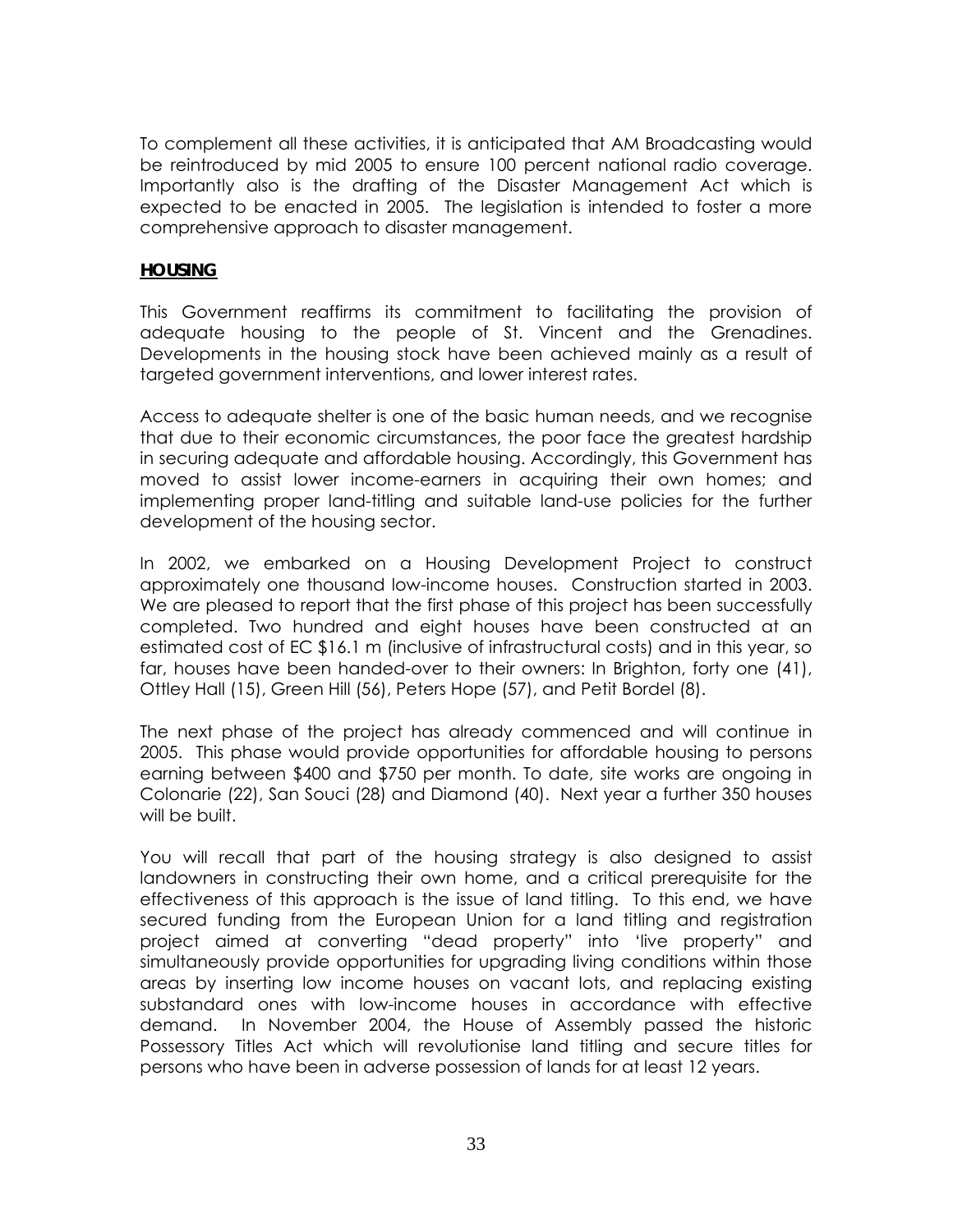While we recognise the benefits of this strategic approach to housing development, we cannot overlook the importance of ensuring the development of quality housing stock and orderly housing development. In this regard, we have established the first National Building Code for St. Vincent and the Grenadines. The Code seeks to improve the quality and robustness of our housing stock thereby reducing vulnerability to natural hazards. The final draft of this document has gone through all of its consultative processes and will in early 2005 be approved formally as Regulations within the framework of the recently amended Town and Country Planning Act which itself will shortly be proclaimed.

### **ROADS**

Over the last several months, and particularly during the month of November, the road network in St. Vincent and the Grenadines has suffered tremendous damage, first by action of the sea during the passage of hurricane Ivan and more recently by the heavy rains and landslides. This administration has moved speedily to respond to these damages and in November, we allocated a sum of \$7 million for emergency road repairs and rehabilitation. This is in addition to the allocations in the 2004 Estimates.

We have completed work on the Langley Park to Brownstown section of the Windward Highway Rehabilitation Project. Ongoing work on the Brownstown to Sans Souci section is proceeding slower than anticipated. The Ministry of Transport, Works and Housing and the Consultants on the project have been in discussions with the Contractors in a quest for greater expedition. We however anticipate that work will be completed in early 2005.

Design work on the section from Sans Souci to Diamond has commenced, with construction scheduled for early 2005. Funds for this portion have already been secured through a \$20 million loan from the CDB. Design work is also ongoing on the Fancy to Rabacca and Diamond to Kingstown phases. These phases are on schedule and construction will commence in the first quarter of 2005. All together, it is estimated that works on the Windward Highway will exceed EC sixty million dollars (\$60,000,000).

The people north of the Dry River can rest assured that we have commenced the technical work which will lead to the construction of a bridge over the Dry River.

Construction work on Phase 1 of the Cross Country Road from Troumaca to Rose Hall will continue in 2005. A contract for the construction of this phase of the road was signed on 14th September 2004 between the Government of St. Vincent and the Grenadines and the Overseas and Construction Company Limited (OECC). The contract sum is two million five hundred and thirty seven thousand United States dollars (US\$2,537,000.00). Design work on the second phase is on-going and we expect to commence construction early in 2005. Also in 2005, work will continue on the design of the phase that will connect both ends, including the completion of the necessary environmental and other studies. I assure the public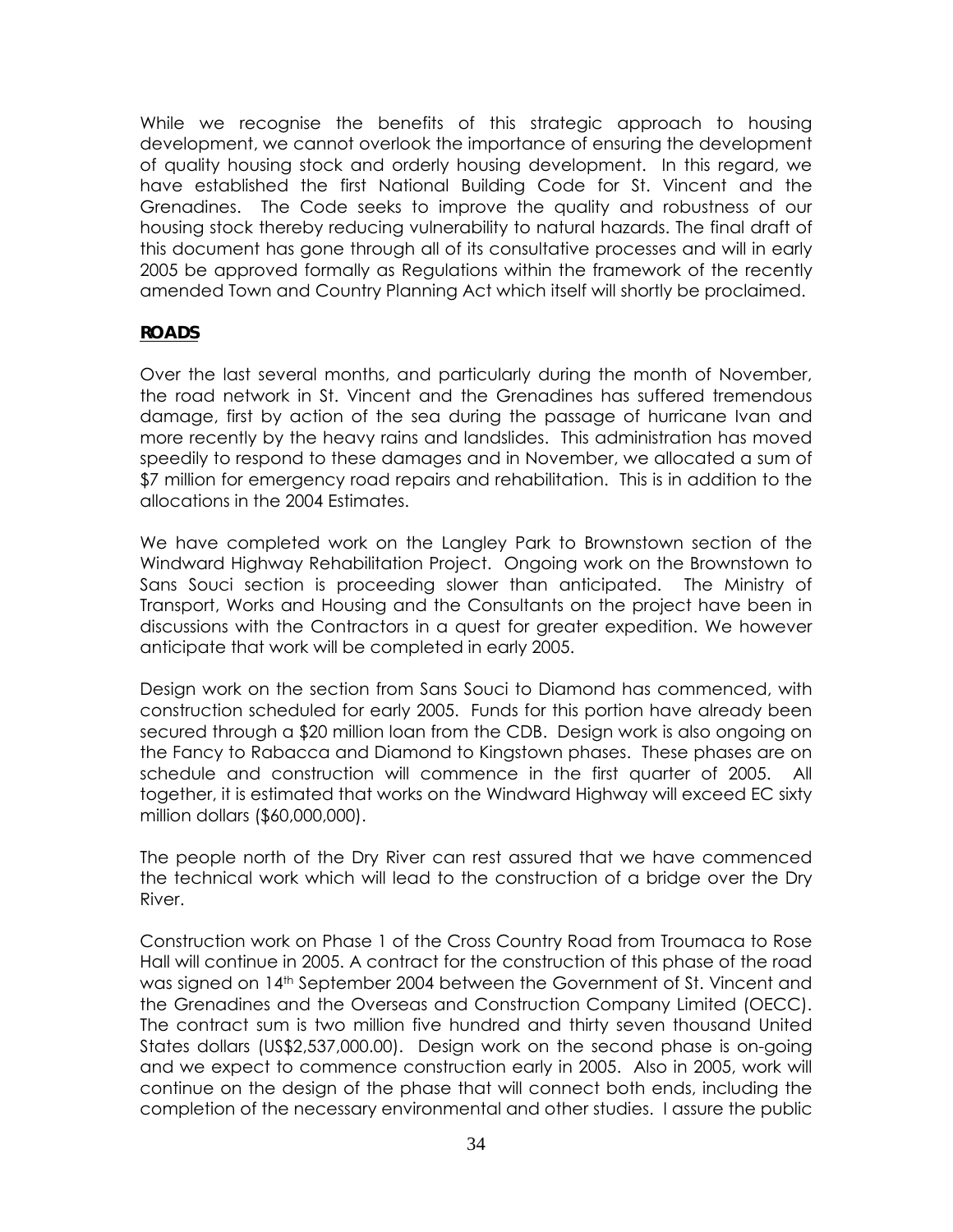that the government, in keeping with its electoral mandate, will build the Cross Country Road and protect the environment in the process.

### **CRIME AND NATIONAL SECURITY**

The ULP administration continues to be tough on crime and tough on the causes of crime. The government's socio-economic policies are designed, in part, to address root causes of crime but the many-sided nature of crime demands attention and corrective action, too, in the family, the schools, the churches, the media, the community and civil society generally. The policing of crime, and criminals, is, however, a central responsibility of the State.

Although the incidence of crime as a whole has fallen in St. Vincent and the Grenadines, violent crimes have increased in 2004 compared to 2003. Since 1996, the statistics show that there has been a biennial pattern of murders numbering in the early 20s and alternating with declines in the numbers to the early teens. The alternation between years has assumed a major focus in 2004 because an unusually high number of murders – six – were committed in October, causing the number to rise to 25 for the year up to the end of November. But in the first half, there were seven murders. The acceleration has been in the second half of the year,. Last year, 2003, there were 13 murders.

Economic growth, a healthy democracy, and a free and civilized nation, are dependent to a considerable degree on law and order, effective policing, peace and political stability, and a society with minimal crime, and particularly minimal crime of a violent sort.

Last year February, this Honourable House debated and endorsed the government's 14-point strategy on fighting crime, which continues to be the framework within which it addresses crimes and criminals. An important vehicle in fighting crime is the broad – based, permanent National Commission on Crime Prevention (NCCP) which was set up as a fully functioning entity in 2004, headed by its Director, a former Police Superintendent. Two months ago, Cabinet endorsed the NCCP's Work Plan on Fighting Crime.

Since 2001, this government has been strengthening the Police Force in many ways. More police personnel have been trained and hired; in the process the size of the Police Force has increased; a Serious Crimes Squad has been set up; the Rapid Response Unit (RRU) has been established with branches at prospect and Layou to better police crimes; the police stations at Owia and Rose Hall have been re-built; and the construction of police stations at Biabou and Canouan have started; in 2005 the Questelles Police Station will be re-built, and those at Union Island, Old Montrose, Sandy Bay and Georgetown will be rebuilt or rehabilitated. Never in the history of St. Vincent and the Grenadines (SVG) has so much attention been placed upon improving the physical plant of the police stations.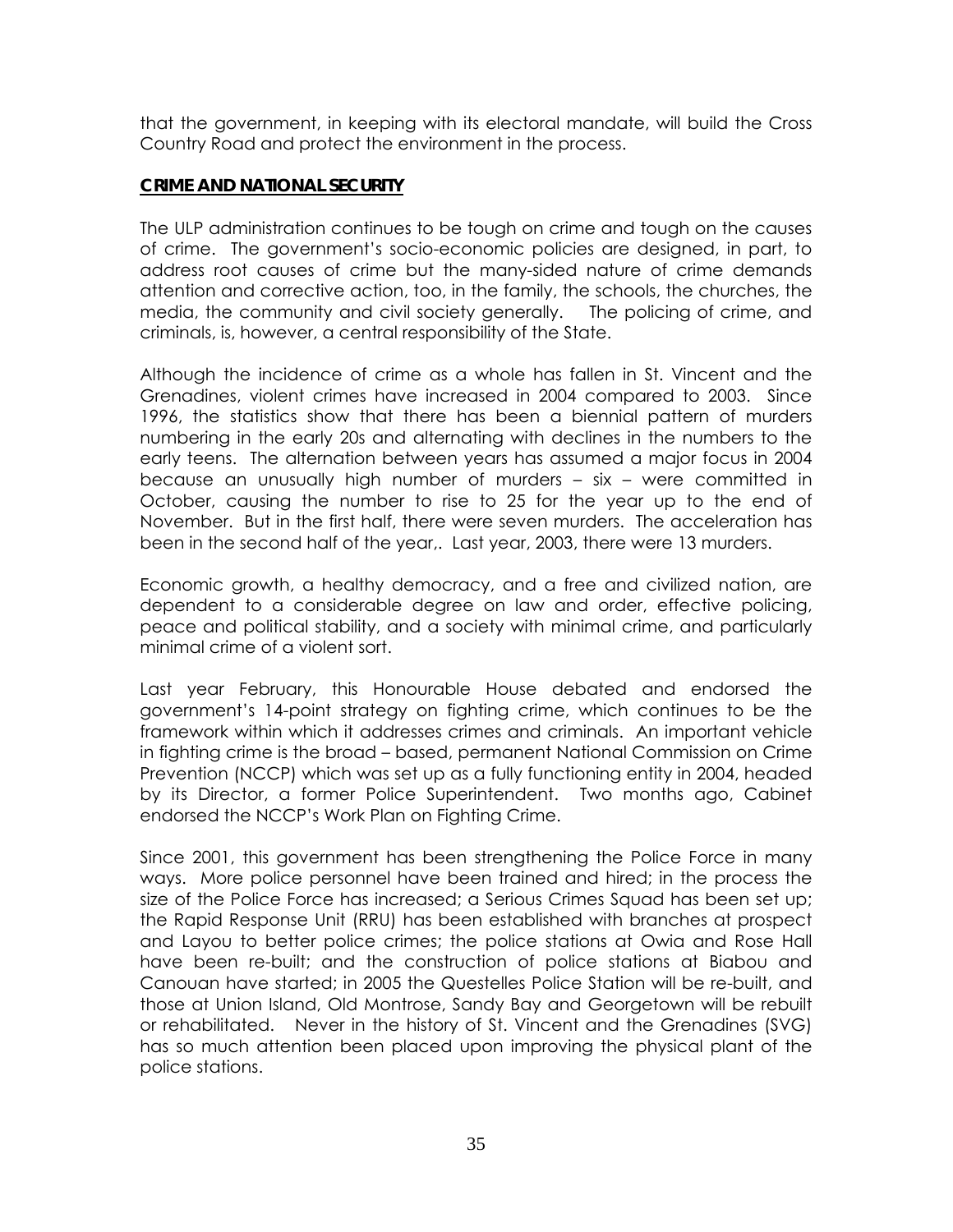In 2005, two mobile police stations will be purchased and put into operation; a new Coast Guard Vessel will also be purchased and the overhaul of the existing vessels will be effected, in addition to the enhancement of the Coast Guard Base. And in 2005, the Forensic Laboratory will be set up. The Police Force needs to be reformed and modernized. To this end a review of the Police Force is currently being conducted. This report is due shortly and the recommendations studied for prompt action.

Intelligence - gathering and analysis is being beefed up in the Police Force in conjunction with the Regional Security Service (RSS) and other international agencies and governments.

In November 2004, this Honourable House amended the Firearms Act to increase the maximum penalty for the possession of illegal firearms from one year to seven years. This government, I assure the nation, will give the criminals no space. And a larger, more secure prison with a modern prison regime is being built at Belle-Isle for those who are adjudged by the law courts to deserve incarceration.

The Magistracy is being strengthened to respond to the crime situation. Accordingly, a Serious Offences Court has been established; so, too, has been a Night Court for traffic offences, which eases the caseload for the other magistrates to deal more swiftly with the alleged criminal offences before them. A Magistrates Court has also been set up in Canouan. And generally, the Magistracy has been modernizing. At the High Court level, the government is keen on having the Assizes system scrapped and replaced by a permanent criminal division of the High Court functioning all – year round to deal expeditiously with those charged with indictable offences.

I assure this nation that this government takes its responsibilities on national security and law and order most seriously!

### **CONSTITUTIONAL REFORM**

The overall aim of constitutional reform is improved governance in every material respect. Better governance structures and a more efficient public administration are bound to impact positively on the nation's economy and society. Constitutional reform is not only a political exercise: it is an economic issue of the first order.

The Constitutional Review Commission (CRC) continues the fulfilment of its mandate during the current fiscal year. In February 2004 the CRC submitted to this House its First Interim Report in two volumes, providing a detailed account of its stewardship from the date of its formal launch on 10<sup>th</sup> February 2003 up to February 2004.

During 2004 the CRC had set as one of its goals the production and publication of a Booklet which is intended to provide a definitive analysis of the Constitution of Saint Vincent and the Grenadines and to map some of the possible choices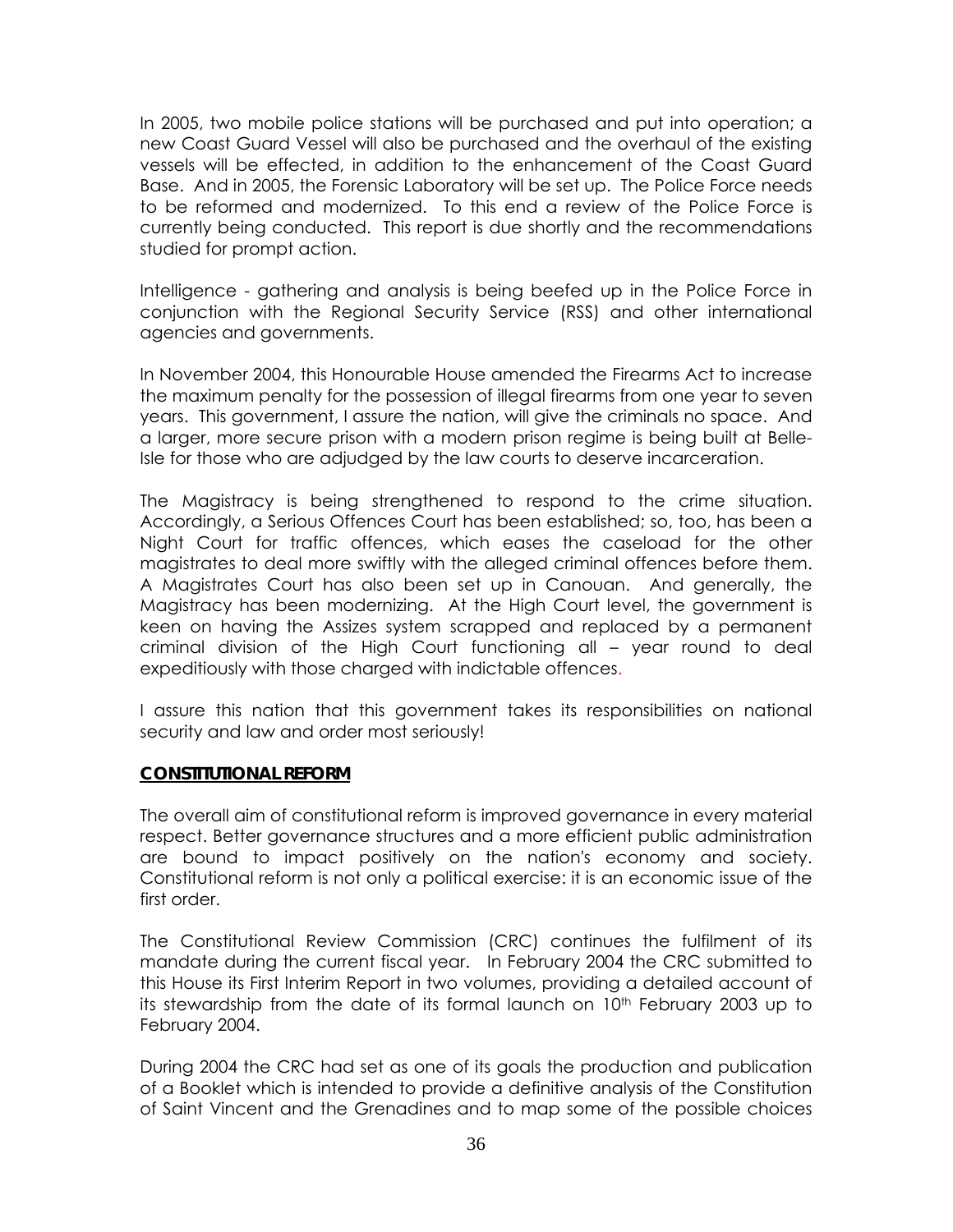for constitutional revision. After several months of intensive preparation, the Booklet entitled *"Looking at Our Constitution: Choices For Change"* was launched on 6th October 2004. Saint Vincent and the Grenadines is the only country in CARICOM to have approached the whole question of constitutional reform in so systematic and thorough a manner. We have been doing it better than anyone else.

Following the release of *"Choices For Change",* consultations were held in every constituency in the State and in every Secondary Educational Institution in Saint Vincent and the Grenadines. The CRC has also undertaken a second round of consultations in the Diaspora during November 2004, to complement the consultations held in August 2003 with our overseas-based nationals. During the recent phase, consultations have been held in Canada, the United States of America, the United Kingdom, Trinidad & Tobago, Barbados, the British Virgin Islands, Jamaica and Cuba.

The easy availability of the Booklet and other related constitutional documentation on the CRC web site has been of enormous assistance in facilitating the public understanding of, and participation in, the constitutional review exercise. Further consultations are planned with the CRC component organisations during December.

The CRC is due to submit its Final Report to this Honourable House at the end of January 2005, and there is no doubt that the initiative taken by this Honourable House to stimulate public discussion on constitution matters has met with widespread public appreciation. Vincentians are proud to have been given the opportunity to be active participants in the process. It has been an epoch making exercise.

## **PUBLIC FINANCES**

The fiscal position of the Central Government for the year ended December 31, 2003, improved when compared with 2002. On the current account, revenue increased by 4.1 percent, while current spending remained virtually unchanged. As a result, Central Government savings increased to \$42.14 million, up from \$29.39 million realized in 2002. However, the overall fiscal deficit widened to \$28.48 million in 2003, compared with \$22.60 million in 2002, precipitated by a 20.3 percent increase in capital expenditure.

This improvement in the fiscal current account resulted from buoyancy in revenue sources as the external economy and domestic policies impacted positively in areas of the liberalization of the telecommunications sector, and increased domestic consumption.

Preliminary data up to the third quarter of the current year indicate that Central Government finances tightened. A current surplus of \$9.73 million has been realized to date, when compared with surplus of \$27.41 million in the corresponding period of 2003. The overall deficit for January to September 2004,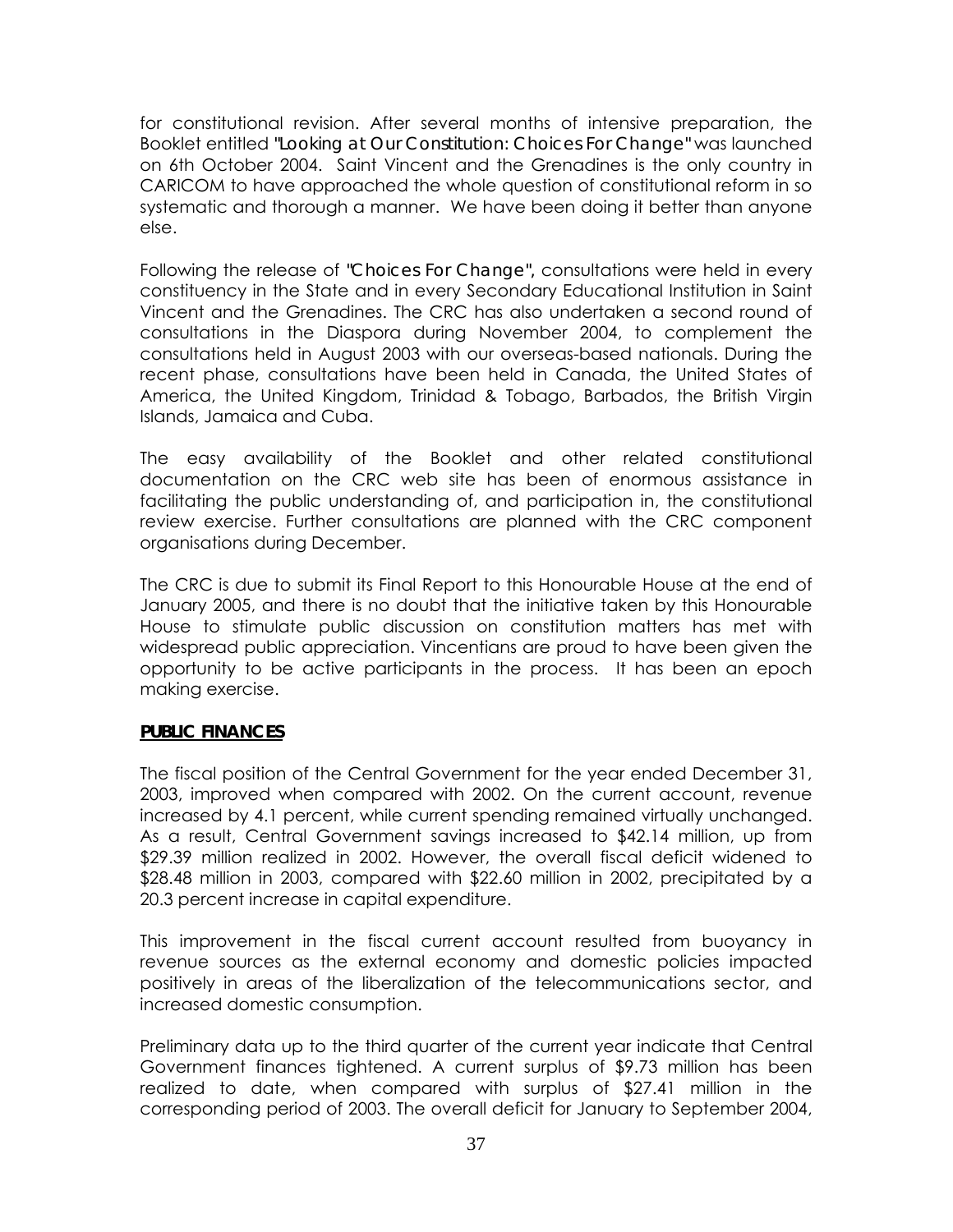increased to \$24.12 million in comparison with \$10.06 million in the corresponding period in 2003.

The current instability regarding the international oil prices add to the existing pressure in maintaining fiscal revenues. The recent increase in the civil service wages and payment to pensioners, higher costs for goods and services have contributed to a current expenditure growth of 5 percent or \$10 million. It is therefore essential that Government adopts measures to bolster revenue and more importantly continue to generate current savings. These domestic savings contribute towards the financing of the Public Sector Investment Programme (PSIP) either in whole or as counterpart funds, for employment generation, poverty alleviation and social and economic development.

In our efforts to bolster the public finances the Government has embarked on a comprehensive program of reform of the financial management and economic planning frameworks. This year, we passed the new Finance Administration Act which modernized the laws relating to financial administration. The accompanying financial regulations and tender procedures will be issued early in the New Year at which time the new Act will be brought into effect.

A fiscal consolidation plan has been developed by the Ministry of Finance in conjunction with CARTAC and the ECCB. The programme concentrates on fiscal stabilisation measures that set the stage for continued economic developments and further poverty reduction starting in 2005. The main objective of this programme in the medium-term is to improve public sector savings to facilitate investment, while maintaining debt within sustainable levels.

## **Public Debt**

Total Public Debt which stood at \$767.57 million as at December 31, 2003 is estimated to have increased by 5.72% to \$811.45 million or 74.4% of GDP as at September 30, 2004. The increase is largely due to a new \$30.0 million Bond, issued on the Regional Government Securities Market in May of 2004.

To ensure debt sustainability and still have a reasonable level of public sector investment, including the International Airport project, the Government has drafted a debt management strategy which provides information on the objectives and strategies for managing the public debt within the context of the external and internal economic environment. The main debt management objectives of the Government are to satisfy the financing needs of the public sector at minimum cost over the medium-to-long term, to limit interest and exchange rate risks, to promote the development of money and capital markets within the ECCU and to retain sufficient borrowing capacity to finance the international airport project.

To help achieve these objectives Government is currently pursuing the issue of debt reduction and debt rescheduling. In this regard, special attention is being paid to the Ottley Hall Loan, which is the single largest loan in the debt portfolio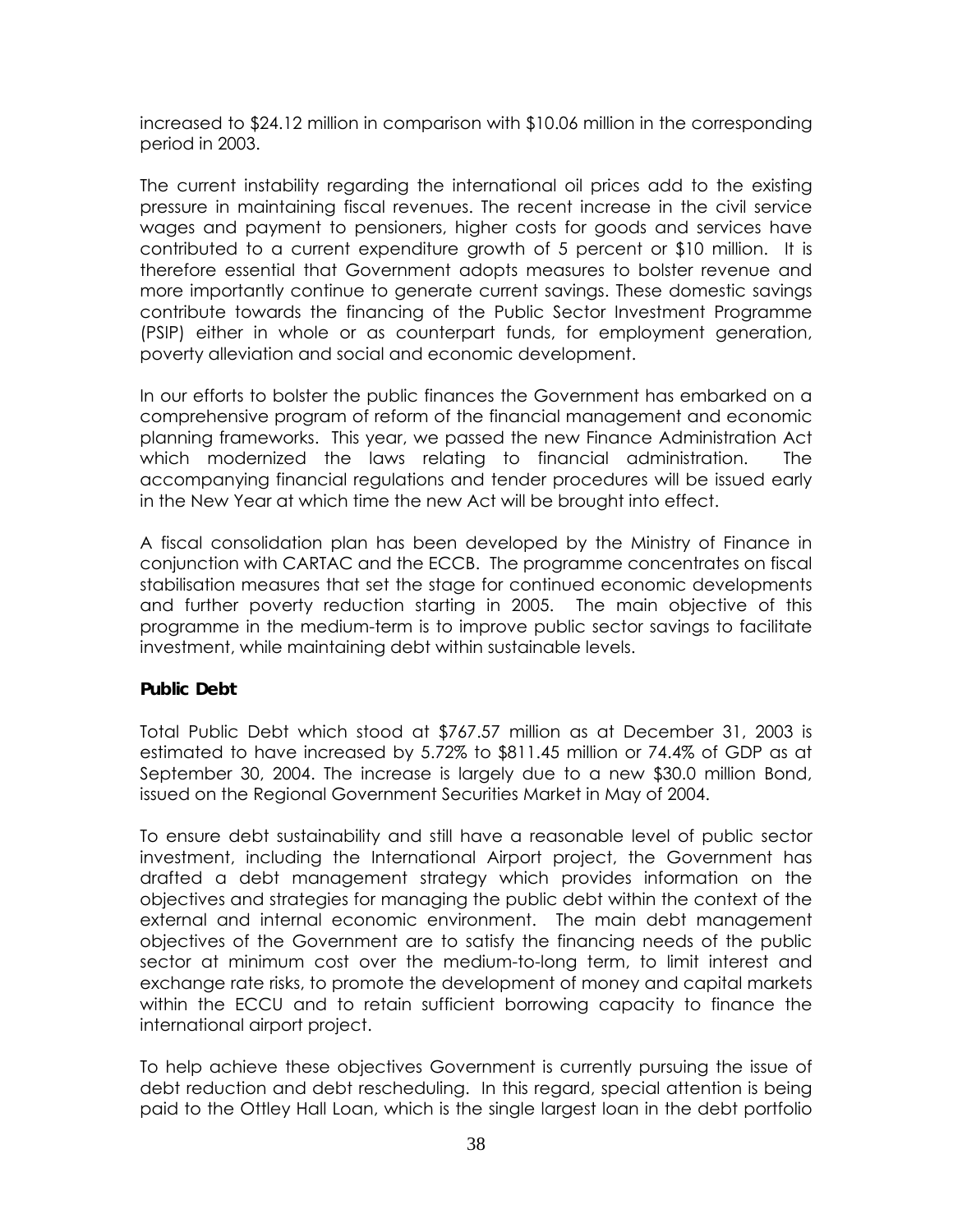and accounts for 30% of the External Debt. The Ottley Hall project has highlighted the importance of government conducting a proper Investment appraisal before embarking on major public sector projects. The lessons learnt from this project will be applied to future projects.

Some of these lessons are: all projects must be fully assessed in order to determine their potential to contribute to government's objectives of promoting economic growth linking the country as an integrated whole, and for reducing poverty; Due diligence must be conducted on all private investors/financiers who are involved in partnership with the government on any project; Government will as far as practicable avoid any guarantee of private sector loans. Where such guarantees are deemed to be in the public interest, prior parliamentary approval would be sought; all borrowings must be first approved by Parliament, or authorized by an existing Act of Parliament.

Over the medium-to-long-term, Government aims to restrict the public debt to no more than 75% of GDP which is the level which we consider to be sustainable for St. Vincent and the Grenadines. In determining this debt level we considered several factors including cost of debt servicing and the ratio of revenue collection to GDP. In order to attain this target the following strategies will be adopted:-

- (i) Establishing strict limits on the contraction of new debts and ensuring that the projects to be financed are feasible in terms of their contribution to economic development and poverty reduction, save and except in a very narrow band of special cases, where other national or social circumstances determine the project's necessity and desirability.
- (ii) Reducing operational losses of public enterprises. In this regard, Government has established a Monitoring Committee on Public Enterprises, headed by the Prime Minister, to monitor the performances of all public enterprises.

### **Resource Requirements**

The total cost of the public services to be provided in 2005 is estimated at \$587.09 million. This figure is \$103.64 million or 21.4 percent above the 2004 approved estimates. The Estimates for 2005 comprise of recurrent expenditure, and Loan amortisation and sinking fund contributions of \$379.25 million and capital expenditure of \$207.84 m. Financing for the 2005 budget comes from current revenue of \$342 million and capital receipts totalling \$245.1 million.

On Wednesday December 1st, 2004, I provided a detailed analysis of the 2005 Estimates during the parliamentary debate and explained the fiscal and economic circumstances that impacted the budget going into the next fiscal year. In developing the economic policies and programmes for 2005, we have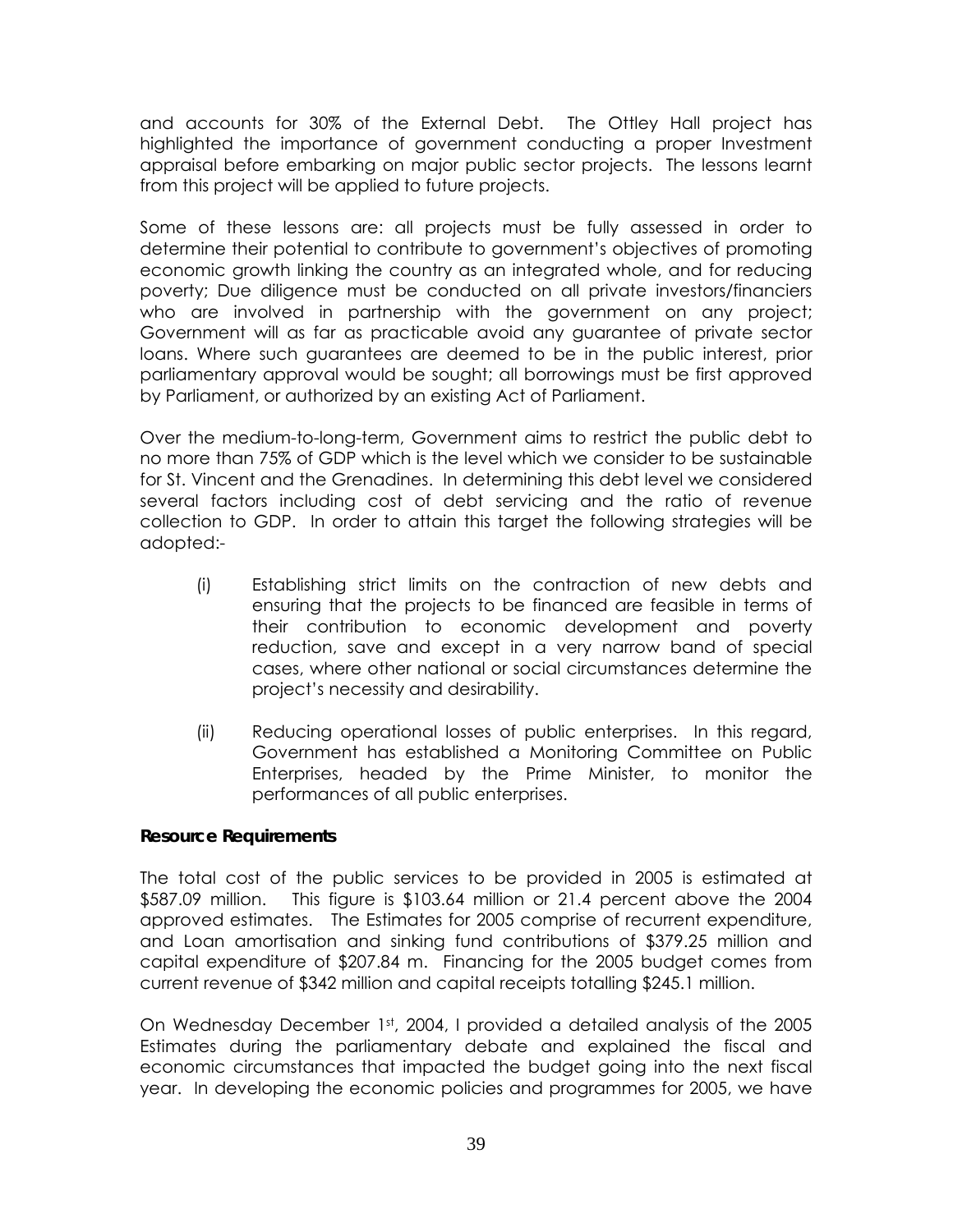taken cognizance of these circumstances and have devised strategies to respond to them.

| <b>Items of Expenditure</b> | Approved<br><b>Estimates</b><br>2005 | Approved<br><b>Estimates</b><br>2004 | %<br>Change |
|-----------------------------|--------------------------------------|--------------------------------------|-------------|
|                             | \$m                                  | \$m                                  |             |
| Wages and Salaries          | 167.17                               | 155.12                               | 7.8         |
| Retirement Benefits         | 20.36                                | 18.80                                | 8.3         |
| <b>Other Transfers</b>      | 35.42                                | 35.07                                | 1.0         |
| Interest Payments           | 39.57                                | 31.18                                | 26.9        |
| Goods and Services          | 70.84                                | 67.87                                | 4.4         |
| <b>Total Expenditure</b>    | 333.36                               | 308.04                               | 8.2         |
| Add:                        |                                      |                                      |             |
| Loan Amortisation           | 34.06                                | 29.64                                | 14.9        |
| Sinking Fund Contributions  | 11.83                                | 6.00                                 | 97.2        |
| TOTAL                       | 379.25                               | 343.68                               | 10.3        |

The total estimated recurrent expenditure is 10.3 percent over the approved recurrent expenditure estimates for 2004 and is comprised as follows:

The 2005 investment programme, which is 48.7 percent over the capital estimates for 2004, is critical to the economic development strategy of the Government into the medium term. To this end, the development programme for the next fiscal year aims to achieve the following:

- (i) to continue the improvement of the physical infrastructure that is critical to the modernization and development of St. Vincent and the Grenadines;
- (ii) to stimulate growth in the main productive sectors of Agriculture and Tourism; and,
- (iii) to improve the quality of life of the people by strategically investing in the areas of health, education, security and community services;

The distribution of the 2005 Capital Estimates by economic sector is as follows: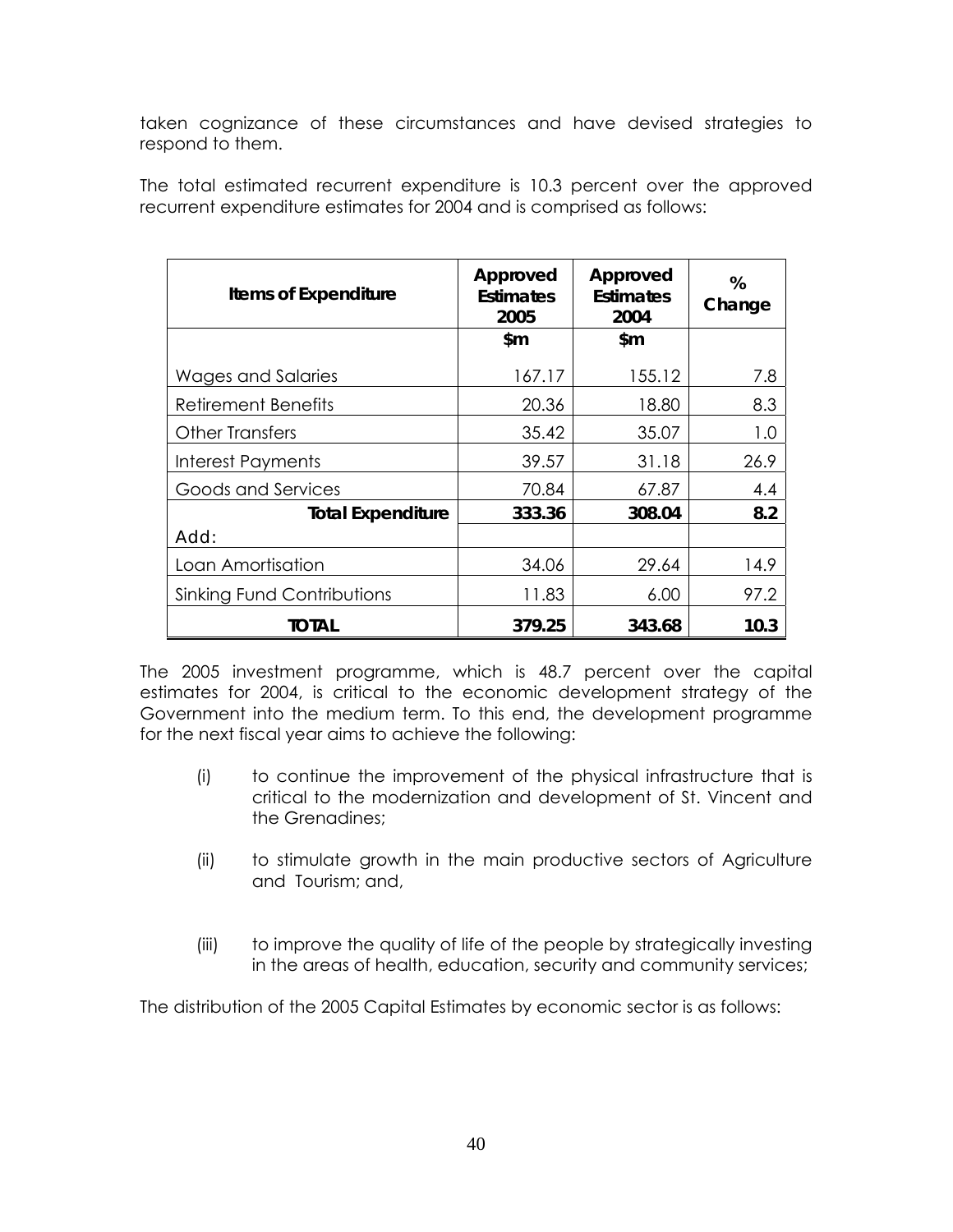| Sector                        | 2005   | % share |
|-------------------------------|--------|---------|
|                               | \$m    |         |
| Transport                     | 59.74  | 28.7    |
| Education                     | 26.86  | 12.9    |
| <b>Community Services</b>     | 11.12  | 5.4     |
| Agriculture                   | 11.83  | 5.7     |
| <b>Health and Environment</b> | 12.62  | 6.1     |
| Tourism                       | 2.70   | 1.3     |
| Security                      | 19.83  | 9.5     |
| Other Economic                | 31.05  | 14.9    |
| Other                         | 32.09  | 15.4    |
| <b>TOTAL</b>                  | 207.84 | 100.0   |

## **Capital Budget Financing**

Approximately 52 percent or \$126.77 million of the financing for the 2005 investment programme comes from external sources while the remaining 48 percent or \$118.4 million will be raised locally.

On the external front, Grants continue to be an important source of financing for our investment projects. Funds from this source account for 20.6 percent or \$50.6 million of the capital financing requirement. External borrowings totalling \$76.1 million will be raised from various sources, including the Caribbean Development Bank, the World Bank, and the governments of Libya and Kuwait.

The details of the sources of finance for the capital budget are as follows:

| Source of Funds               | 2005<br>\$m | % Share |
|-------------------------------|-------------|---------|
| <b>Domestic Receipts</b>      | 118.44      | 48.3%   |
| Loans                         | 65.07       | 26.5%   |
| Development Bonds             | 3.7         | 1.5%    |
| <b>Other Capital Receipts</b> | 49.67       | 20.3%   |
| <b>External Receipts</b>      | 126.67      | 51.7%   |
| Grants                        | 50.59       | 20.6%   |
| Loans                         | 76.08       | 31.0%   |
| TOTAL                         | 245.11      | 100.0%  |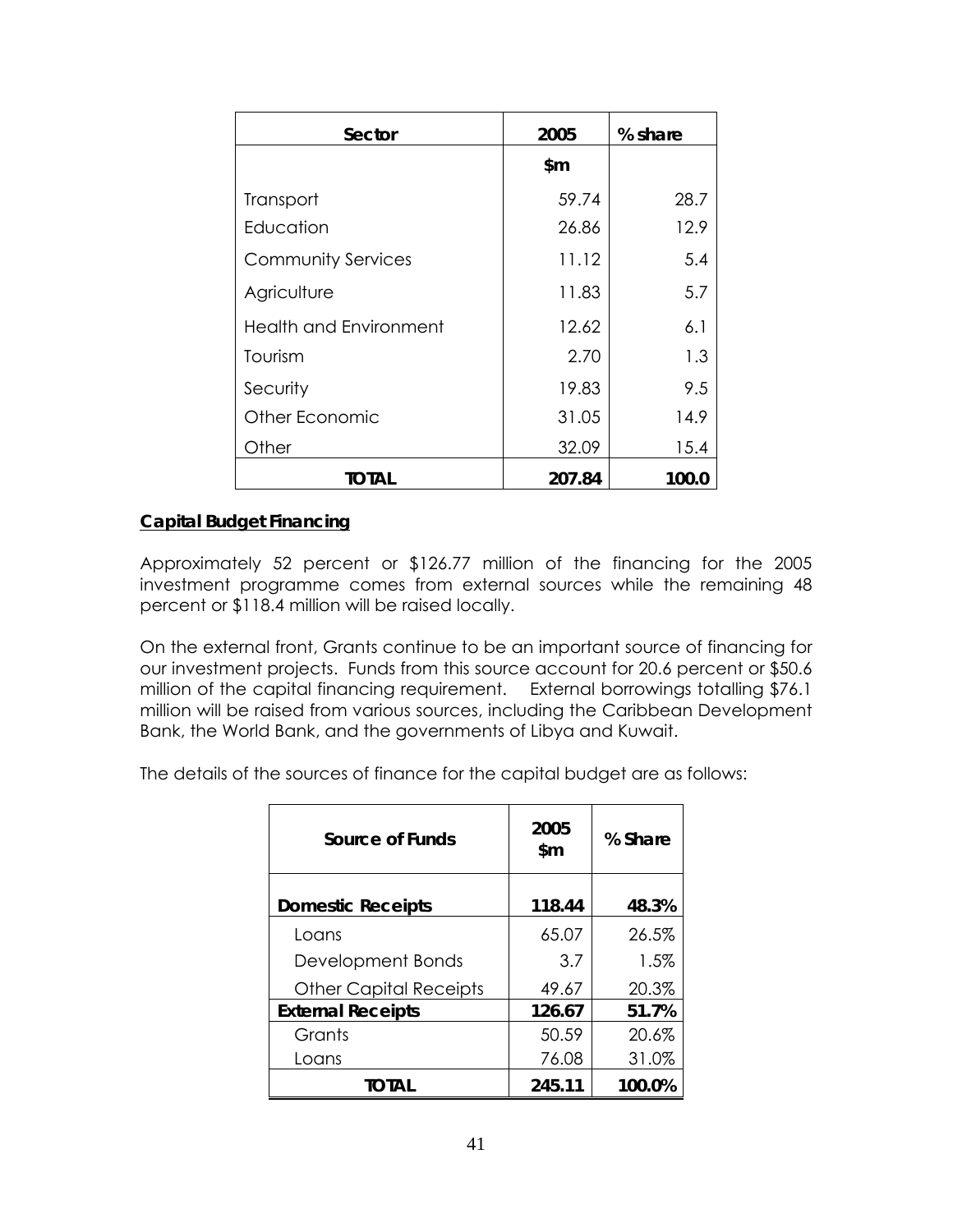A review of the entire budget will reveal that the 2005 budget yields a current surplus of \$8.62 million and an overall deficit of \$148.63 million.

| Item                               | \$m          |
|------------------------------------|--------------|
|                                    |              |
| <b>Current Revenue</b>             | 341.98       |
| Less: Current Expenditure          | 333.36       |
| <b>Current Account Surplus</b>     | 8.62         |
| <i>Add:</i> Grants                 | 50.59        |
| Funds available for Capital Budget | 59.21        |
| Less: Capital Expenditure          | 207.84       |
| <b>Overall Deficit</b>             | 148.63       |
| Financed By:                       | <u>98.96</u> |
| External Loans                     | 76.08        |
| Local Loans                        | 65.07        |
| Development Bonds                  | 3.70         |
| <b>Other Capital Receipts</b>      | 49.67        |
| Less: Amortisation                 | $-45.89$     |

### **Fiscal Measures**

For the fiscal year 2005, the focus of Government's economic and fiscal policies would be a greater reliance on the private sector for generating economic growth and for poverty alleviation. Government's role in this approach would be to create the necessary conditions for the productive sector activities, to concentrate its investment outlays on social and physical infrastructure and to promote macro-economic stability.

Government's fiscal policies emphasize fiscal discipline and prudence, and must be consistent with and supportive of the monetary policy of the Eastern Caribbean Currency Union. Accordingly, Government must ensure that it raises the necessary revenue to finance its recurrent operations and to generate a surplus to support the Public Sector Investment Programme. In the medium term increased revenue will be achieved through economic growth, selective new revenue measures and tax reforms aimed at modernizing the tax system.

In order to promote the development of the private sector in particular small and micro enterprises, the Government will implement the following measures with effect from January 2005.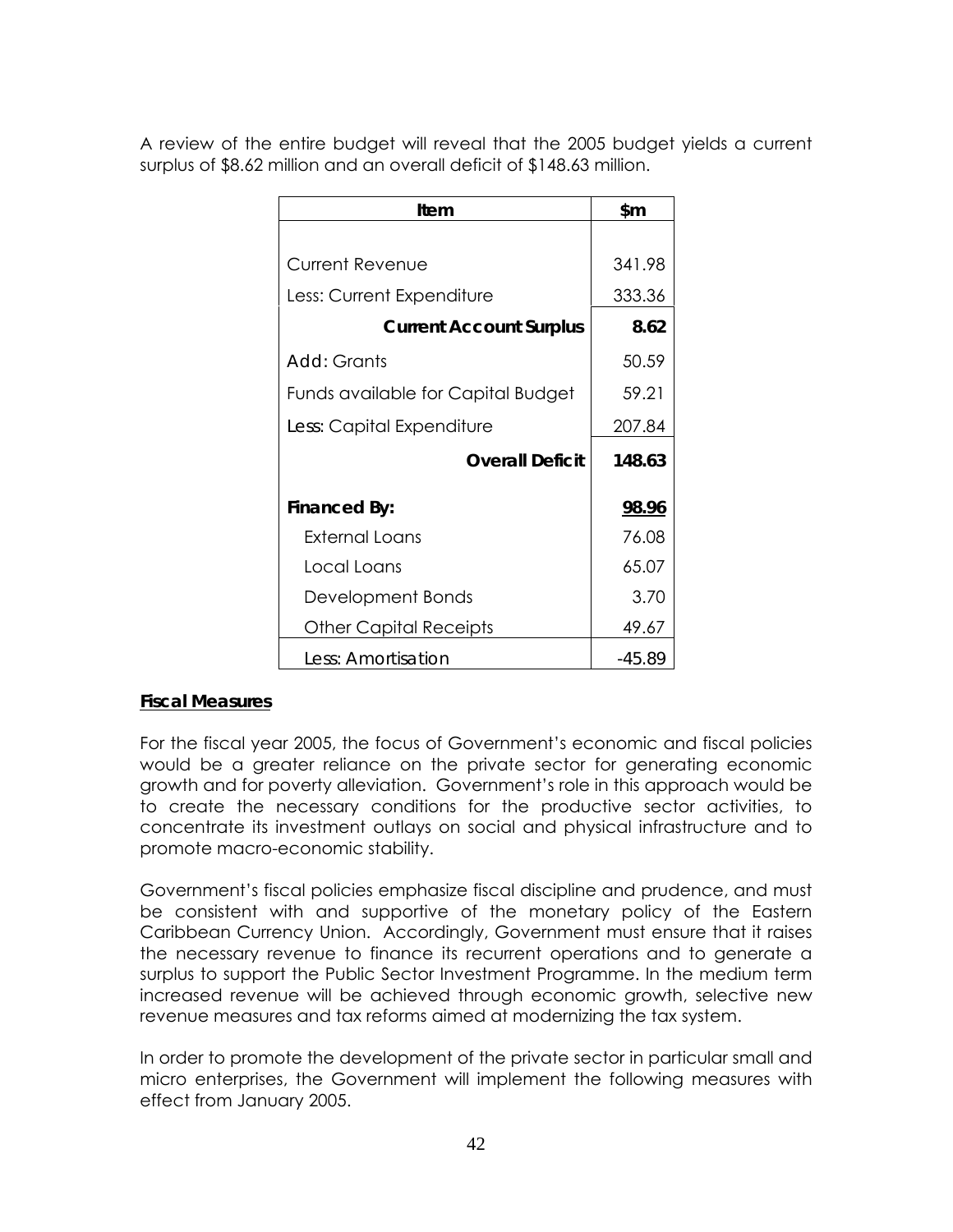- **1.** Introduce a business tax credit for qualifying small entrepreneurs, in the amount of twenty-five percent of the tax payable by the business. To quality for this tax credit the business must:-
	- (i) have annual sales of \$300,000 or less;
	- (ii) register with the Ministry of Trade and with the Commerce and Intellectual Property Office;
	- (iii) have honoured all its statutory obligations including those to the National Insurance Services and the Inland Revenue Department.
	- (iv) not be owned and or controlled by an enterprise which does not qualify for these benefits.

This in effect means that the rate of taxation on income earned from qualifying small businesses will be reduced by at least 25% from income year 2005. If that business is operating as a corporation, the effective tax rate will now be 30%.

**2.** Amend the Income Tax Act to allow individual pension plans to receive tax treatment similar to those granted to group pension plans.

At present self-employed individuals and small-and medium-sized enterprises can establish pension plans for their employees, however the contributions to these pension plans do not qualify as a deduction for tax purposes.

**3.** Review the present policy regarding the prohibition in using business losses as a deduction against income accruing from employment. While we recognize that there is need for a relaxation of this policy as it relates to small entrepreneurs in the productive sector we will have to ensure that this concession does not become a tool for tax evasion by unscrupulous elements in the society.

### **4. Increase in Standard Deduction**

Even as the Government proposes measures targeted to the development of existing small and micro enterprises, we are aware that many of these enterprises receive their capital from the employment income of their owners. To this end, I propose to provide some additional income tax relief for the workers of St. Vincent and the Grenadines, by amending the Income Tax Act to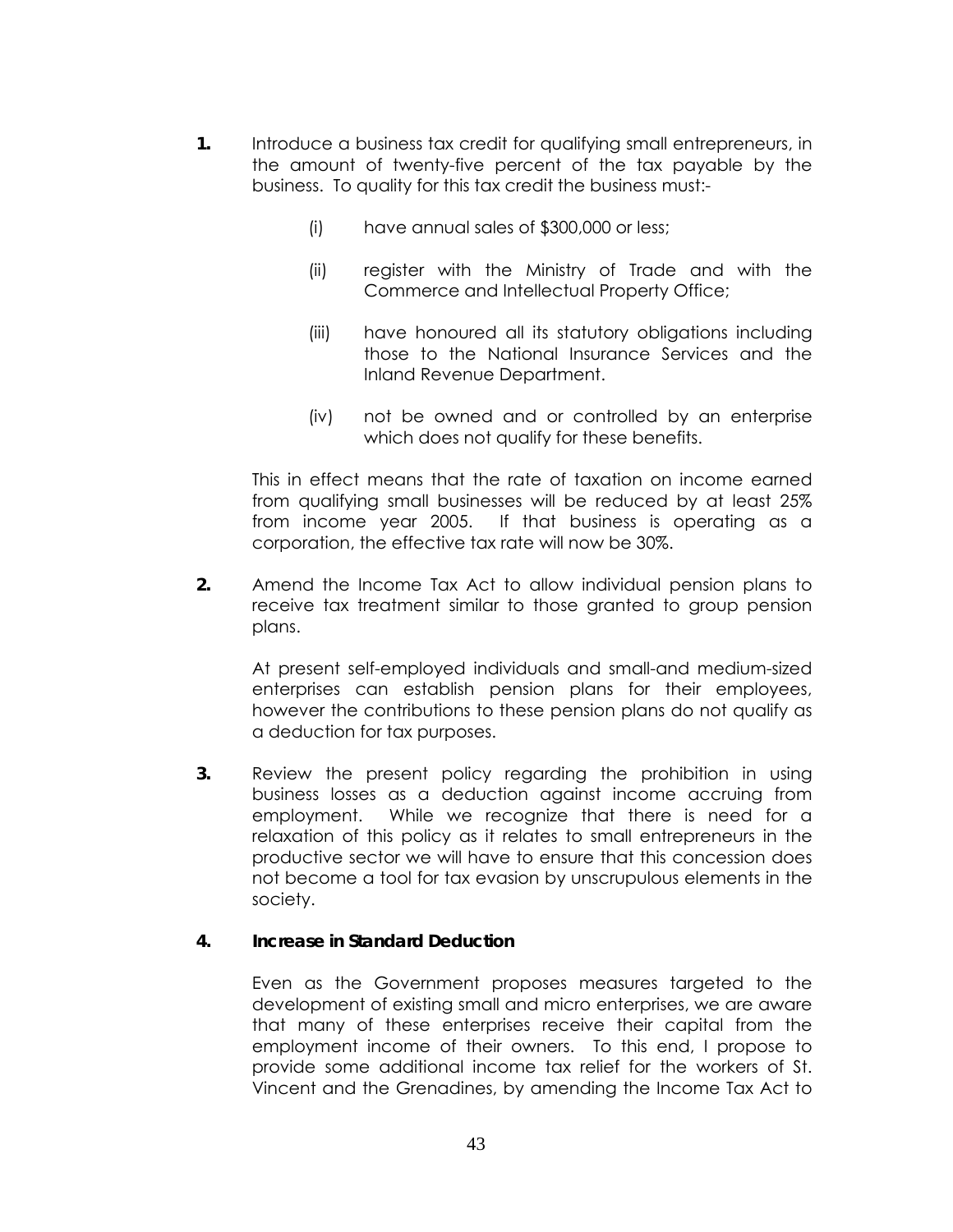increase the Standard Deduction from \$13,000 to \$14,000 with effect from January 1, 2005.

### **5. The Mustique Act**

I also propose to amend the Mustique Act to introduce a new charge of \$300,000 per annum payable by the company in respect of its senior personnel who perform work partly in St. Vincent and the Grenadines and overseas on the company's behalf. This charge is in respect of their overseas income and does not remove their liability to tax for work done here in St. Vincent and the Grenadines.

### **6. Telecommunication Surcharge**

The existing International Communications Service Surcharge imposes a tax of ten per cent on all sums received in St. Vincent and the Grenadines in respect of international telephones, telegraph and telex operations. The yield from this tax has declined rapidly in recent years from \$3.7 million in 1999 to \$1.3 in 2003 a drop of 67%. This decline is mainly attributed to:-

- 1) A reduction in price of international telecommunication services and;
- 2) Changes in technology which means that consumers are using forms of communicating other than the traditional fixed line phone. One of the more popular alternate forms is the cellular phone which has proliferated in recent times. Although international calls made using cards are subjected to the tax, a mechanism for assessment and collection is not fully in place and there is much loss of revenue.

In an effort to secure some of the lost revenue I propose to amend the International Communication Surcharge Act in order to impose a tax on all calls made on cellular phones, including both domestic and international calls, at a rate of five per centum (5%) of the cost of each call. Additionally, we will ensure that all service providers of international telecommunication services are required to pay the tax. Internet providers will not be required to pay this tax. The name of the Act will be accordingly amended to the Telecommunications Service Surcharge Act. This new measure will take effect from January 1st, 2005, and is expect to yield approximately \$2 million in annual revenue.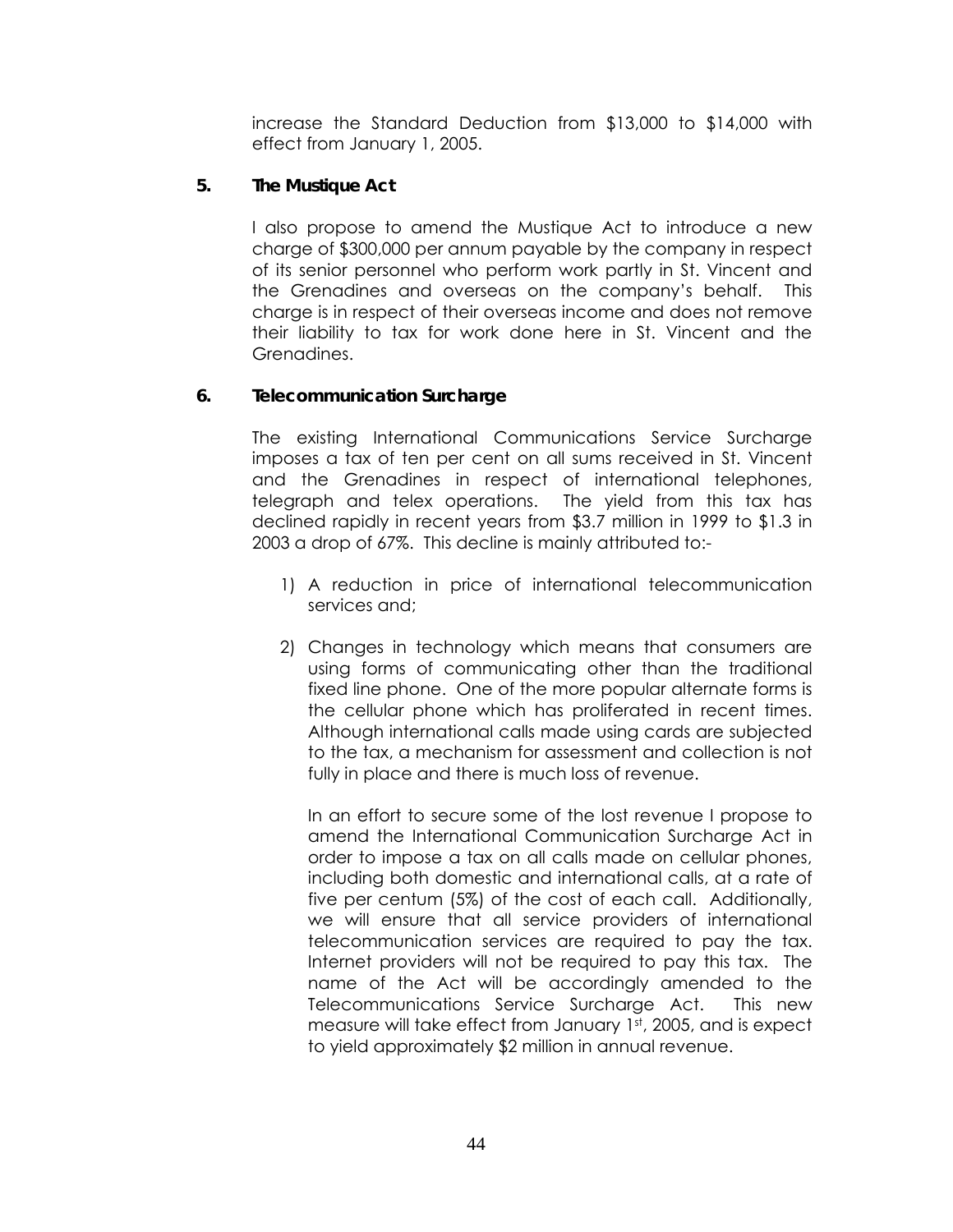# **7. Gaming**

I propose to tax the winnings from games of chance, including National Lottery winnings at a rate of 10% of winnings provided that such winnings are in excess of \$500. The yield from this tax is estimated at \$1.00 million annually. The funds realised will be utilised for the further development of sporting and cultural facilities. Specifically in 2005 to 2007 the fund will help to meet the debt servicing cost of the loans for the redevelopment of the Arnos Vale Sporting Complex.

# **8. Entertainment Tax**

I propose to repeal the Entertainment Tax Act Cap 263 of the laws of St. Vincent and the Grenadines. For the most part this is a nuisance tax where the cost of collection is quite high compared with the revenue it yields annually.

Furthermore, this measure is designed to provide some tax relief to persons in the entertainment industry and thereby contribute to its further development and growth. The anticipated revenue loss from this measure is \$80,000.00.

## **9. Petroleum Prices**

I have already alluded to the situation in respect of the prices of petroleum products and the high cost of the subsidies for these products. Accordingly, I wish to announce a further increase in the retail price of petroleum products to take effect from January 1, 2005. The retail prices of gasoline will be increased by 50 cents per gallon, 75 cents per gallon for diesel and by \$2.5 per gallon for Kerosene.

I am mindful of the impact which these price adjustments are likely to have on the operation of buses and taxis. Accordingly, I have mandated the Transport Board to hold discussions with the Taxi Men Association and the National Omnibus Association (NOBA) concerning the implementation of reasonable adjustment fares.

Government will continue to monitor the cost of these products and will make a downward adjustment as soon as there is any ease in the International prices for these commodities.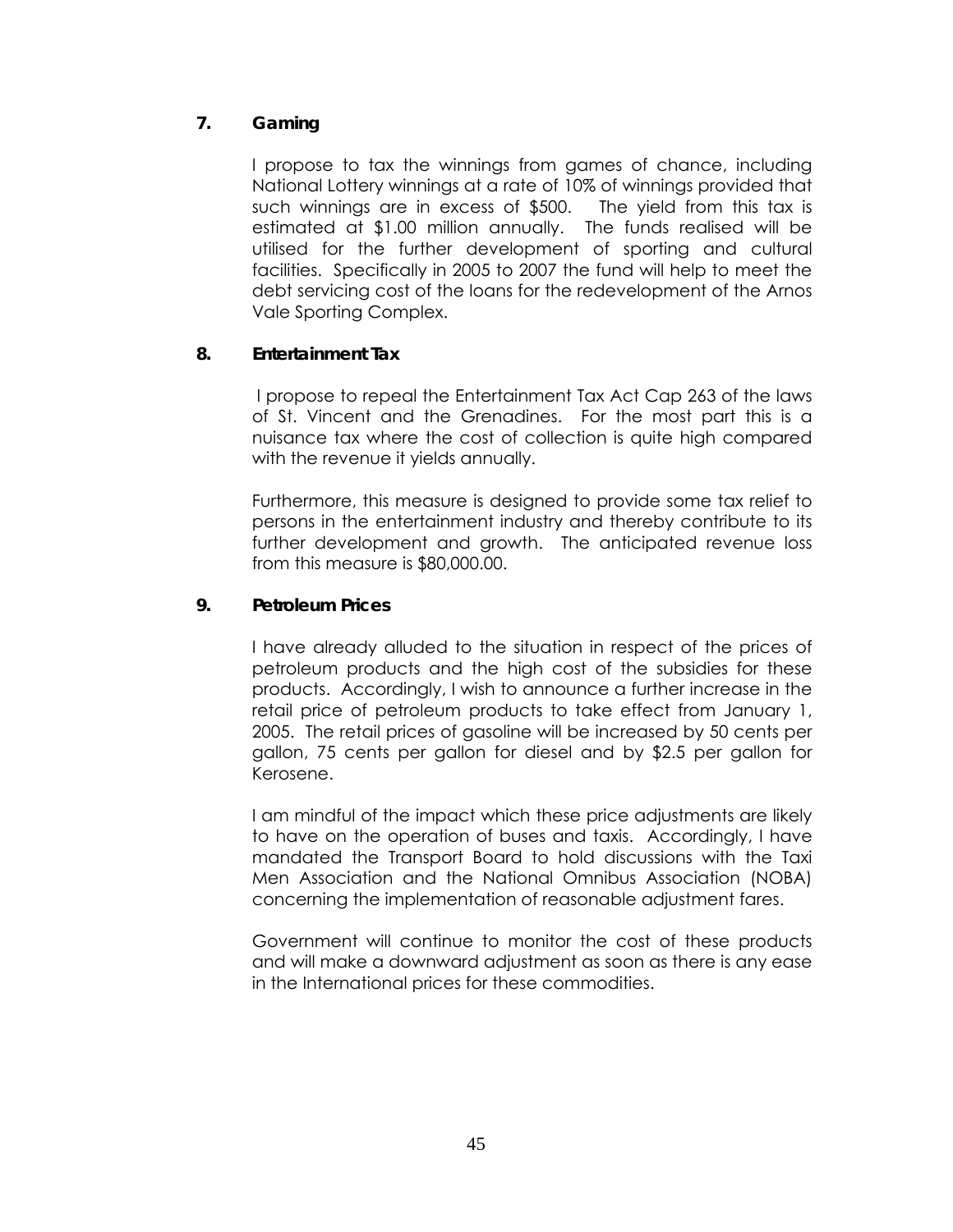### **SUSTAINABLE ECONOMIC GROWTH, FISCAL PRUDENCE AND SOCIAL JUSTICE IN A PERIOD OF EXTERNAL SHOCKS**

Mr Speaker, the essential theme of this Budget is the quest for sustainable economic growth, Fiscal prudence and Social Justice in a period of external shocks. The finely, nuanced budget which has been presented to this Honourable House and the nation has been fashioned out of contending, even contradictory forces, in a real and complex world of life, production and nature.

This budget is for a fiscal year, 2005, and for accounting purposes it is for a discrete 12 month period. But it has been constructed on the platform which this government and our people have laid since 2001 has been hammered out through an amazing creativity of efforts within the state administration in consultation with the people directly, sectoral groups, and organised civil society generally. This exercise has shown our civilisation at its collective best. The political leadership, the public servants, the people and organised civil society have not only inspired each other but in the process have drawn out of each other that which is magnificent; indeed have drawn out more than that which we even knew we possessed. It has been a remarkable journey to this final budgetary product for 2005.

Mr. Speaker, in 2001, when this government embarked upon a counter- cyclical fiscal policy to generate economic growth in a difficult economic period, many well meaning and dispassionate economists, including the Staff of the International Monetary Fund (IMF), expressed grave scepticism. By 2002, however, the IMF was concluding that it was the counter-cyclical fiscal stance of the government which had averted a recession in St. Vincent and the Grenadines and stemmed any rise in unemployment. By 2003, the IMF was further affirming that it was the correct policy response in the extant economic circumstances, but cautioned that it cannot be pursued beyond a particular point and in the absence of a stronger effort from the productive, private sector. In 2003, the Caribbean Development Bank (CDB), in its Annual Economic Review joined in the chorus of praises on the performance of the macro-economy of St. Vincent and the Grenadines and the management of it. In their October 2004 Concluding Statement, the Staff of the IMF, consequent upon their usual staff visit, confirmed their positive assessment of 2003 and restated their earlier caution.

Economics is not, and never was a pure science in the sense that its theoretical postulates can be tested for certainty and replicated in a sanitised laboratory of the physicist or chemist. In the economist's socio-economic laboratory, on the other had, the variables are too unruly and often imprecise; the tools of measurement, relatively undeveloped. The complexities, fluidity, unevenness and unpredictability in the economist's world, call for, among other things a trained scientific mind capable of drawing the correct inferences from known facts and grasping whether a particular constellation of facts constitute a trend to be observed carefully and acted upon or to be treated as merely episodic in a larger divergent whole. One, therefore, has to be rooted in philosophy,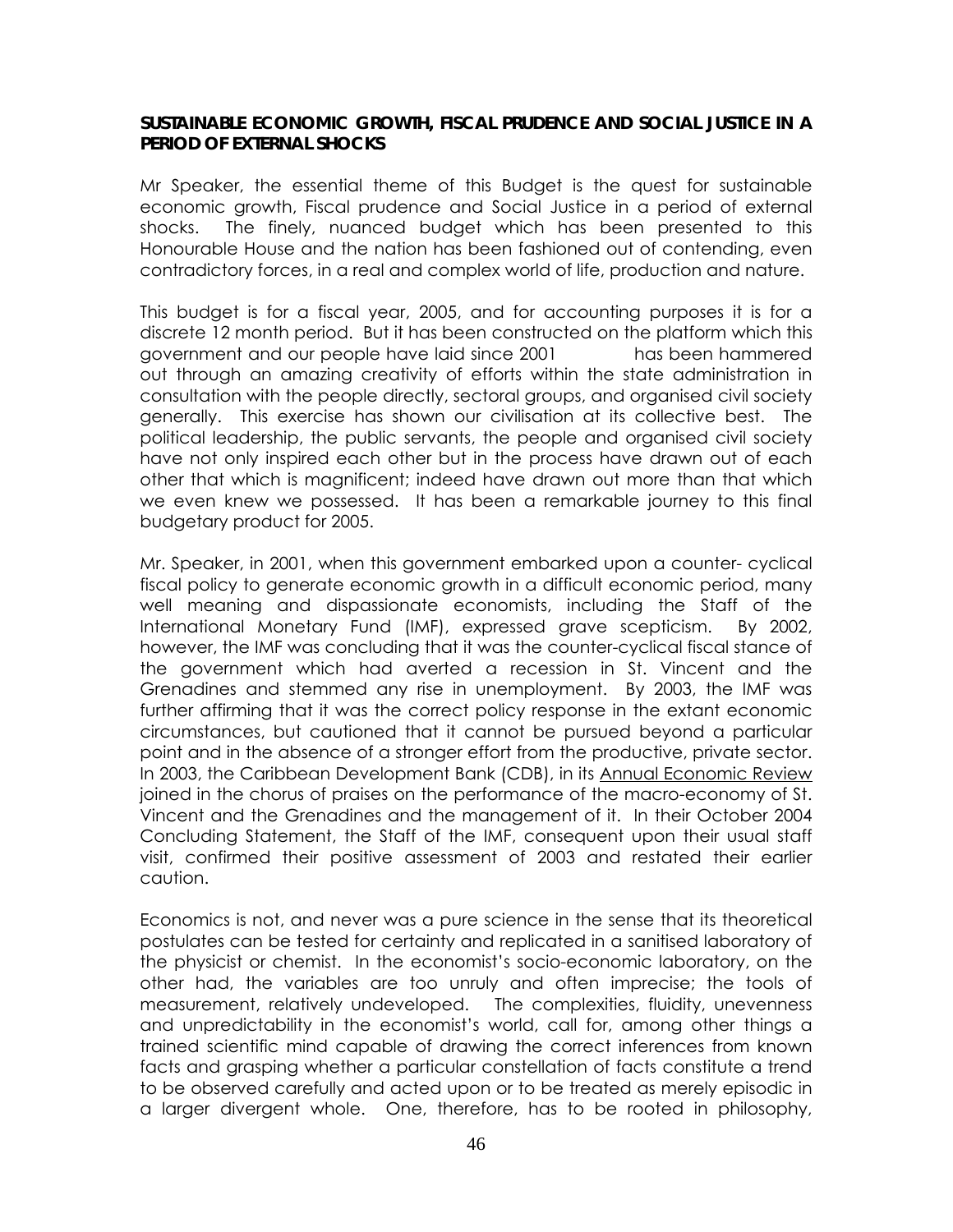economic history, political economy, and possessed of an acute judgement. The journeyman's view of economics as a series of technical functions leads to incorrect analysis, pseudo-science, wrong prescriptions, inertia at best, disaster at worse.

The judgement of this government is that the rebound of the economy of St. Vincent and the Grenadines and the three successive years (2002 – 2004 inclusive) of economic growth, from moderate to robust, are not yet sufficient reasons to abandon its counter-cyclical stance. A deeper, more enduring growth still requires the counter-cyclical push, even whilst the international economy strengthens. At the same time, the private sector is to be encouraged and facilitated to take advantage of the more favourable circumstances. Thus, the consequential proposals to aid the private sector further in this budget.

A counter cyclical fiscal policy does not mean an absence of fiscal prudence. Indeed, they are necessary riding partners. They are always to be harnessed in an integrated whole. It is for this central reason, among others, that the Ministry of Finance has been elaborating a Draft Fiscal Covenant. This document is now ready for further discussion with interest groups and organised civil society generally before being given its final imprimatur.

The seven central emphases of this **Draft Fiscal Covenant** are:

- (i) Fiscal Consolidation;
- (ii) Improvement in Public Revenue measures, including compliance and administration;
- (iii) Sensible management of deficits and debts;
- (iv) Improvement in the Productivity of Public Expenditure;
- (v) Transparency of Public Expenditure;
- (vi) Safeguarding social equity and social justice through fiscal measures; and
- (vii) Strengthening the institutional framework for democratic controls, accountability and monitoring in fiscal matters.

This Fiscal Covenant is a companion document to the Social Contract between the Government and Civil Society. A Draft Social Contract now exists. It is wide-ranging, yet focussed on economic development, good governance, and poverty reduction. The civil society organisations and the state officials in the National Economic and Social Development Council (NESDEC) are to be commended for producing a splendid document. The Draft Social Contract and the Draft Fiscal Covenant will be subjected to further consultations with civil society and will be brought to the House of Assembly for approval towards the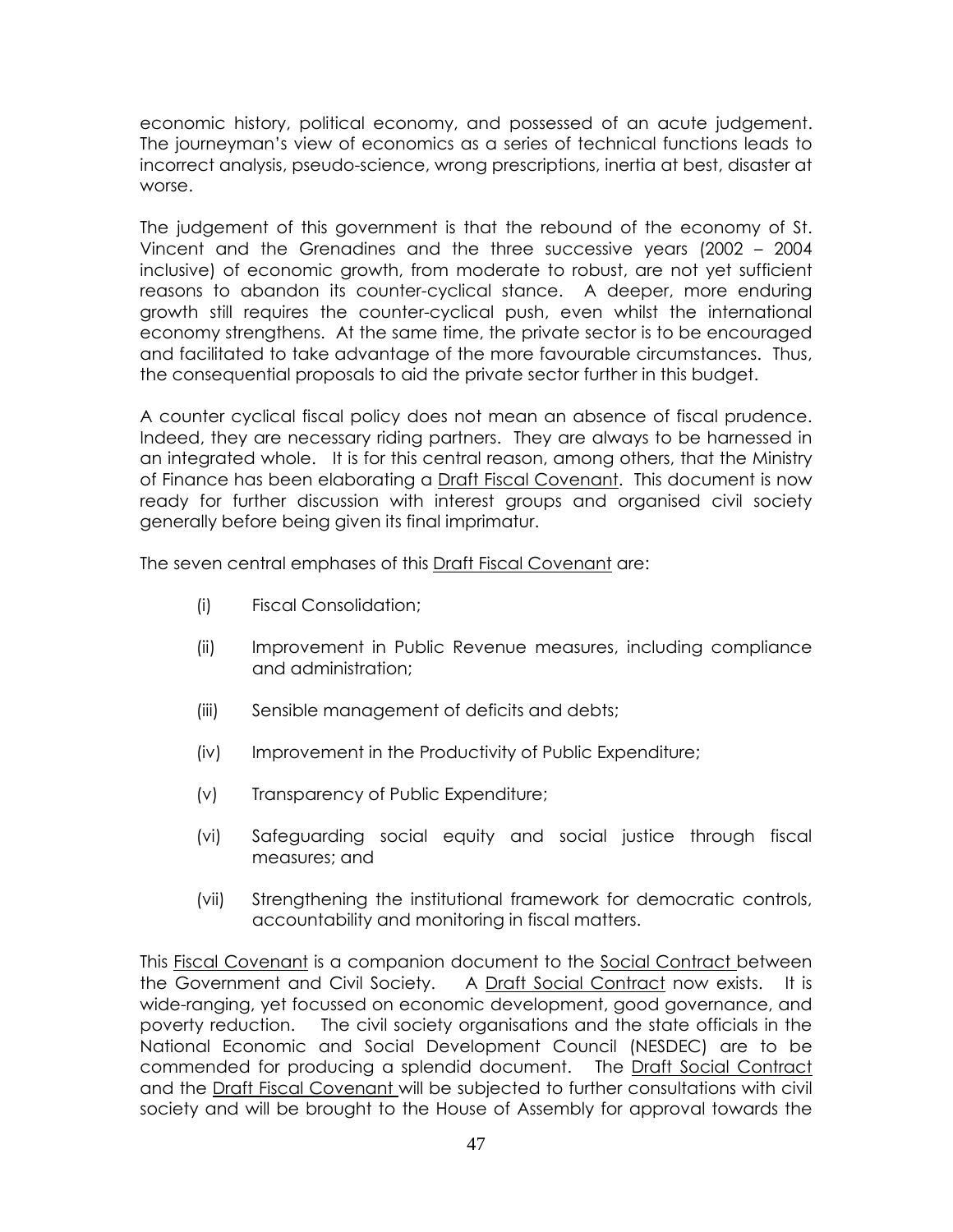end of the first quarter of 2005. These two documents will constitute pillars of national consensus on public policy over the entire range of matters touching and concerning the economy and society. Those who stand askance from this process are likely to remain irrelevant by choice.

The government has been guided in its poverty reduction efforts by the Interim Poverty Reduction Strategy Report (I-PRSP) which was drafted in 2002 and finalised in 2003. The I – PRSP is a child of NESDEC and will be instrumental in driving the work of the Social Investment Fund (SIF) which was established legislatively in 2003 and which is now being funded with a pool of \$12 million from the European Union to facilitate strategic interventions in the fight against poverty.

The secretariat at NESDEC has recently drafted a impressive document entitled Poverty Reduction in St. Vincent and the Grenadines, April 2001 to November 2004 which will shortly be published. It contains the very significant and extensive accomplishments of the Government and people of St. Vincent and the Grenadines in their war against poverty.

During 2005, Government will also be introducing an Insurance Scheme to cover all students against injury in the Schools. While there is an existing arrangement whereby students are responsible for their own coverage we found that there are many students without the requisite coverage particularly in the primary schools. We will give further details on the programme early in the New Year.

Mr. Speaker, as I speak to this Honourable House and nation, there is more work on-going in St. Vincent and the Grenadines on state-financed capital projects and other special employment generation projects than ever before. These include the following:

- (i) Over 50 major capital projects, on-going;
- (ii) Dozens of smaller projects or works;
- (iii) The Special \$7 million road rehabilitation programme; and
- (iv) The Special Christmas work programme of \$1.5 million.

All told, these Capital projects and special works programme are employing some 6,500 persons. Meanwhile, the Government, for the fourth successive year has put in place the duty-free concession for family barrels. This measure is of great help to hundreds of Vincentians, including the poor. This concession costs the revenue \$600,000.00. Indeed, the revenue loss from this measure has been increasing every year. The general public looks forward to it. As Minister of Finance I cannot be a mean scrooge and deny the people this act of generosity at Christmas. It helps us all to be happy, especially the children and the elderly.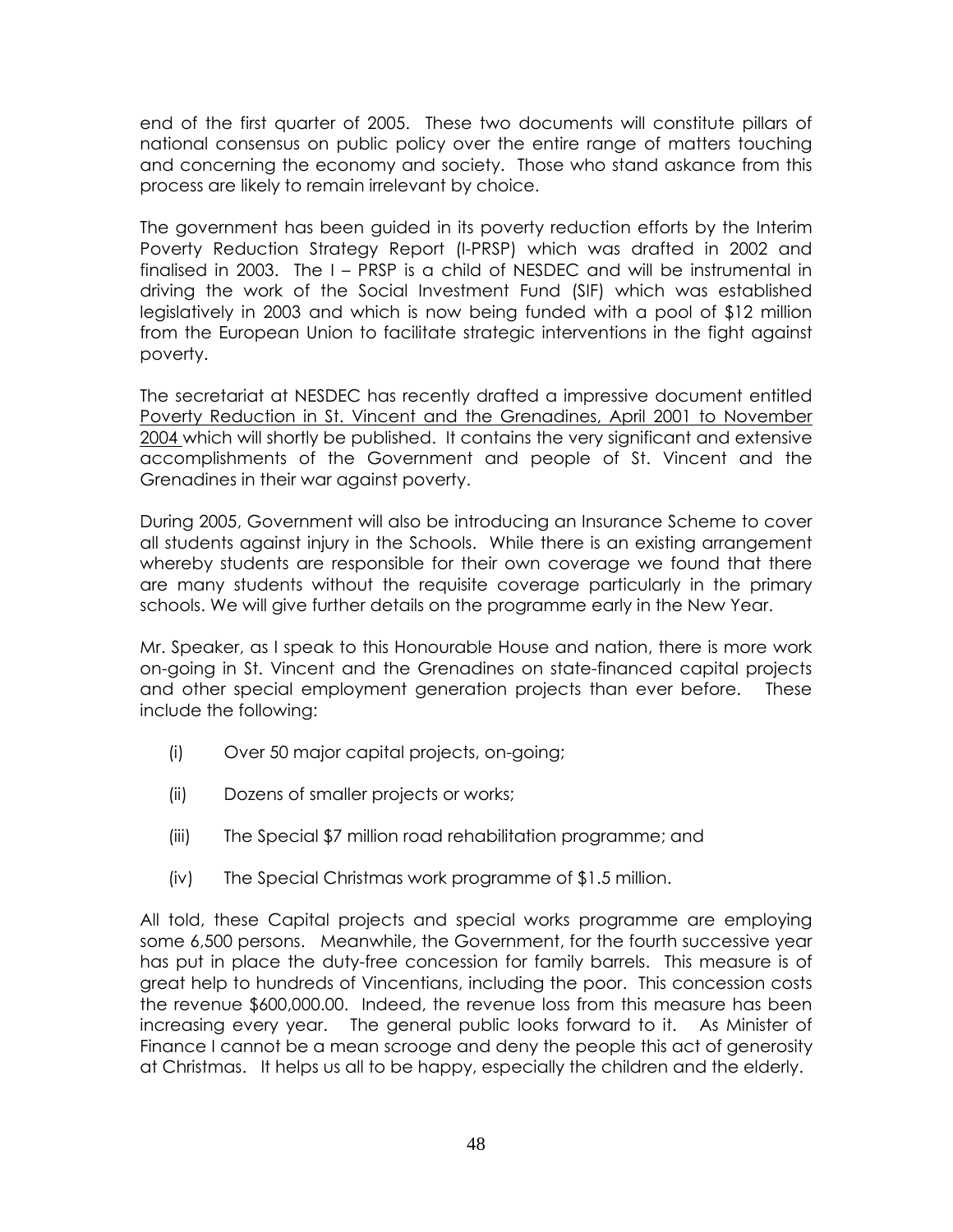Mr. Speaker, the children and the elderly of this country hold a very special position in my heart and in the government's policies. Accordingly, as of January 1, 2005, I am increasing the sum paid in public assistance. Those who are 65 years of age and over who are on public assistance will have their monthly payment increased from \$110 to \$125; and those who are below 65 years of age and are on public assistance will have their monthly payment increased from \$100 to \$110.

Those who are on the non-contributory aged pension from the NIS would be required to await the outcome of the next Actuarial Review of the NIS towards the end of the first quarter of next year, before knowing whether the same or a similar increase would be granted to them also. You know where my heart and mind are on this matter but like you, I await the Actuarial Review.

Last year, I gave all those who are on public assistance an extra \$50 for their December payment. I am doing so again this year. This extra \$50 was extended, too, to those who are on the non-contributory age-pension programme at NIS. They, too, will also get the extra \$50 in their payment for December 2004. All told, there are 7,500 beneficiaries to this extra \$50 in December. This will cost the revenue \$375,000.

The public servants, teachers, nurses, policemen/women are very special to this government and this Prime Minister. I will never forget for as long as I live their voluntary self-sacrifice in the difficult weeks and months following the terrorist events in the USA on September 11, 2001, which affected our country's economy so terribly. Their decision to accept voluntarily, a partial wage freeze for one year bonded me and my government to them more than they would ever know. To be sure, from time to time, there will be hiccups in our relationship and difficulties may sometimes arise. But the bedrock foundation cannot be shaken. I know that their employment situation is not always easy but life has never been universally easy. Still, this government has tried to do its best by you, the public servants, and we appreciate your efforts.

The government's record speaks for itself:

- (i) The implementation of the 100 per cent mortgage programme for public servants, teachers, nurses, and policemen/women. Hundreds have benefited from this measure.
- (ii) University education is offered to central government employees in unprecedented numbers.
- (iii) In December 2002, the central government employees received a 4 percent non-cumulative salary increase (a bonus), tax-free, costing the Treasury \$6 million.
- (iv) In 2002, the Teachers' Union signed a Collective Agreement, which gave them huge benefits.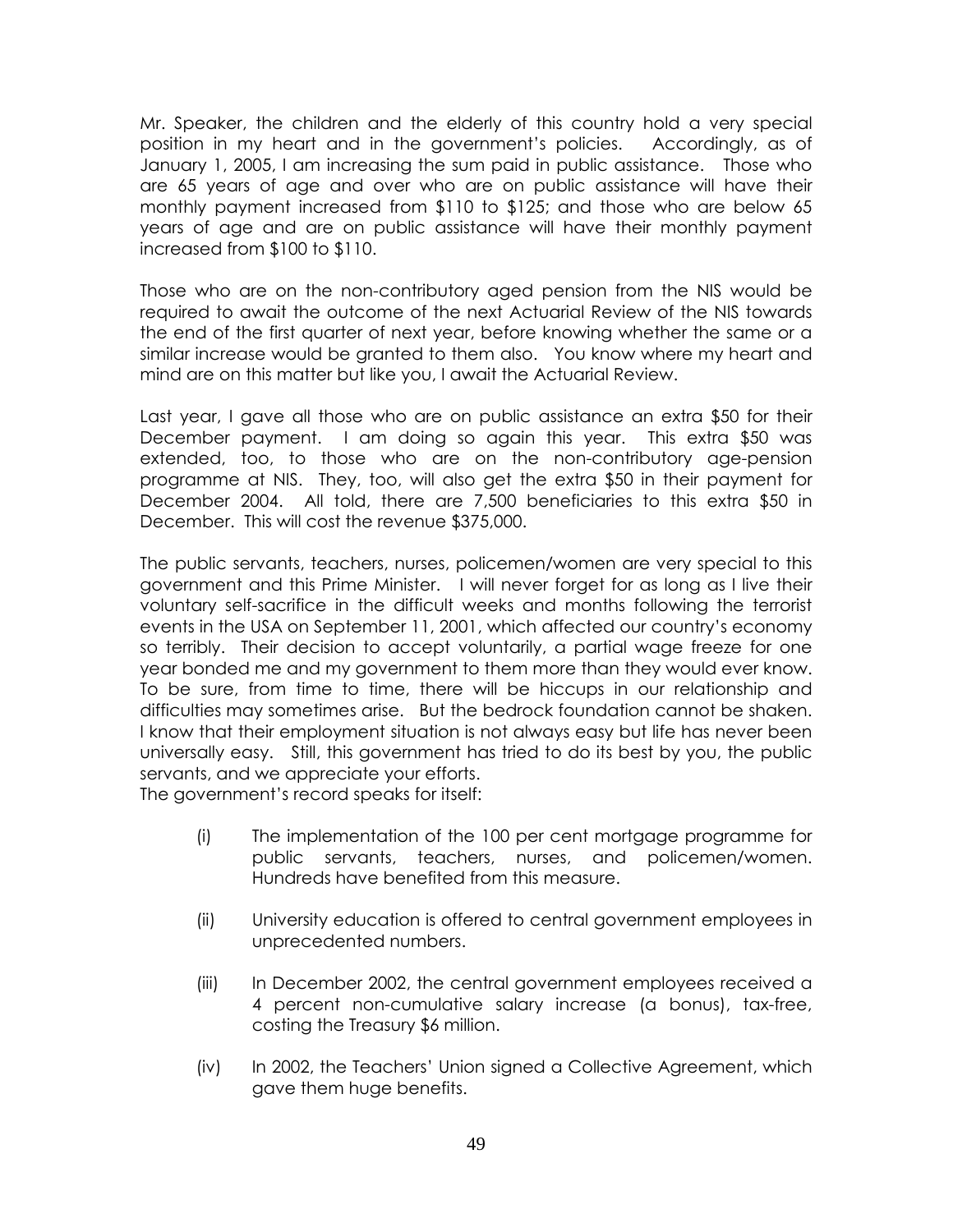- (v) In December 2003, the public service employees requested a \$200 bonus per employee and received \$250, tax-free.
- (vi) From January 1, 2004, the central government employees received a 4 percent salary increase.
- (vii) Various categories of non-established workers received increased wages, more benefits and bonuses over these past three years. What more is there for a grateful nation to grant to its public employees?

First, from January 1, 2005, central government employees will receive a salary increase of 3 percent. This will cost the revenue \$4 million. Secondly, the policemen/women will, from January 1, 2005, receive increased allowances costing a further \$600,000. Other categories of public employees will conclude their negotiations on allowances next year. Thirdly, the Government plans to commence in a orderly way, the implementation of the Reclassification Exercise in the Public and Teaching services. Fourthly, the Reform of the Police Force will be a focus in 2005, consequent upon the submission of the Review Report. And fifthly, even though the government revenues have tightened somewhat in 2004, for the reasons outlined in the Estimates Debate last Wednesday, and earlier in this presentation, I am satisfied that we can afford another tax free bonus for December 2004. Accordingly, a bonus of \$200, tax free, across the board to central government employees is hereby granted for December 2004. I am urging all public enterprises and the private sector to follow suit appropriately, in accordance with the employers' circumstances.

Mr. Speaker, by the year 2020, the 40,666 persons in St. Vincent and the Grenadines (SVG) who are now between the ages of 10 and 29 years will be between 26 and 45 years of age. They are going to be the bedrock of the society in 16 years time. As a group they will be the most productive in the society; and the bulk of leaders from the society of year 2020 will be drawn from them. They are thus very special; and, without going into details, we must ensure that this special group is well trained and their concerns addressed in every respect. Our country's future depends on what we do with, and for them now. The year 2020 provides a calendar sign post which can be twined easily with the reality, and the symbol, of a perfect 2020 vision. So, this government calls them the 2020 generation.

An immediate task therefore is to build, as far as is humanly possible, a 2020 generation with intellect, skills, aptitudes, vision, cultural awareness, spiritual gifts, energy and health, will and commitment, for living and production in this specifically located seascape and landscape known as St. Vincent and the Grenadines, a component of our Caribbean Civilisation, in the evolving years of the ultra-modern twenty first century.

The Education Revolution and more must mould the 2020-Generation properly towards a bundle of focussed objectives and developmental goals. This is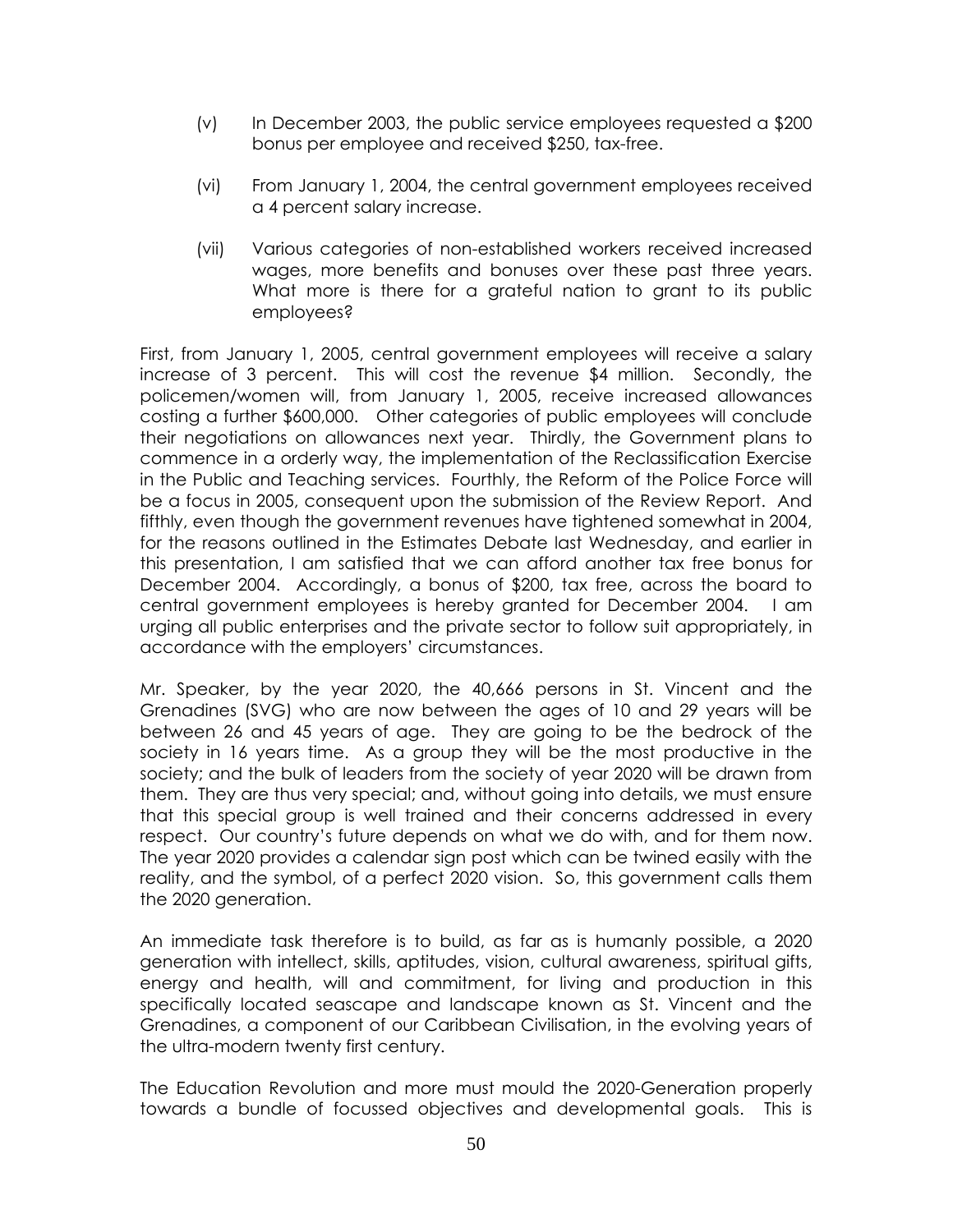strategically imperative since they can be easily side-tracked into facile generational groupings imposed upon us from outside: the Pepsi Generation because of their consumerist tastes; or Generation X because of their sexual mores; or the MTV generation because of their musical/dancing affinities; or some such other grouping based on some spurious grounds.

In 2005, I personally will spearhead an effort to pull all the relevant persons and civil society organisations or entities to map a clear, focused path upon which the 2020-Generation will trod in practical terms. This is not a mere episodic programme for young people; it is a major thrust. We cannot afford to fail in this Herculean effort.

It is not that other age cohorts, be they middle-aged, elderly, 2030 generation or Early Childhood Generation, do not have their emphases, too. But let us today praise and proclaim, the centrality of the 2020 Generation to our nation's future. It is a magnificent rubric under which to galvanise them and the nation to strategic ends, consonant with their interest.

In laying the basis for young people's future, one strategic end is the more profound deepening of regional integration. The on-going quest to fashion an economic union and confederal political apparatus within an altered framework for the member countries of the Organization of Eastern Caribbean States (OECS) is worth pursuing vigorously. So, too are the efforts to build the Caribbean Single Market and Economy (CSME) within the Caribbean Community (CARICOM) by January 1, 2006. On the agenda, also, is the idea, the concept, currently being canvassed between the Prime Ministers of the Grenada, Trinidad and Tobago and St. Vincent and the Grenadines on the necessity and desirability of some workable kind of political union between these three (3) neighbouring Caribbean Countries. The case for such political union is unanswerably strong and it can be fashioned without subverting the other concentric circles of integration, namely the OECS and CARICOM. Clearly, though, this is a matter, which has to be thoroughly discussed with the people in each of the three (3) countries. In the case of St. Vincent and the Grenadines, it would have to be put, in time, to the people for their approval.

Mr. Speaker, in the 3 ¾ years so far of my Government, remarkable strides of progress have been made on every single front. When we came to office, the Gross Domestic Product (GDP) of St. Vincent and the Grenadines stood at EC\$935.2 million. By the end of 2003, it had grown to EC\$101.5 billion. And at the end of 2004 the GDP of St. Vincent and the Grenadines is estimated to be EC\$1,089 Billion. Our economy has done better than the average for the Eastern Caribbean Currency Union (ECCU) countries. We inherited a country at the bottom rung of the economic ladder in the ECCU countries measured in terms of GDP per head of population.

In 2000, GDP per head in St. Vincent and the Grenadines was EC\$6,812; in 2003, it was EC\$7,871. Indeed, St. Vincent and the Grenadines is narrowing the gap